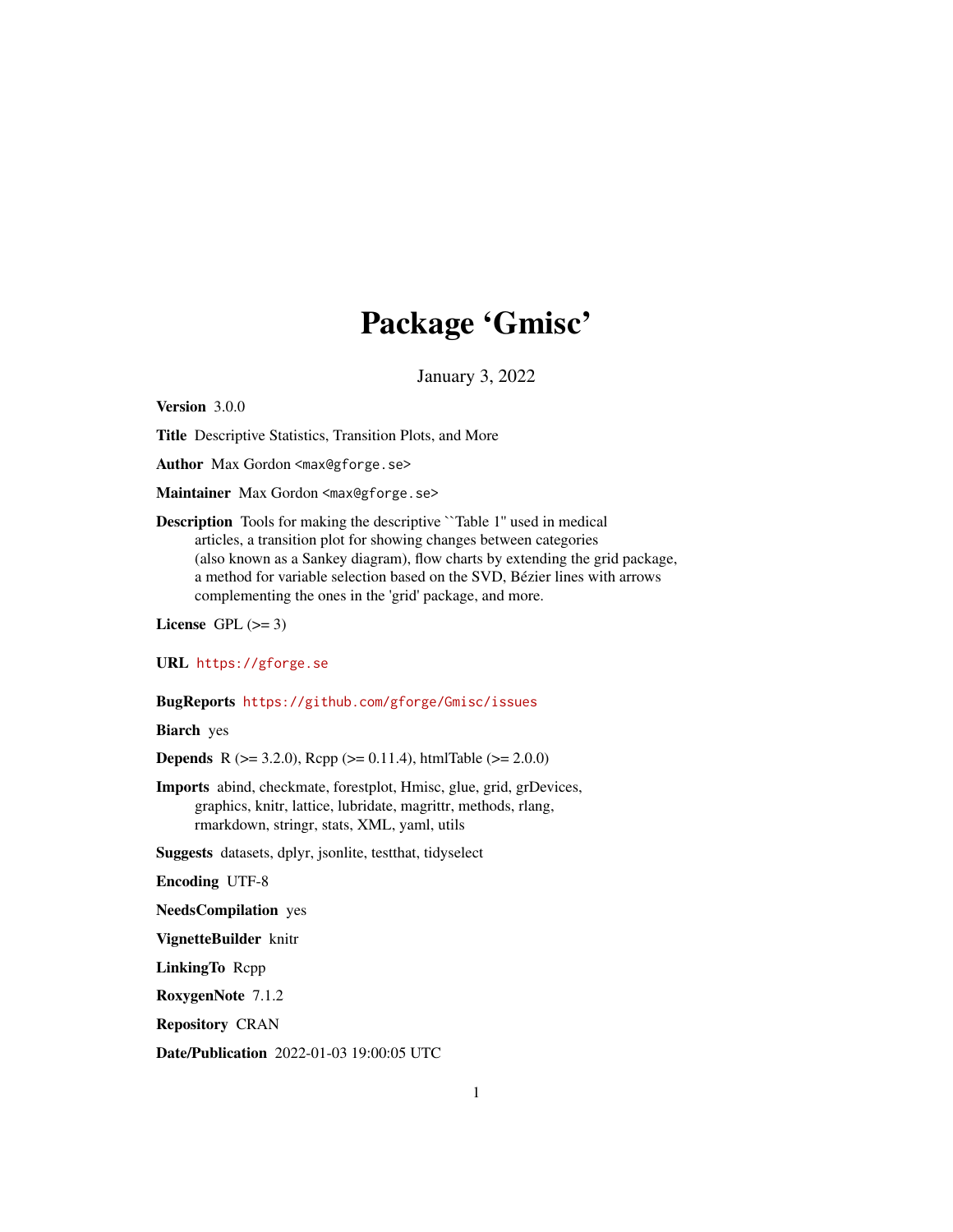# R topics documented:

|                                                                                                      | 3              |
|------------------------------------------------------------------------------------------------------|----------------|
|                                                                                                      | $\overline{4}$ |
|                                                                                                      | 5              |
|                                                                                                      | $\overline{7}$ |
|                                                                                                      | 9              |
|                                                                                                      | 10             |
|                                                                                                      | 12             |
|                                                                                                      | 13             |
|                                                                                                      | 15             |
|                                                                                                      | 16             |
|                                                                                                      | 16             |
|                                                                                                      | 17             |
|                                                                                                      | 18             |
|                                                                                                      | 20             |
|                                                                                                      | 21             |
|                                                                                                      | 23             |
|                                                                                                      | 24             |
|                                                                                                      | 25             |
|                                                                                                      | 27             |
|                                                                                                      | 28             |
|                                                                                                      | 29             |
|                                                                                                      |                |
|                                                                                                      | 30             |
|                                                                                                      | 31             |
|                                                                                                      | 36             |
|                                                                                                      | 38             |
|                                                                                                      | 41             |
|                                                                                                      | 42             |
|                                                                                                      | 42             |
|                                                                                                      | 43             |
|                                                                                                      | 46             |
|                                                                                                      | 47             |
|                                                                                                      | 48             |
|                                                                                                      | 49             |
|                                                                                                      | 50             |
|                                                                                                      | 51             |
|                                                                                                      | 51             |
|                                                                                                      | 53             |
|                                                                                                      | 53             |
|                                                                                                      | 54             |
|                                                                                                      | 54             |
|                                                                                                      | 55             |
|                                                                                                      | 56             |
| $print.Gmisc\_list_of_boxes \dots \dots \dots \dots \dots \dots \dots \dots \dots \dots \dots \dots$ | 57             |
| prNumericDescs                                                                                       | 57             |
|                                                                                                      | 58             |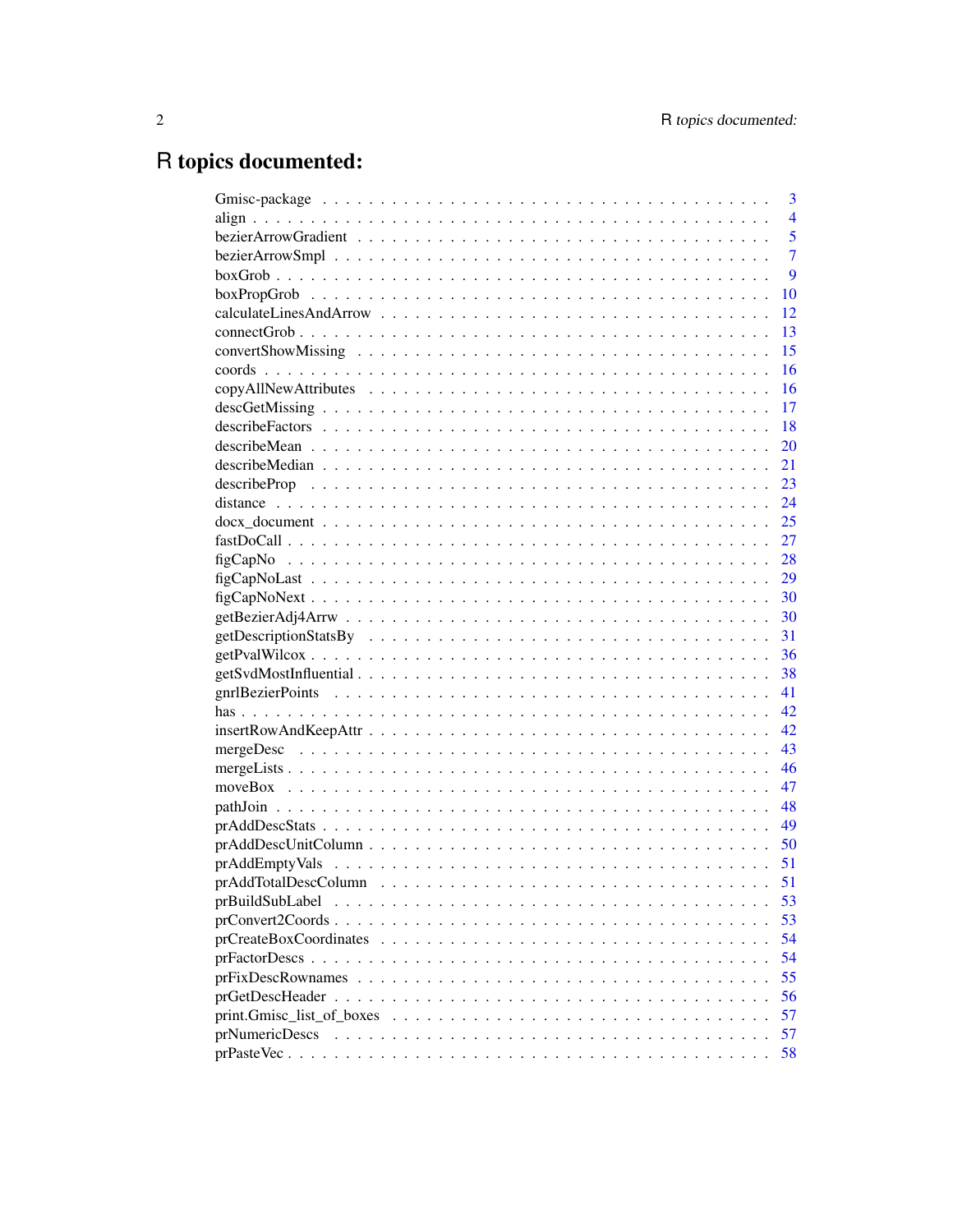# <span id="page-2-0"></span>Gmisc-package 3

| Index |  |
|-------|--|

Gmisc-package *Collection of functions for plotting relations, generating tables, and more.*

#### Description

This is a collection of functions that I've found useful in my research. The package is inspired by Frank Harrell's Hmisc package. The main focus is on tables, plots, and knitr-integration.

#### Awesome tables

The [getDescriptionStatsBy](#page-30-1) is a straight forward function that aims at helping you to generate descriptive table stratified by different variables. In other words, the function returns everything you need for generating a *Table 1* ready for publication. This function is accompanied by the [describeMean](#page-19-1), [describeMedian](#page-20-1), [describeProp](#page-22-1), and [describeFactors](#page-17-1) functions.

The [mergeDesc](#page-42-1) allows you to merge a set of outputs [getDescriptionStatsBy](#page-30-1) into a [htmlTable](#page-0-0) with the rgroup arguments automatically generated, see vignette("descriptives",package = "Gmisc") for a detailed workflow description.

#### Some fancy plots

The transition plot function, [transitionPlot](#page-67-1), is for descriptive purposes. It tries to illustrate the size of change between one state and the next, i.e. a transition. This is basically a graph of based upon table(var1,var2).

The [Singular value decomposition](https://en.wikipedia.org/wiki/Singular_value_decomposition) is a common method for reducing the number of variables. Unfortunately this compression can reduce the interpretability of the model. The [getSvdMostInfluential](#page-37-1) function tries to remedy that by identifying the most influential elements from the V-matrix.

# Other stuff

The [insertRowAndKeepAttr](#page-41-1) simply adds a row while remembering all the attributes previously set by using the [copyAllNewAttributes](#page-15-1). The [mergeLists](#page-45-1) tries to merge lists that do not have identical elements.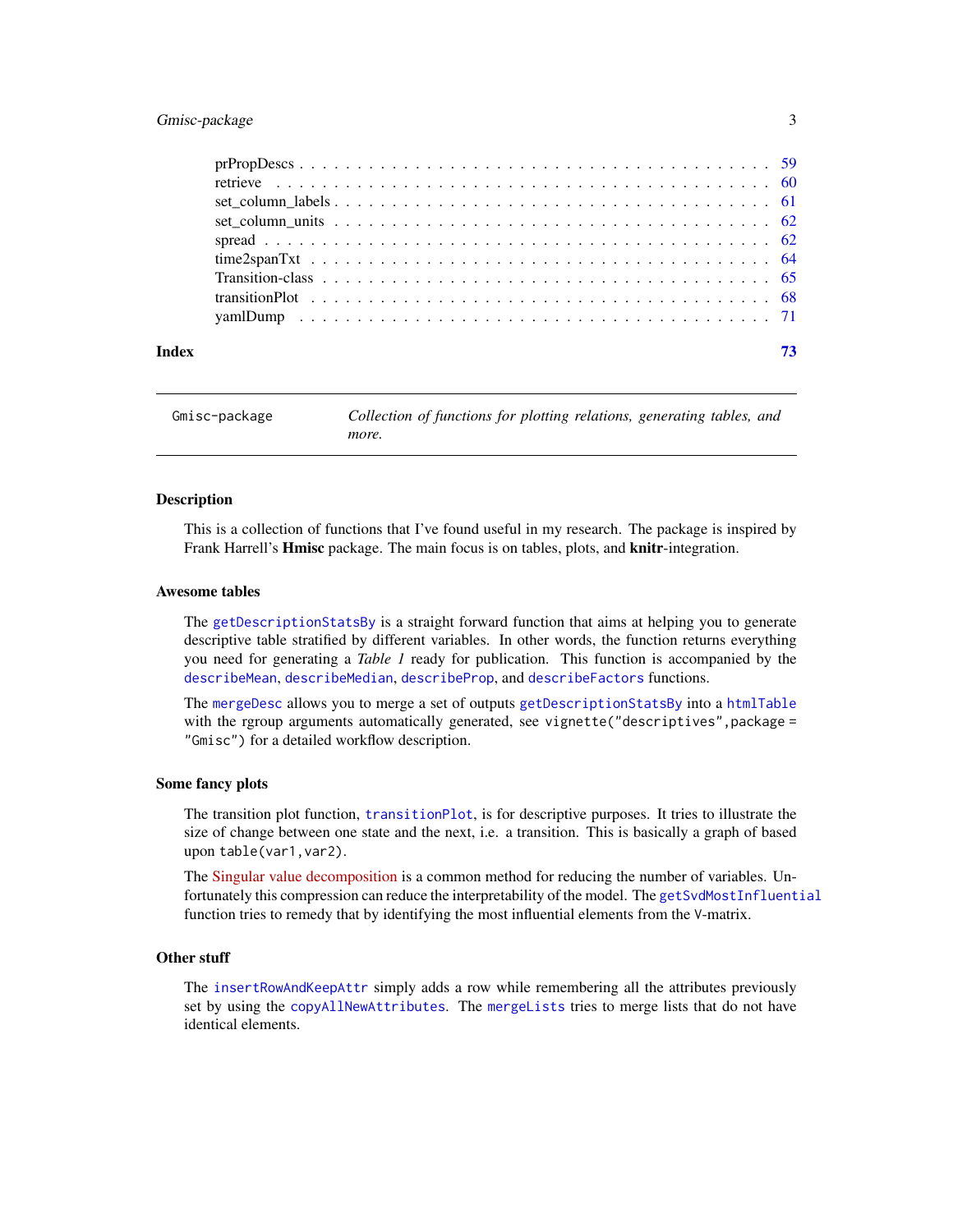<span id="page-3-1"></span><span id="page-3-0"></span>

# Description

Aligns a set of [boxGrob](#page-8-1)/[boxPropGrob](#page-9-1) according to the first positional argument.

#### Usage

```
alignVertical(reference, ..., .position = c("center", "top", "bottom"))
alignHorizontal(
  reference,
  ...,
  .position = c("center", "left", "right"),
  .sub_position = c("none", "left", "right")
)
```
## Arguments

| A boxGrob/boxPropGrob/coords object or a unit or a numerical value that can<br>be converted into a unit of npc type.                                                  |
|-----------------------------------------------------------------------------------------------------------------------------------------------------------------------|
| A set of boxes.                                                                                                                                                       |
| How to align the boxes, differs slightly for vertical and horizontal alignment see<br>the accepted arguments                                                          |
| When the box is a boxPropGrob it not only has the general positions but also<br>left and right which can be viewed as separate boxes that have simply been<br>merged. |
|                                                                                                                                                                       |

# Value

list with the boxes that are to be aligned

# See Also

Other flowchart components: [boxGrob\(](#page-8-1)), [boxPropGrob\(](#page-9-1)), [connectGrob\(](#page-12-1)), [coords\(](#page-15-2)), [distance\(](#page-23-1)), [moveBox\(](#page-46-1)), [spread](#page-61-1)

```
library(grid)
grid.newpage()
box <- boxGrob("A cool\nreference\nbox",
              x = .5, y = .8,box\_gp = gpar(fill = "#ADB5C7")another_box <- boxGrob("A horizontal box", x = .1, y = .5)
```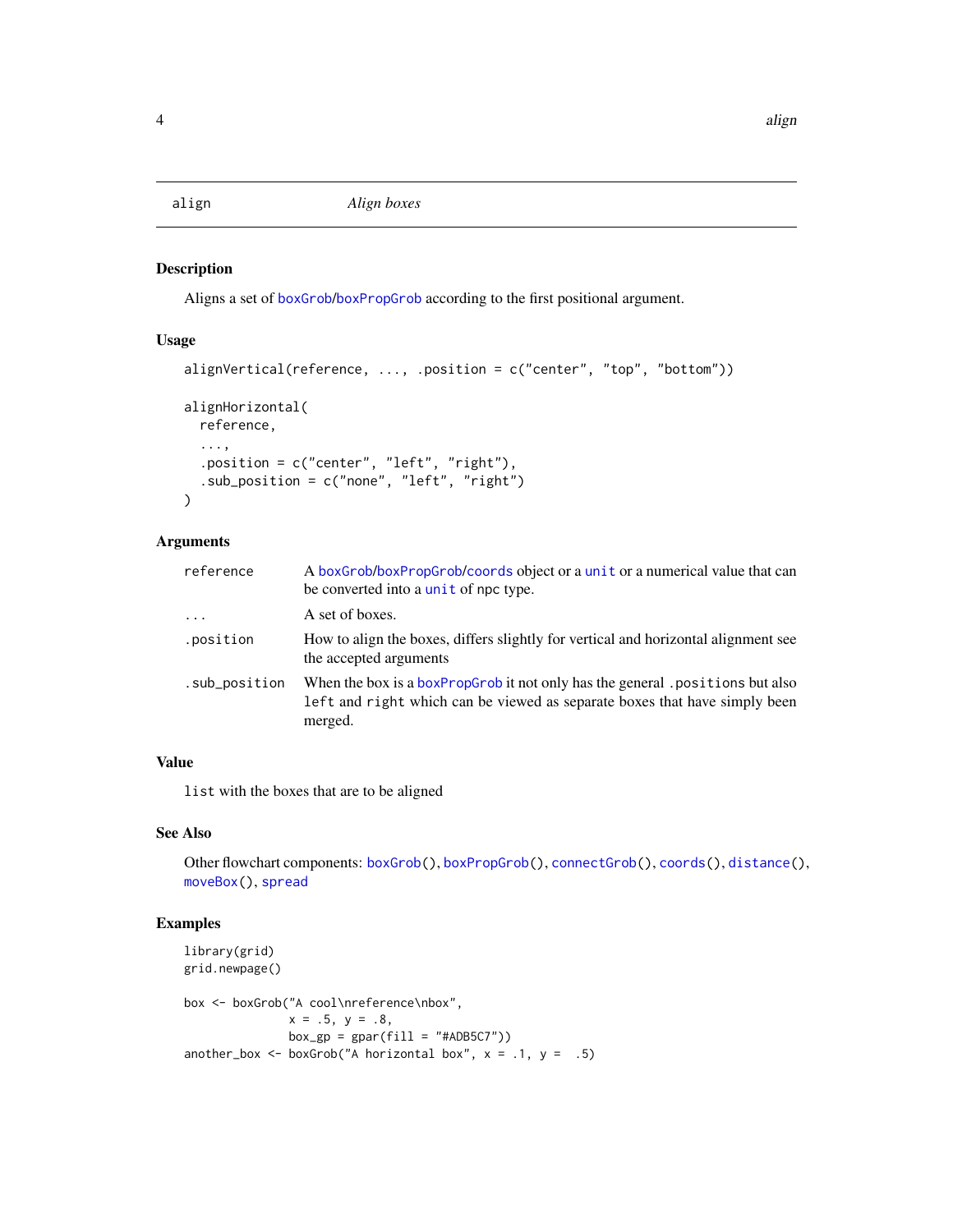```
yet_another_box <- boxGrob("Another horizontal box", x = .8, y = .3)
alignedBoxes <- alignHorizontal(box,
                                another_box,
                                yet_another_box,
                                .position = "right")
box
for (b in alignedBoxes) {
 print(b)
}
vert_box <- boxGrob("Vert",
                    x = .8, y = .3,box_gp = gpar(fill = "darkgreen"),
                    txt_sp = gpar(col = "white")another_vert_box <- boxGrob("Another vertical",
                            x = .1, y = .5,box\_gp = gpar(fill = "darkgreen"),
                            txt_sp = gpar(col = "white")alignedBoxes <- alignVertical(box,
                              vert_box,
                              another_vert_box,
                              .position = "bottom")
for (b in alignedBoxes) {
 print(b)
}
```
bezierArrowGradient *A bezier arrow with gradient*

#### Description

This is an experimental addition to the original [bezierArrowSmpl](#page-6-1) with the addition of a gradient in the center of the arrow that fades.

```
bezierArrowGradient(
 x = c(0.2, 0.7, 0.3, 0.9),
 y = c(0.2, 0.2, 0.9, 0.9),
 width = 0.05,
 clr = "#000000",default.units = "npc",align_2_axis = TRUE,
  grdt_type = c("triangle", "rectangle"),
 grdt\_prop = 0.8,
```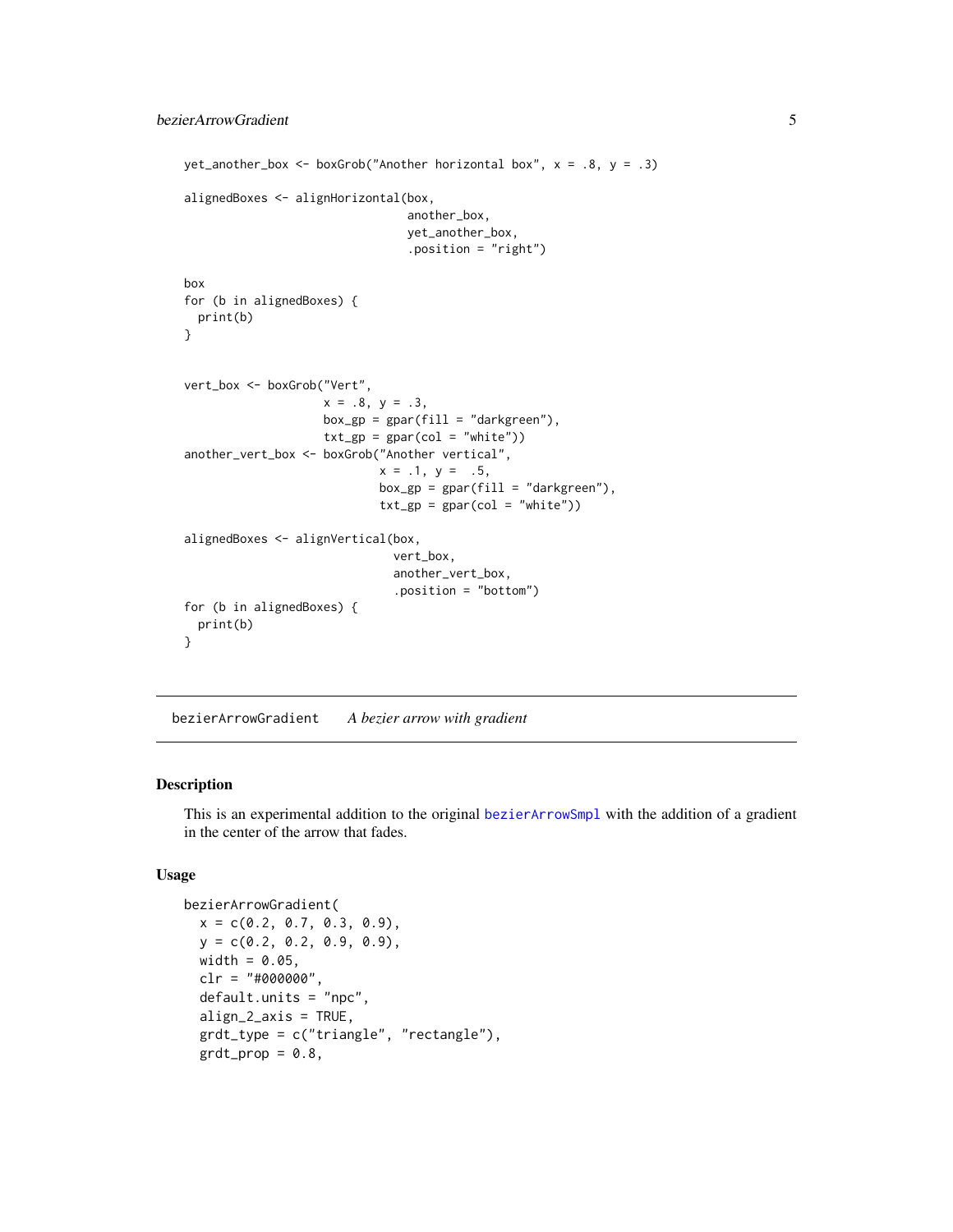```
grdt_decrease_prop = 0.5,
grdt_clr\_prop = 0.7,grdt_line_width,
grdt_clr = "#2F4F2F",vp = NULL,gp = gpar(),
rm_intersect = 3L,
...
```

```
\mathcal{L}
```

| x                  | A numeric vector or unit object specifying x-locations of spline control points.                                                                                                                                                                                                                |
|--------------------|-------------------------------------------------------------------------------------------------------------------------------------------------------------------------------------------------------------------------------------------------------------------------------------------------|
| y                  | A numeric vector or unit object specifying y-locations of spline control points.                                                                                                                                                                                                                |
| width              | The width of the arrow, either a numeric single number or a unit. Note: The<br>arrow does not rely on 1wd but on actual width.                                                                                                                                                                  |
| clr                | The color of the arrow. This is the main color of the arrow and not the gradient<br>color.                                                                                                                                                                                                      |
| default.units      | A string indicating the default units to use if x or y are only given as numeric<br>vectors.                                                                                                                                                                                                    |
| align_2_axis       | Indicates if the arrow should be vertically/horizontally aligned. This is useful<br>for instance if the arrow attaches to a box.                                                                                                                                                                |
| grdt_type          | The type of growth and gradient that is to be used, currently it only supports<br>triangle (I'm considering adding bezier curves but currently I'm a little tired of<br>coding)                                                                                                                 |
| grdt_prop          | The proportion of the full length that should be a the gradient. The gradient<br>consists of three things: $(1)$ the central band, $(2)$ the slimming of the central<br>band, (3) the color shift into the arrow color. Note that the the slimming and<br>color proportions can be overlapping. |
| grdt_decrease_prop |                                                                                                                                                                                                                                                                                                 |
|                    | The proportion of the gradient that should be decreasing, i.e. narrowing accord-<br>ing to the grdt_type argument.                                                                                                                                                                              |
| grdt_clr_prop      | The proportion of the gradient that should be converging to the arrow color.                                                                                                                                                                                                                    |
| grdt_line_width    |                                                                                                                                                                                                                                                                                                 |
|                    | The width of the border line. If not specified it defaults to 5 $%$ of the original<br>width, note the gradient's width is thus 90 $\%$ .                                                                                                                                                       |
| grdt_clr           | The color of the gradient.                                                                                                                                                                                                                                                                      |
| vp                 | A Grid viewport object (or NULL).                                                                                                                                                                                                                                                               |
| gp                 | An object of class "gpar", typically the output from a call to the function gpar.<br>This is basically a list of graphical parameter settings.                                                                                                                                                  |
| rm_intersect       | Set to 0 if you want to skip intersection removal, 1 only to remove left or 2 to<br>only remove right. See details for why.                                                                                                                                                                     |
|                    | @section Remove intersections:                                                                                                                                                                                                                                                                  |
|                    | When the line is wide and the arrow has a narrow curve there may appear an<br>empty triangle due to polygon cancellation (two polygons within the same are                                                                                                                                      |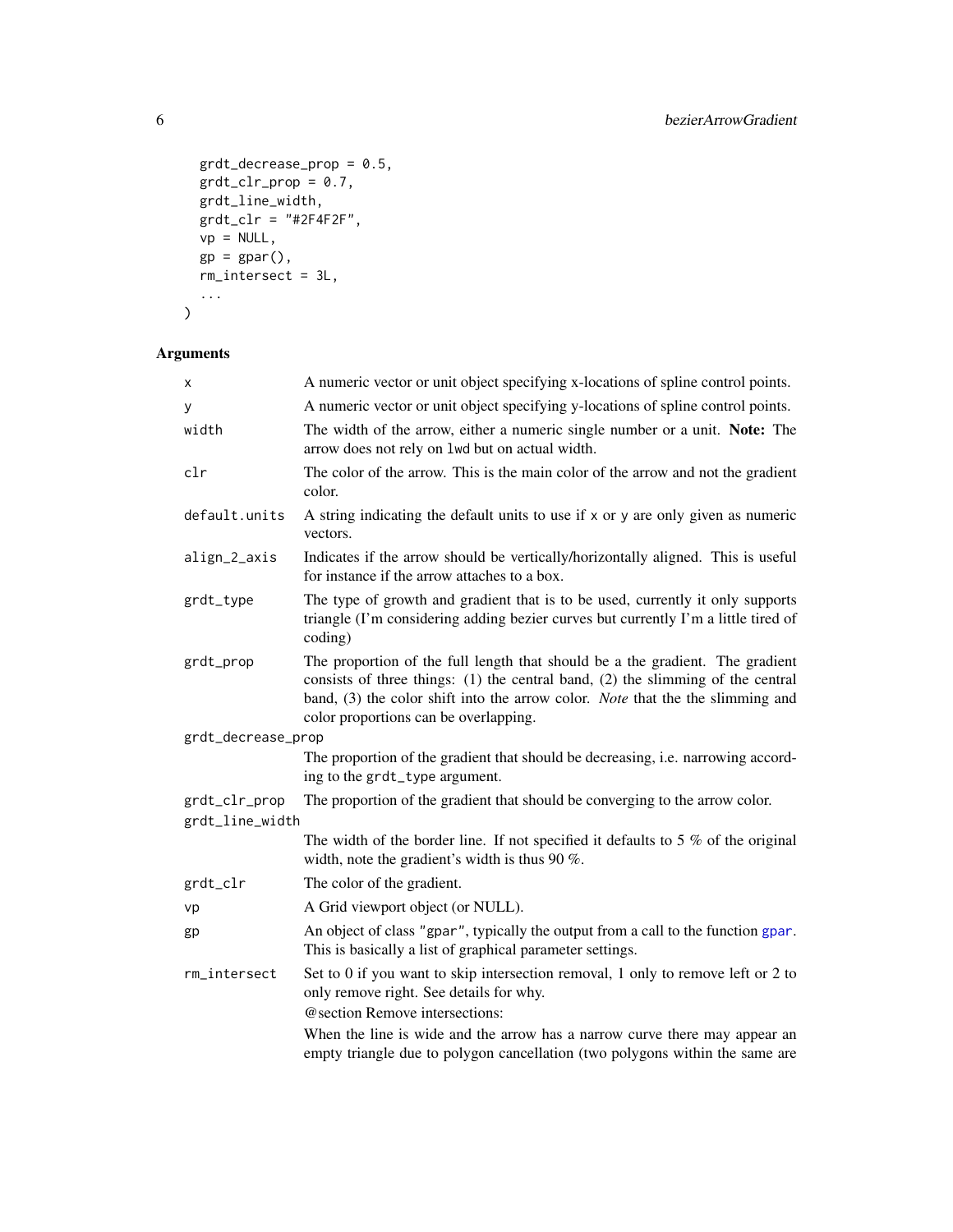<span id="page-6-0"></span>cancel out). This behaviour may be ugly and the function therefor tries to remove these.

*Note:* it is expensive to check if there are the lineas may intersect at one point, remove those unexpected, and then adjust the line to the new situation so that the top and bottom lines match. It can also cause some unexpected behaviour why you may want to remove this feature if the arrow behaves erratically.

... Passed on to [bezierArrowSmpl](#page-6-1)

# Value

```
A grob of gList-type
```
# Note

The triangle section of the arrow is not currently included in the gradient.

#### Examples

```
library(grid)
grid.newpage()
arrowGrob <- bezierArrowGradient(
  x = c(.1, .3, .6, .9),
  y = c(0.2, 0.2, 0.9, 0.9)\lambdagrid.draw(arrowGrob)
```
<span id="page-6-1"></span>bezierArrowSmpl *A simple bezier arrow*

#### Description

This is an alternative to the grid packages [bezierGrob](#page-0-0) with the advantage that it allows you to draw an arrow with a specific unit width. Note, it has only a end-arrow at this point.

```
bezierArrowSmpl(
 x = c(0.2, 0.7, 0.3, 0.9),
 y = c(0.2, 0.2, 0.9, 0.9),
 width = 0.05,
  clr = "#000000",default.units = "npc",
  arrow = list(),
  rez = 200,align_2_axis = TRUE,
  name = NULL,rm_intersect = 3L,
  gp = gpar(),
```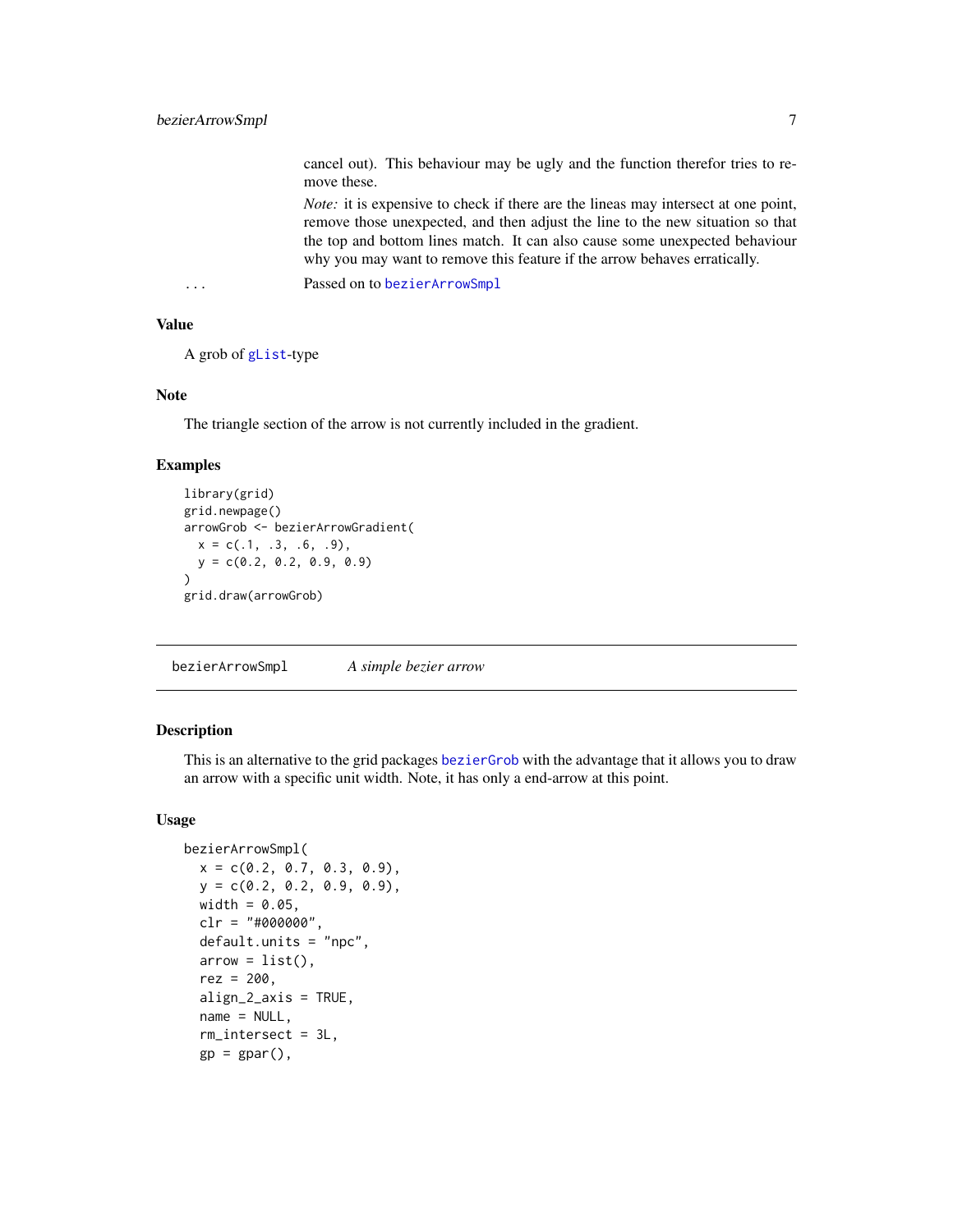$vp = NULL$  $\mathcal{L}$ 

# Arguments

| X             | A numeric vector or unit object specifying x-locations of spline control points.                                                                                                                                                                                                                                                        |
|---------------|-----------------------------------------------------------------------------------------------------------------------------------------------------------------------------------------------------------------------------------------------------------------------------------------------------------------------------------------|
| У             | A numeric vector or unit object specifying y-locations of spline control points.                                                                                                                                                                                                                                                        |
| width         | The width of the arrow, either a numeric single number or a unit. Note: The<br>arrow does not rely on 1wd but on actual width.                                                                                                                                                                                                          |
| clr           | The color of the arrow.                                                                                                                                                                                                                                                                                                                 |
| default.units | A string indicating the default units to use if x or y are only given as numeric<br>vectors.                                                                                                                                                                                                                                            |
| arrow         | This is a list with all the base (width) and the desired length for the arrow. Note:<br>This differs from the original bezierGrob function.                                                                                                                                                                                             |
| rez           | The resolution of the arrow. This specifies how many points to retrieve from the<br>gnrlBezierPoints function. Defaults to 200.                                                                                                                                                                                                         |
| align_2_axis  | Indicates if the arrow should be vertically/horizontally aligned. This is useful<br>for instance if the arrow attaches to a box.                                                                                                                                                                                                        |
| name          | A character identifier.                                                                                                                                                                                                                                                                                                                 |
| rm_intersect  | Set to 0 if you want to skip intersection removal, 1 only to remove left or 2 to<br>only remove right. See details for why.                                                                                                                                                                                                             |
|               | @section Remove intersections:                                                                                                                                                                                                                                                                                                          |
|               | When the line is wide and the arrow has a narrow curve there may appear an<br>empty triangle due to polygon cancellation (two polygons within the same are<br>cancel out). This behaviour may be ugly and the function therefor tries to re-<br>move these.                                                                             |
|               | <i>Note:</i> it is expensive to check if there are the lineas may intersect at one point,<br>remove those unexpected, and then adjust the line to the new situation so that<br>the top and bottom lines match. It can also cause some unexpected behaviour<br>why you may want to remove this feature if the arrow behaves erratically. |
| gp            | An object of class "gpar", typically the output from a call to the function gpar.<br>This is basically a list of graphical parameter settings.                                                                                                                                                                                          |
| vp            | A Grid viewport object (or NULL).                                                                                                                                                                                                                                                                                                       |
|               |                                                                                                                                                                                                                                                                                                                                         |

#### Value

grid::grob A grob of the class polygonGrob with attributes that correspond to the bezier points.

```
library(grid)
grid.newpage()
arrowGrob <- bezierArrowSmpl(
  x = c(.1, .3, .6, .9),y = c(0.2, 0.2, 0.9, 0.9)
\lambdagrid.draw(arrowGrob)
```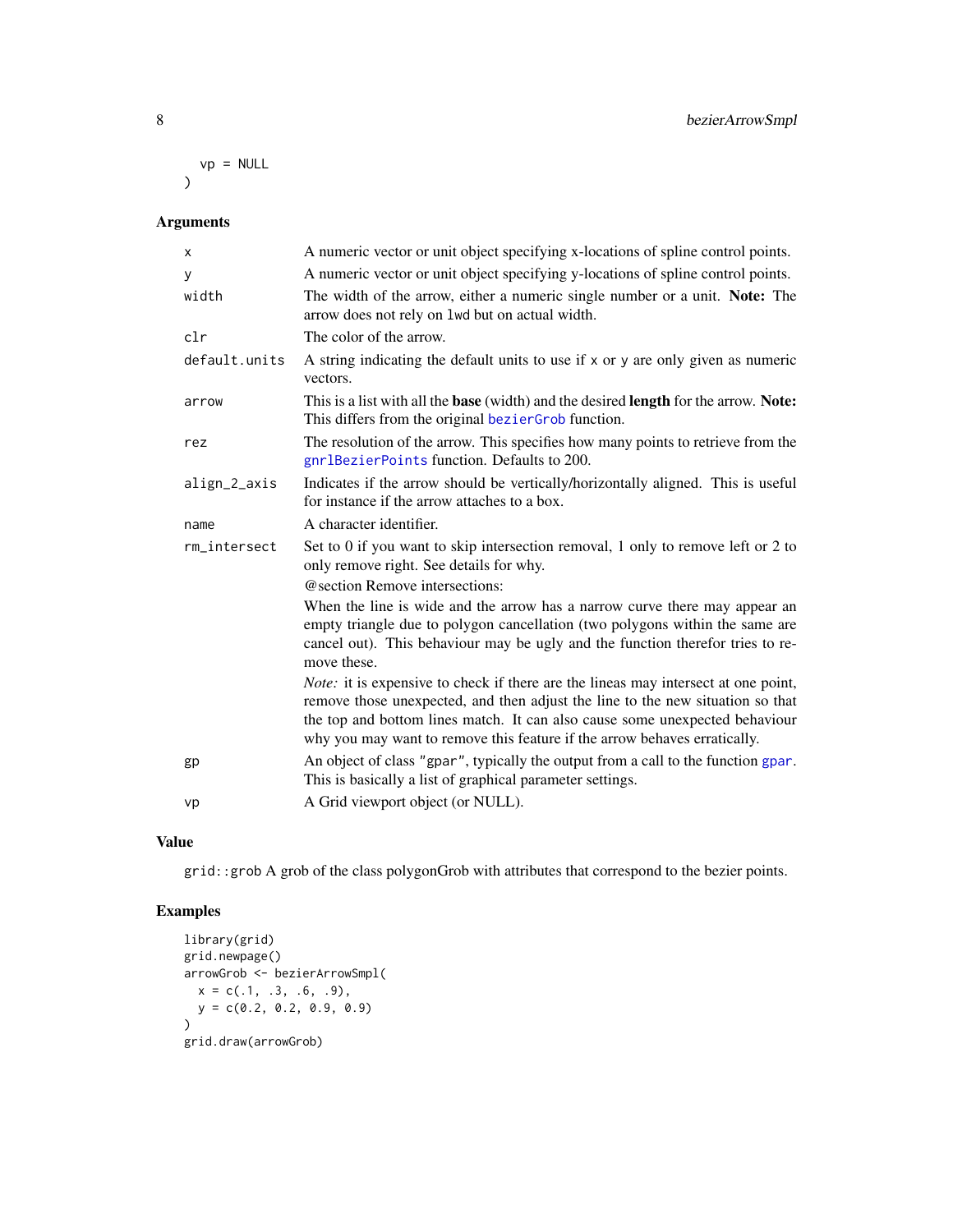<span id="page-8-1"></span><span id="page-8-0"></span>

# Description

Creates a [grob](#page-0-0) box with text inside it.

#### Usage

```
boxGrob(
  label,
 y = unit(0.5, "npc"),x = unit(0.5, "npc"),
 width,
 height,
  just = "center",
 bjust = "center",
  txt\_gp = getOption("boxGrobTxt", default = gpar(color = "black", cex = 1)),box_gp = getOption("boxGrob", default = gpar(fill = "white")),
 box_fn = roundrectGrob,
 name = NULL
)
## S3 method for class 'box'
print(x, \ldots)## S3 method for class 'box'
plot(x, \ldots)## S3 method for class 'box'
widthDetails(x)
## S3 method for class 'box'
heightDetails(x)
```

| label        | The label to print - should be a number, text or expression.                                               |
|--------------|------------------------------------------------------------------------------------------------------------|
| <b>y</b>     | The y position to put the box at. Can be either in npc (i.e. $0-1$ ) or a unit.                            |
| $\mathsf{x}$ | The x position to put the box at. Can be either in npc (i.e. $0-1$ ) or a unit.                            |
| width        | The box automatically adapts the size but you can force by specifying the width                            |
| height       | The box automatically adapts the size but you can force by specifying the height                           |
| just         | The justification for the text: left, center or right.                                                     |
| bjust        | The justification for the box: left, center, right, top or bottom. See the just<br>option for the viewport |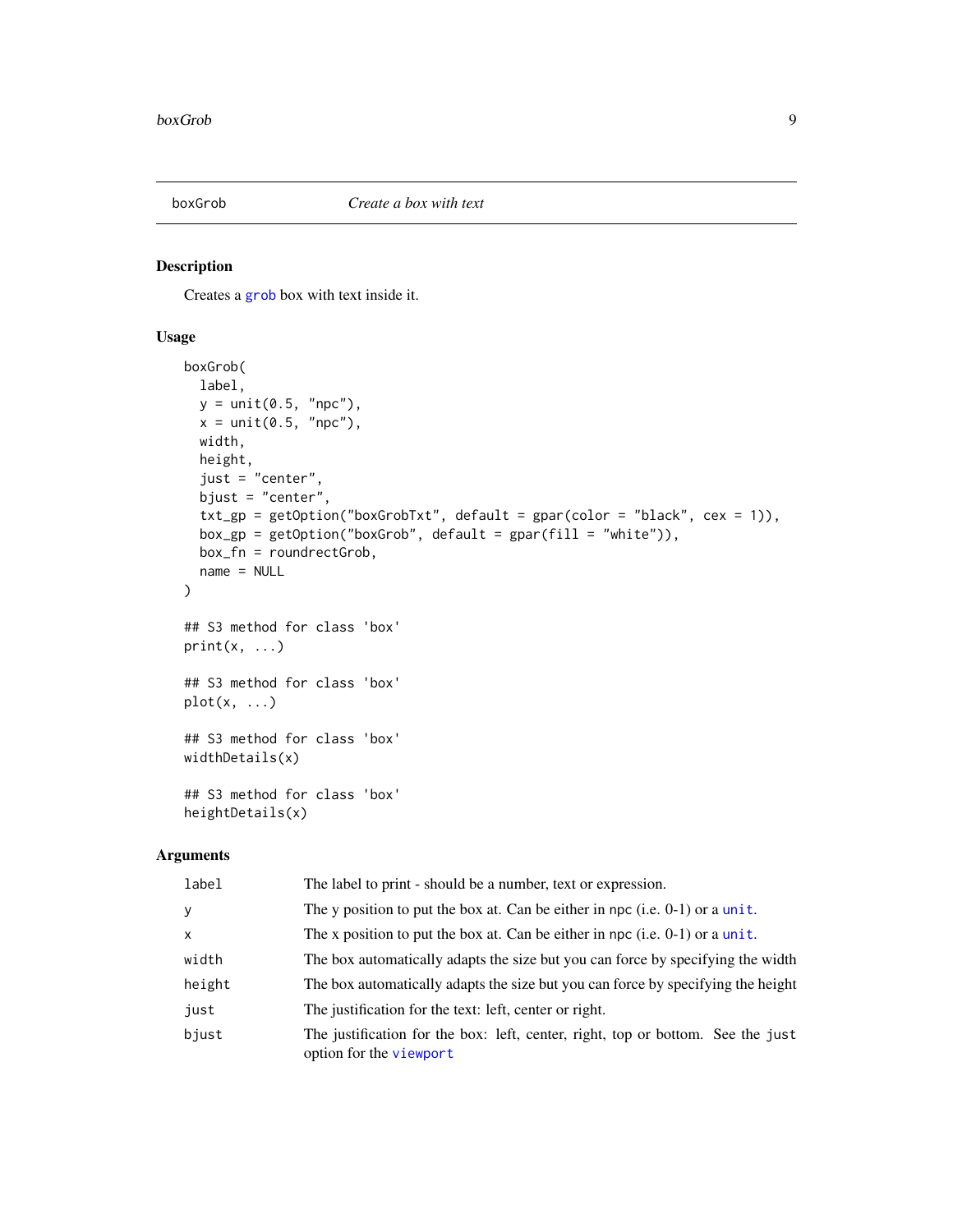<span id="page-9-0"></span>

| txt_gp   | The gpar style to apply to the text. Set boxGrobTxt option if you want to<br>customize all the boxes at once.                                         |
|----------|-------------------------------------------------------------------------------------------------------------------------------------------------------|
| box_gp   | The gpar style to apply to the box function of 'box_fn' below.                                                                                        |
| box fn   | Function to create box for the text. Parameters of 'x= $0.5$ ', 'y= $0.5$ ' and 'box_gp'<br>will be passed to this function and return a grob object. |
| name     | a character identifier for the grob. Used to find the grob on the display list<br>and/or as a child of another grob.                                  |
| $\cdots$ | Passed to grid. draw                                                                                                                                  |

#### Value

A grob

#### The plot/print

To output the [grob](#page-0-0) objects to the plot either call plot on the object or print it. Note that R automatically prints any object that is outputted to the console. The function calls in turn the [grid.draw](#page-0-0) function on the object.

#### S3 from the grid package

Width and height functions address the [coords](#page-15-2) attribute for the corresponding information. The [widthDetails](#page-0-0) and [heightDetails](#page-0-0) that provide information on an object.

# See Also

Other flowchart components: [align](#page-3-1), [boxPropGrob\(](#page-9-1)), [connectGrob\(](#page-12-1)), [coords\(](#page-15-2)), [distance\(](#page-23-1)), [moveBox\(](#page-46-1)), [spread](#page-61-1)

#### Examples

```
library(grid)
grid.newpage()
boxGrob("My box")
```
<span id="page-9-1"></span>boxPropGrob *Create a box with a color split*

#### Description

Creates a grob box with text inside it and a color split in the horizontal axes that allow indicating different proportions. The box can also have a title that spanse the two color areas and that has its own background.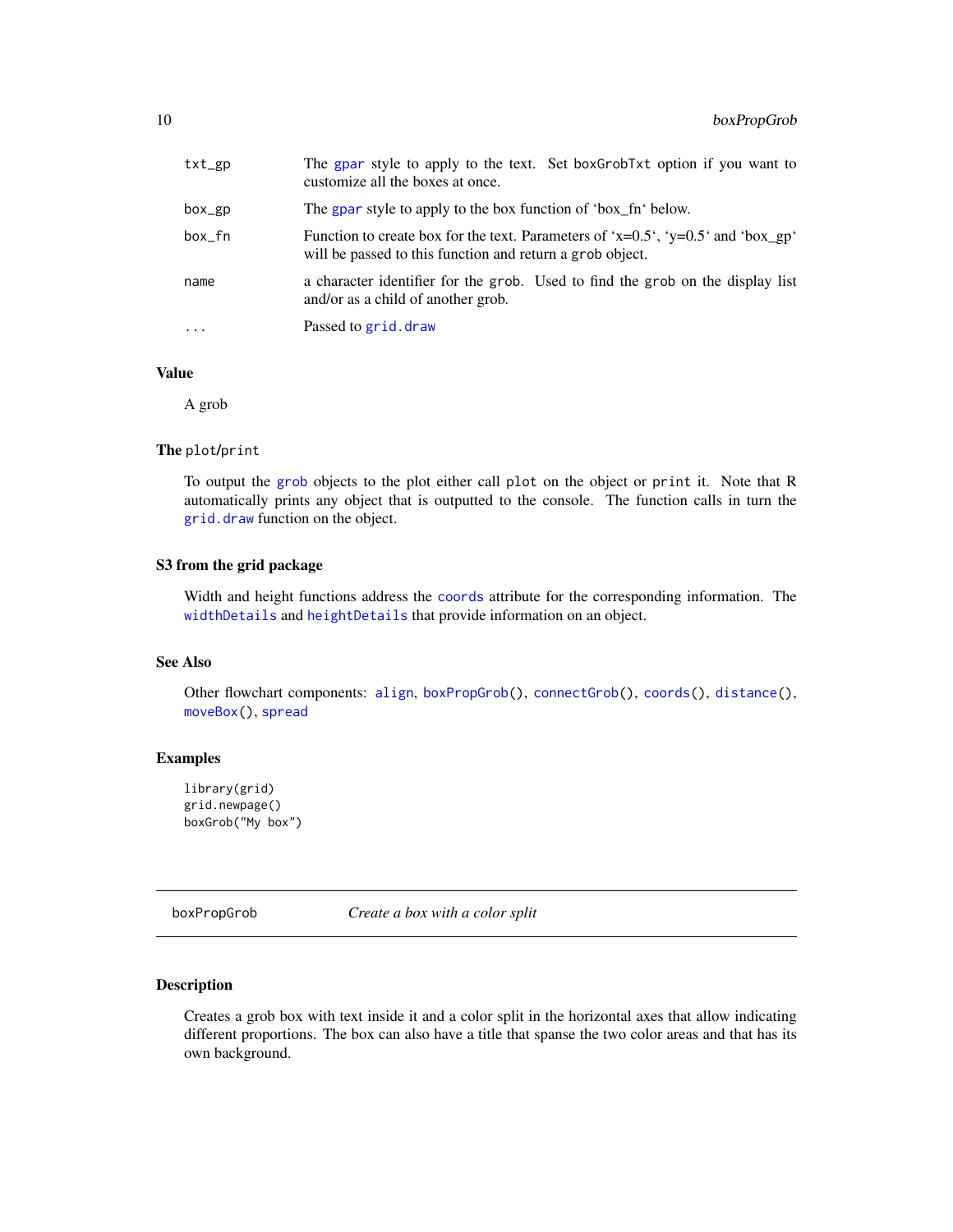# boxPropGrob 11

# Usage

```
boxPropGrob(
  label,
  label_left,
  label_right,
 prop,
 y = unit(0.5, "npc"),
  x = unit(0.5, "npc"),width,
 height,
  just = "center",
  bjust = "center",
  txt_gp = getOption("boxPropGrobTxt", default = gpar(color = "black")),
  txt_left_gp = getOption("boxPropGrobLeftTxt", default = gpar(col = "black")),
 txt_right_gp = getOption("boxPropGrobRightTxt", default = gpar(col = "black")),
 box_left_gp = getOption("boxPropGrobLeft", default = gpar(fill = "#E6E8EF")),
 box_right_gp = getOption("boxPropGrobRight", default = gpar(fill = "#FFFDF6")),
 box_highlight_gp = getOption("boxPropGrobHighlight", default = gpar(fill =
    "#fffffff55", col = NA)),
  name = NULL
\mathcal{E}
```

| label        | The label to print - should be a number, text or expression.                                                                 |
|--------------|------------------------------------------------------------------------------------------------------------------------------|
| label_left   | The label for the left area                                                                                                  |
| label_right  | The label for the right area                                                                                                 |
| prop         | The proportion to split along                                                                                                |
| у            | The y position to put the box at. Can be either in npc (i.e. $(0-1)$ ) or a unit.                                            |
| X            | The x position to put the box at. Can be either in npc (i.e. $0-1$ ) or a unit.                                              |
| width        | The box automatically adapts the size but you can force by specifying the width                                              |
| height       | The box automatically adapts the size but you can force by specifying the height                                             |
| just         | The justification for the text: left, center or right.                                                                       |
| bjust        | The justification for the box: left, center, right, top or bottom. See the just<br>option for the viewport                   |
| $txt_g$      | The gpar style to apply to the text. Set boxPropGrobTxt option if you want to<br>customize all the boxes at once.            |
| txt_left_gp  | The gpar style to apply to the left text. Set boxPropGrobLeftTxt option if you<br>want to customize all the boxes at once.   |
| txt_right_gp | The gpar style to apply to the right text. Set boxPropGrobRightTxt option if<br>you want to customize all the boxes at once. |
| box_left_gp  | The gpar style to apply to the left box. Set boxPropGrobLeft option if you<br>want to customize all the boxes at once.       |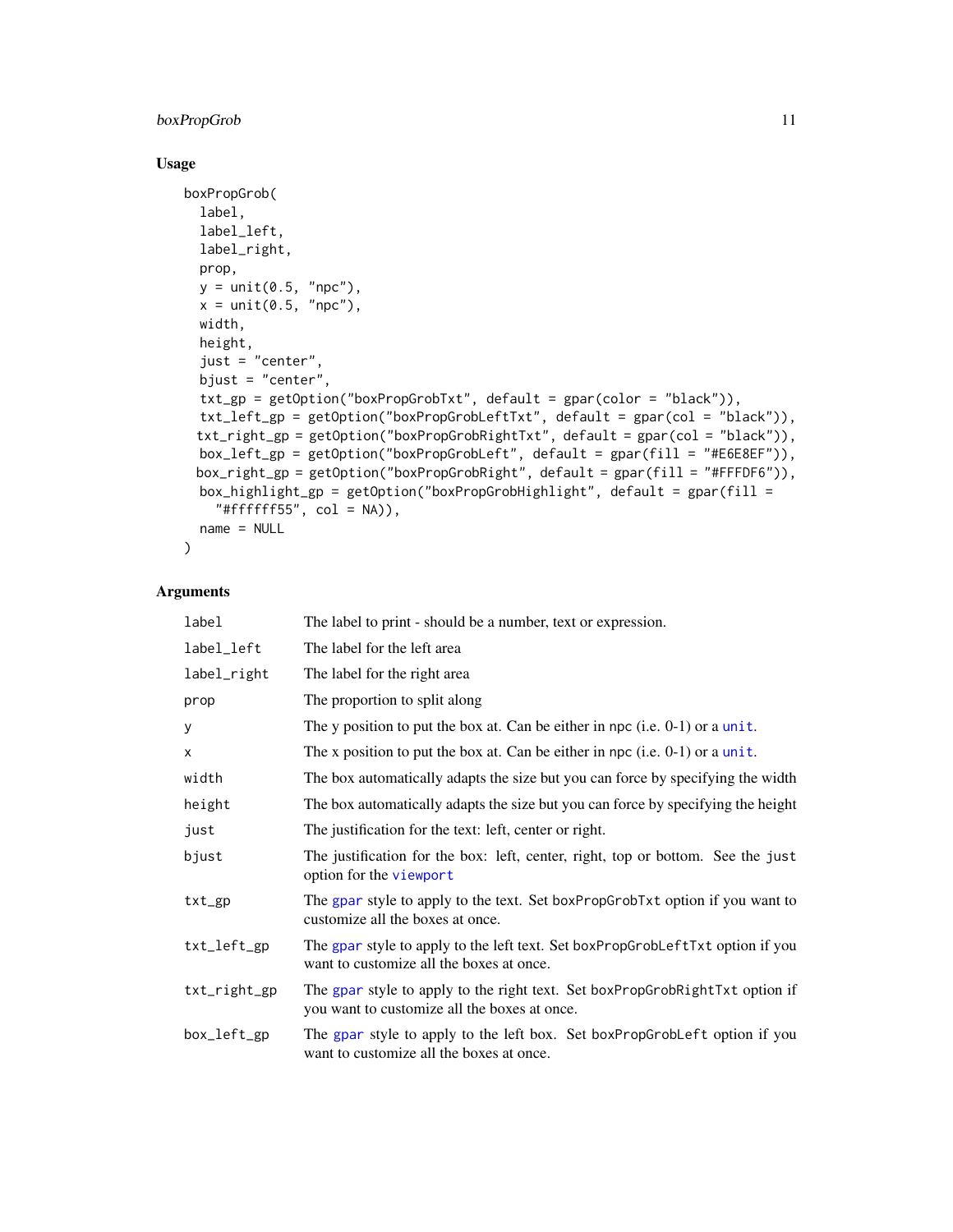<span id="page-11-0"></span>

| box_right_gp     | The gpar style to apply to the right box. Set boxPropGrobRight option if you<br>want to customize all the boxes at once.                        |
|------------------|-------------------------------------------------------------------------------------------------------------------------------------------------|
| box_highlight_gp |                                                                                                                                                 |
|                  | The gpar style to apply to the background of the main label. Set boxPropGrobHighlight<br>option if you want to customize all the boxes at once. |
| name             | a character identifier for the grob. Used to find the grob on the display list<br>and/or as a child of another grob.                            |

# Value

A box grob

# See Also

Other flowchart components: [align](#page-3-1), [boxGrob\(](#page-8-1)), [connectGrob\(](#page-12-1)), [coords\(](#page-15-2)), [distance\(](#page-23-1)), [moveBox\(](#page-46-1)), [spread](#page-61-1)

# Examples

```
library(grid)
grid.newpage()
boxPropGrob("Main label", "Left text", "Right text", prop = .3)
```
calculateLinesAndArrow

*Gets offsetted lines*

# Description

The function calculates new points according to the offset that lie to the left/right of the provided line.

```
calculateLinesAndArrow(
  x,
  y,
  offset,
  end_x = -1,
  end_y = -1,
  arrow\_offset = -1,
  rm_intersect = 3L
\mathcal{E}
```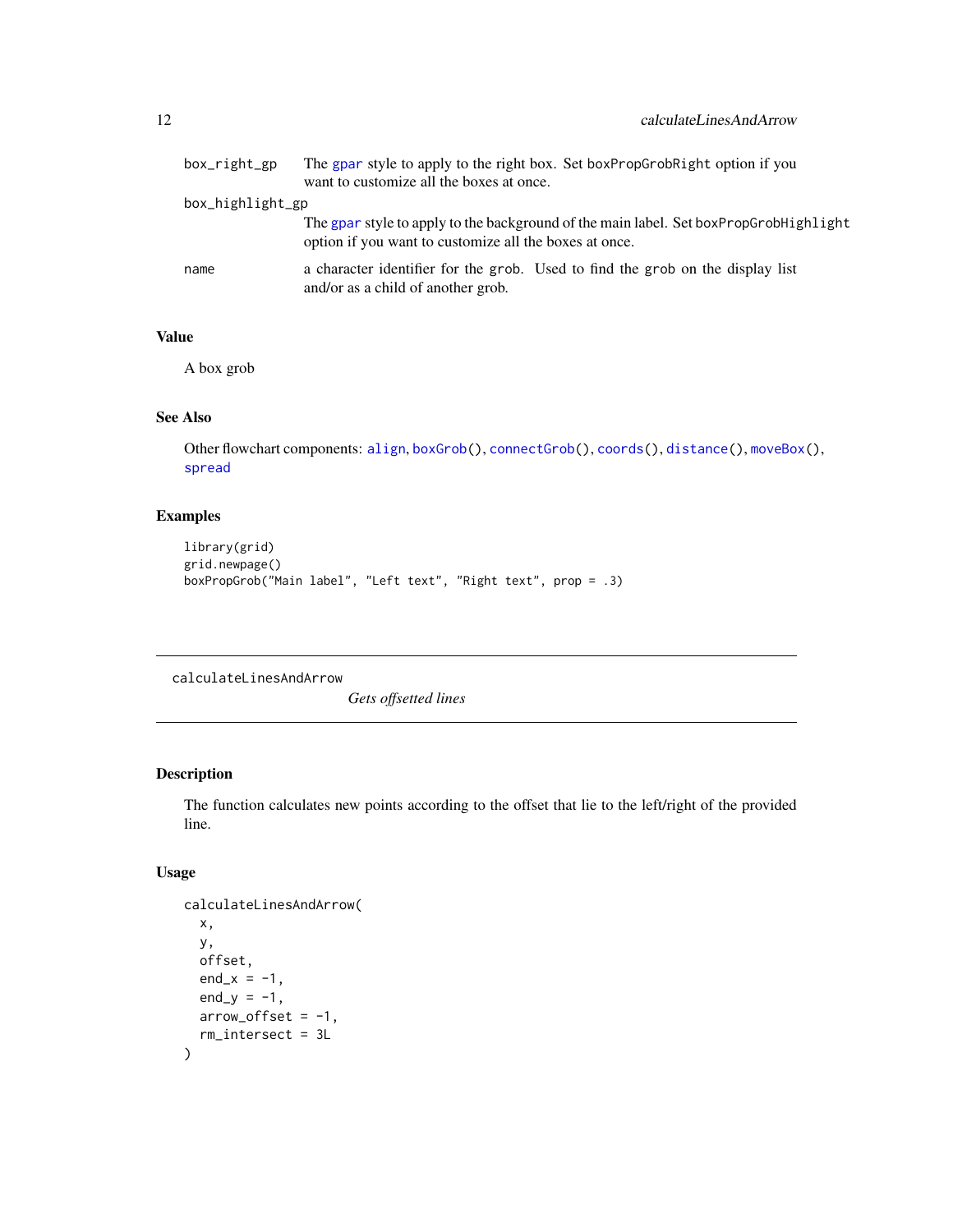#### <span id="page-12-0"></span>connectGrob 13

#### Arguments

| x            | A numeric vector containing all the x-elements                                                                                                                                                                                                                                                                                          |
|--------------|-----------------------------------------------------------------------------------------------------------------------------------------------------------------------------------------------------------------------------------------------------------------------------------------------------------------------------------------|
| y            | A numeric vector containing all the y-elements                                                                                                                                                                                                                                                                                          |
| offset       | The offset to add to the line, can be a vector if you want to use different offsets.                                                                                                                                                                                                                                                    |
| end_x        | The x end of the line where the arrow occurrs (if $\lt 0$ arrow is skipped)                                                                                                                                                                                                                                                             |
| end_y        | The y end of the line where the arrow occurrs (if $< 0$ arrow is skipped)                                                                                                                                                                                                                                                               |
| arrow_offset | The offset to add to the arrow section if any (if $\leq 0$ arrow is skipped)                                                                                                                                                                                                                                                            |
| rm_intersect | Set to 0 if you want to skip intersection removal, 1 only to remove left or 2 to<br>only remove right. See details for why.                                                                                                                                                                                                             |
|              | @ section Remove intersections:                                                                                                                                                                                                                                                                                                         |
|              | When the line is wide and the arrow has a narrow curve there may appear an<br>empty triangle due to polygon cancellation (two polygons within the same are<br>cancel out). This behaviour may be ugly and the function therefor tries to re-<br>move these.                                                                             |
|              | <i>Note:</i> it is expensive to check if there are the lineas may intersect at one point,<br>remove those unexpected, and then adjust the line to the new situation so that<br>the top and bottom lines match. It can also cause some unexpected behaviour<br>why you may want to remove this feature if the arrow behaves erratically. |

#### Value

list(list(x = ...,y = ...)) Returns a list with the right/left lines that in turn lists with *x* and *y* elements

<span id="page-12-1"></span>connectGrob *Connect boxes with an arrow*

#### Description

The function creates a grob that links two boxes together. It looks for which side it should attach the arrow, e.g. if the start is on top of the bottom it should attach to the bottom edge of ther start box and then to the top at the end.

```
connectGrob(
  start,
  end,
  type = c("vertical", "horizontal", "L", "-", "Z", "N"),
  subelmnt = c("right", "left"),
  lty_sp = getOption("connectGrob", default = gpar(fill = "black")),
 arrow_obj = getOption("connectGrobArrow", default = arrow(ends = "last", type =
    "closed"))
\mathcal{E}
```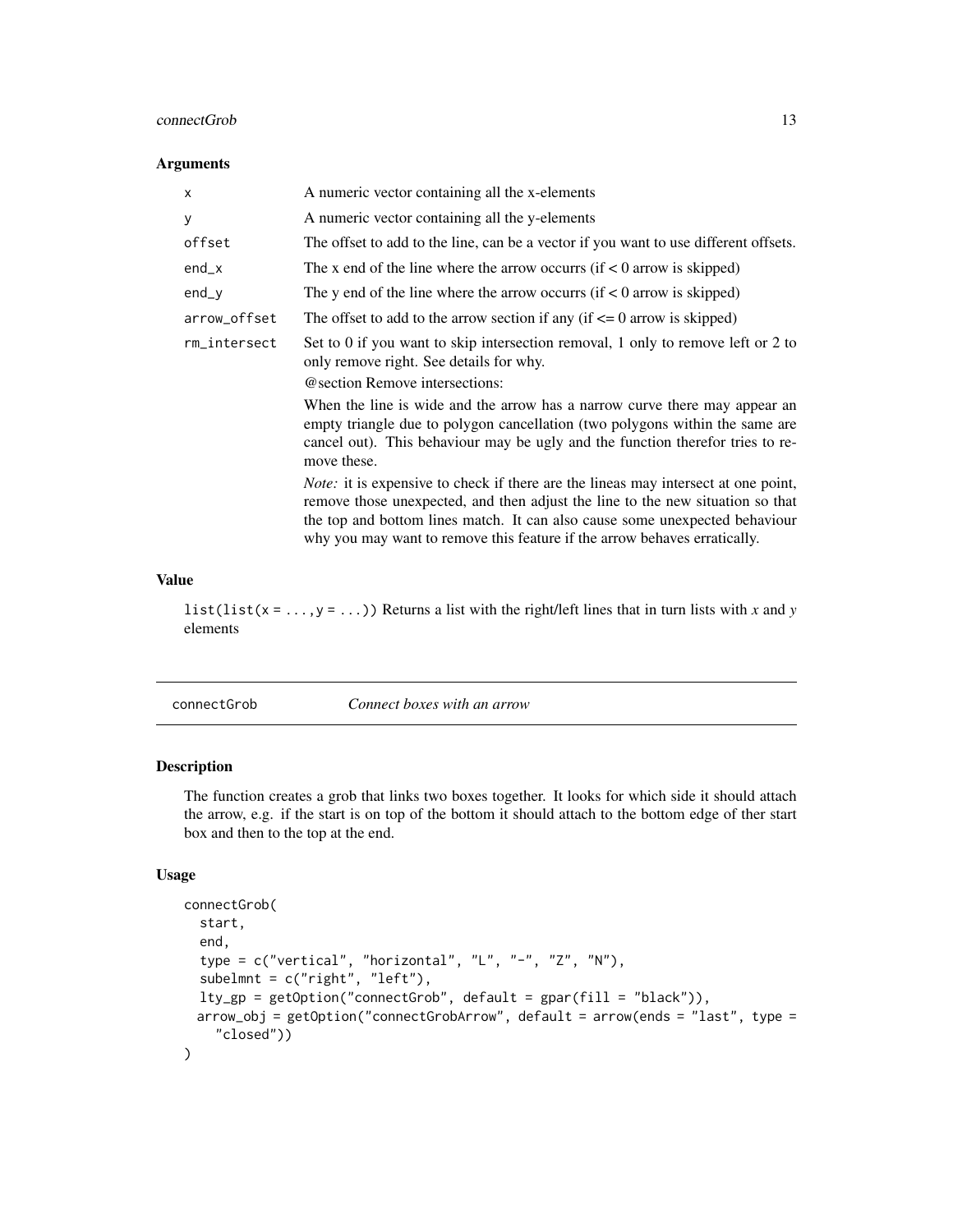```
## S3 method for class 'connect_boxes'
print(x, \ldots)
```
## S3 method for class 'connect\_boxes'  $plot(x, \ldots)$ 

# Arguments

| start     | The start box                                                                                                                                                                                                                                                                                                                    |
|-----------|----------------------------------------------------------------------------------------------------------------------------------------------------------------------------------------------------------------------------------------------------------------------------------------------------------------------------------|
| end       | The end box                                                                                                                                                                                                                                                                                                                      |
| type      | How the boxes are stacked. The $\mathsf{L}$ alternative generates a straight line up/down<br>and then turns to right $T$ /left for connecting with the end. The - generates a<br>straight horizontal arrow. The Z creates a horizontal line that looks like a Z with<br>90 degree turns. The option N allows for vertical lines. |
| subelmnt  | If we have a split box we can specify the right/left x as the connector point.                                                                                                                                                                                                                                                   |
| $lty_sp$  | The gpar for the line. Set connect Grob option if you want to customize all the<br>arrows at once.                                                                                                                                                                                                                               |
| arrow_obj | The arrow spec according to arrow. Set connect GrobArrow option if you want<br>to customize all the arrows at once.                                                                                                                                                                                                              |
| X         | The grob to print/plot                                                                                                                                                                                                                                                                                                           |
| $\cdot$   | Passed to grid. draw                                                                                                                                                                                                                                                                                                             |

# Details

The exact positions of the line is stored at the attr(...,"line"). If you want to draw your own custom line all you need to do is check which attr(my\_line,"line")\$x and attr(my\_line,"line")\$y you want to attach to and then create your own custom [linesGrob](#page-0-0).

# Value

grob with an arrow

# See Also

Other flowchart components: [align](#page-3-1), [boxGrob\(](#page-8-1)), [boxPropGrob\(](#page-9-1)), [coords\(](#page-15-2)), [distance\(](#page-23-1)), [moveBox\(](#page-46-1)), [spread](#page-61-1)

```
library(grid)
grid.newpage()
# Initiate the boxes that we want to connect
start \leq boxGrob("Top", x = .5, y = .8)
end \leq boxGrob("Bottom", x = .5, y = .2)
side \leq boxPropGrob("Side", "Left", "Right", prop = .3, x = .2, y = .8)
sub_side_left <- boxGrob("Left", x = attr(side, "coords")$left_x, y = .5)
```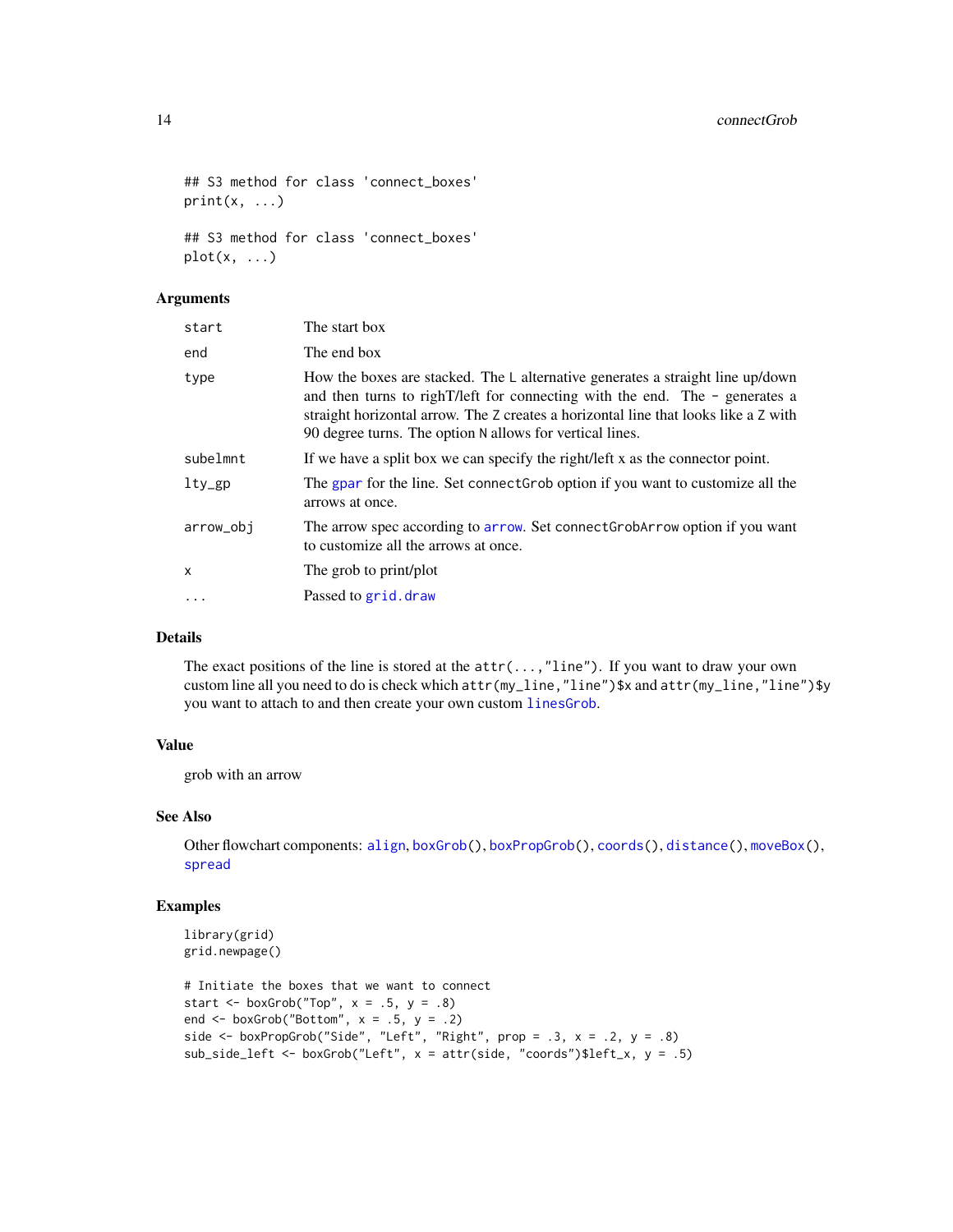```
sub_side_right <- boxGrob("Right", x = attr(side, "coords")$right_x, y = .5)
exclude <- boxGrob("Exclude:\n - Too sick\n - Prev. surgery", x = .8, y = .5, just = "left")
# Connect the boxes and print/plot them
connectGrob(start, end, "vertical")
connectGrob(start, side, "horizontal")
connectGrob(side, sub_side_left, "v", "l")
connectGrob(side, sub_side_right, "v", "r")
connectGrob(start, exclude, "L")
# Print the grobs
start
end
side
exclude
sub_side_left
sub_side_right
```
convertShowMissing *A function for converting a show\_missing variable.*

#### Description

The variable is supposed to be directly compatible with  $table(..., useNA = show\_missing)$  $table(..., useNA = show\_missing)$ . It throws an error if not compatible. It is mostly useful for custom describe functions.

#### Usage

```
convertShowMissing(show_missing)
```
# Arguments

show\_missing Boolean or "no", "ifany", "always"

#### Details

*Deprecated:* This function will be deprecated as all functions now use the useNA style in order to comply with standard R naming.

#### Value

string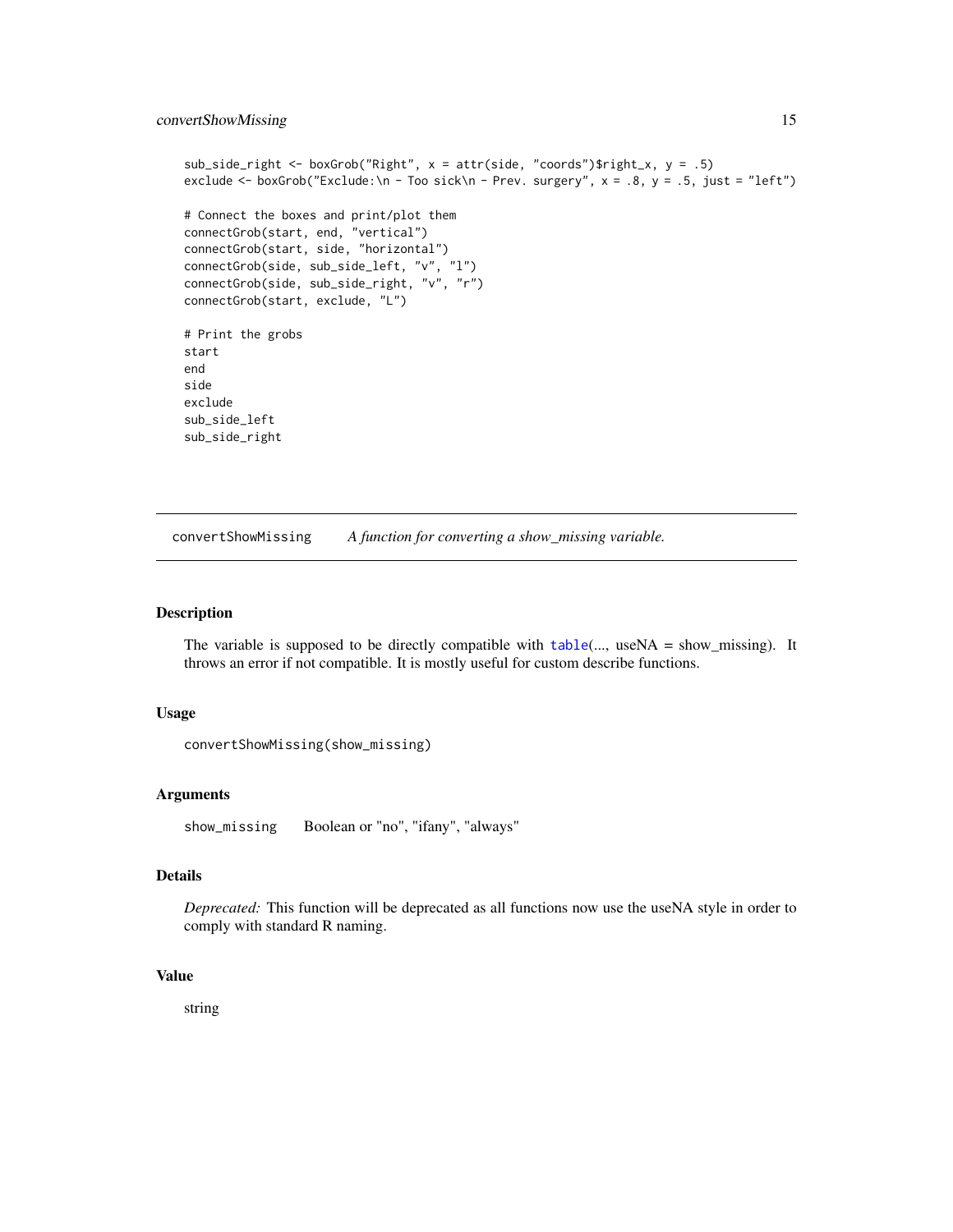<span id="page-15-2"></span><span id="page-15-0"></span>

# Description

Retrieves the boxes "coords" attribute.

# Usage

coords(box)

# Arguments

box The [boxGrob](#page-8-1) or [boxPropGrob](#page-9-1)

# Value

A list with the coordinates

# See Also

Other flowchart components: [align](#page-3-1), [boxGrob\(](#page-8-1)), [boxPropGrob\(](#page-9-1)), [connectGrob\(](#page-12-1)), [distance\(](#page-23-1)), [moveBox\(](#page-46-1)), [spread](#page-61-1)

#### Examples

```
box <- boxGrob("A test box")
coords(box)
```
<span id="page-15-1"></span>copyAllNewAttributes *A simple thing to keep the attributes*

### Description

Skips the attributes that the to object already has to avoid overwriting dim and other important attributes

# Usage

```
copyAllNewAttributes(from, to, attr2skip = c(), attr2force = c())
```

| from       | The from object                                                                                                 |
|------------|-----------------------------------------------------------------------------------------------------------------|
| to         | The to object                                                                                                   |
| attr2skip  | An optional lists of attributes that you may want to avoid having copied                                        |
| attr2force | An optional lists of attributes that you may want to force copy even if they<br>already exist in the new object |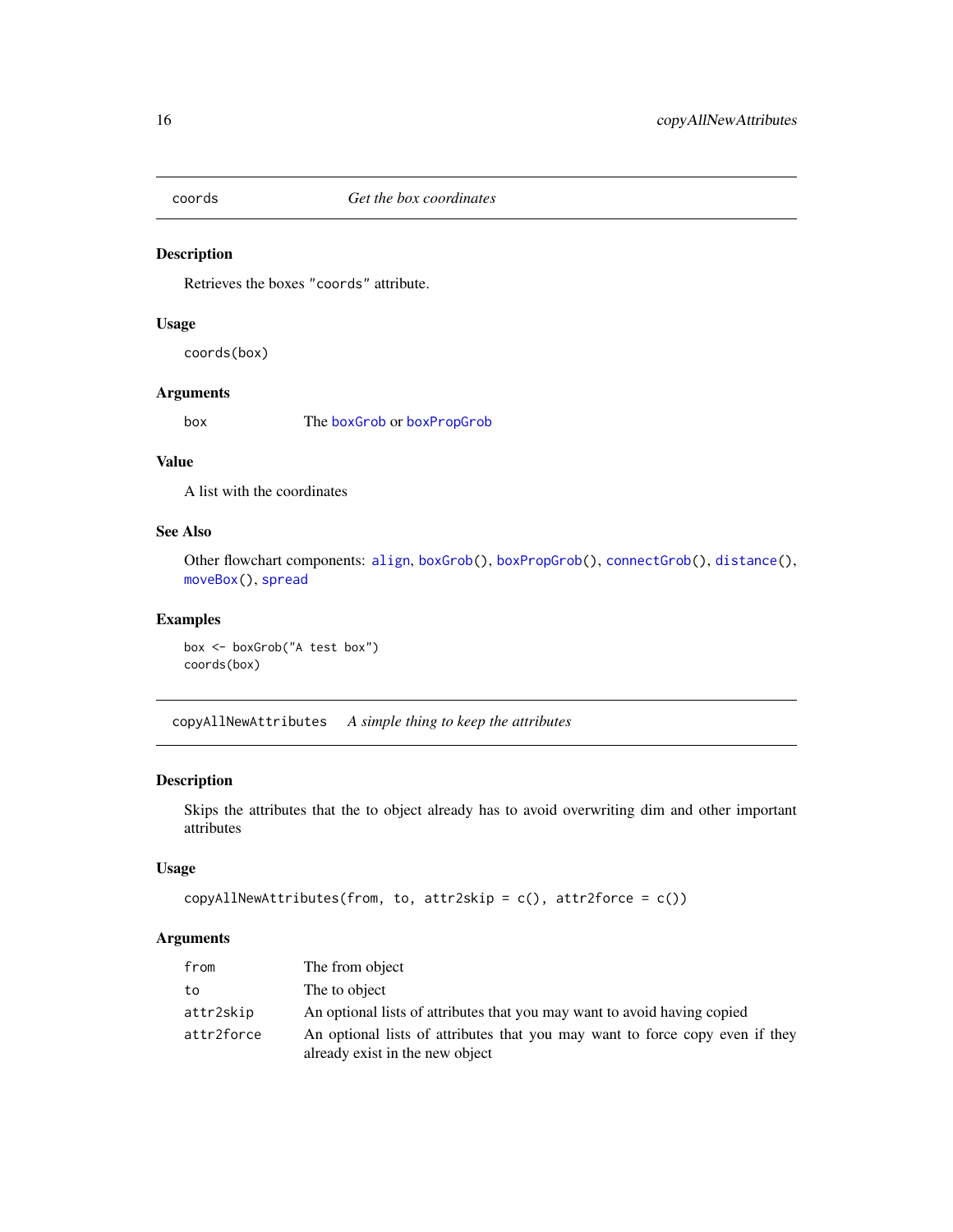# <span id="page-16-0"></span>descGetMissing 17

# Value

object The to argument object

#### Examples

```
a <- "test"
attr(a, 'wow') < - 1000b \leq ab <- copyAllNewAttributes(a, b)
print(attr(b, 'wow'))
```
descGetMissing *Get statistics for missing data*

# Description

This function calculates the amount of missing per row for [describeMean](#page-19-1), [describeMedian](#page-20-1) and custom description functions. It will return invisibly when no missing values are present.

# Usage

```
descGetMissing(
  x,
 html = TRUE,number_first = TRUE,
 percentage_sign = TRUE,
  language = "en",
  useNA.digits = 1,
  ...
\mathcal{L}
```

| $\mathsf{x}$    | The variable that you want the statistics for                                                                                                                                                                                                                   |  |
|-----------------|-----------------------------------------------------------------------------------------------------------------------------------------------------------------------------------------------------------------------------------------------------------------|--|
| html            | If HTML compatible output should be used. If FALSE it outputs LaTeX format-<br>ting                                                                                                                                                                             |  |
| number_first    | If the number should be given or if the percentage should be presented first. The<br>second is encapsulated in parentheses (). This is only used together with the<br>useNA variable.                                                                           |  |
| percentage_sign |                                                                                                                                                                                                                                                                 |  |
|                 | If you want to suppress the percentage sign you can set this variable to FALSE.<br>You can also choose something else that the default $%$ if you so wish by setting<br>this variable. Note, this is only used when combined with the missing informa-<br>tion. |  |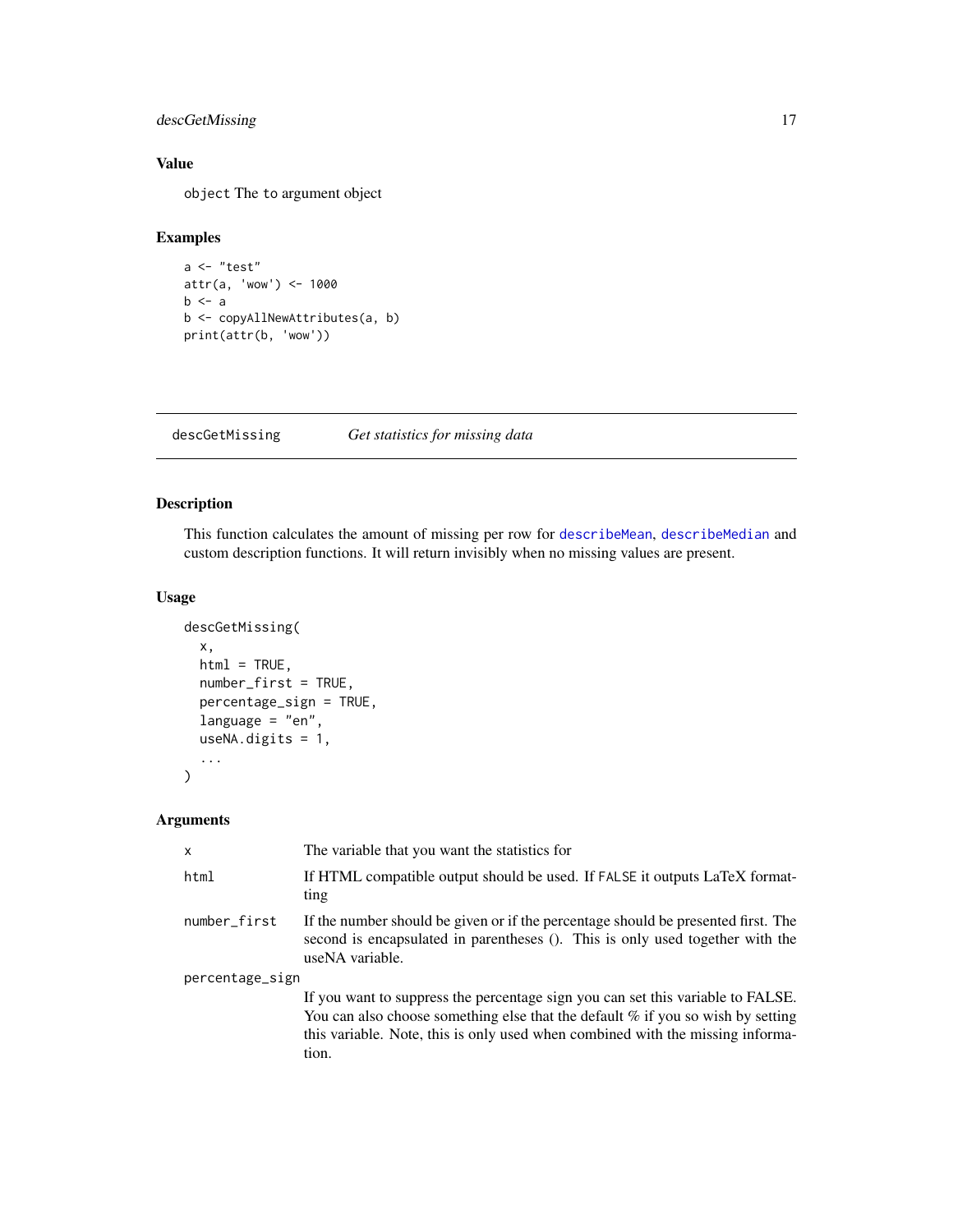<span id="page-17-0"></span>

| language     | The ISO-639-1 two-letter code for the language of interest. Currently only en-<br>glish is distinguished from the ISO format using a ',' as the separator in the<br>txtInt function. |
|--------------|--------------------------------------------------------------------------------------------------------------------------------------------------------------------------------------|
| useNA.digits | The number of digits to use for the missing percentage, defaults to the overall<br>digits.                                                                                           |
| $\cdot$      | Passed on to describe Factors                                                                                                                                                        |

# Value

vector A vector with the missing estimate

<span id="page-17-1"></span>describeFactors *Describes factor variables*

#### Description

A function that returns a description of proportions in a factor that contains the number of times a level occurs and the percentage

# Usage

```
describeFactors(
  x,
 html = TRUE,digits = 1,
  digits.nonzero = NA,
  number_first = TRUE,
 useNA = c("ifany", "no", "always"),
  useNA.digits = digits,
  horizontal_proportions,
  percentage_sign = TRUE,
  language = "en",
  ...
)
```

| X            | The variable that you want the statistics for                                                                                                                                         |
|--------------|---------------------------------------------------------------------------------------------------------------------------------------------------------------------------------------|
| html         | If HTML compatible output should be used. If FALSE it outputs LaTeX format-<br>ting                                                                                                   |
| digits       | The number of decimals used                                                                                                                                                           |
|              | digits.nonzero The number of decimals used for values that are close to zero                                                                                                          |
| number_first | If the number should be given or if the percentage should be presented first. The<br>second is encapsulated in parentheses (). This is only used together with the<br>useNA variable. |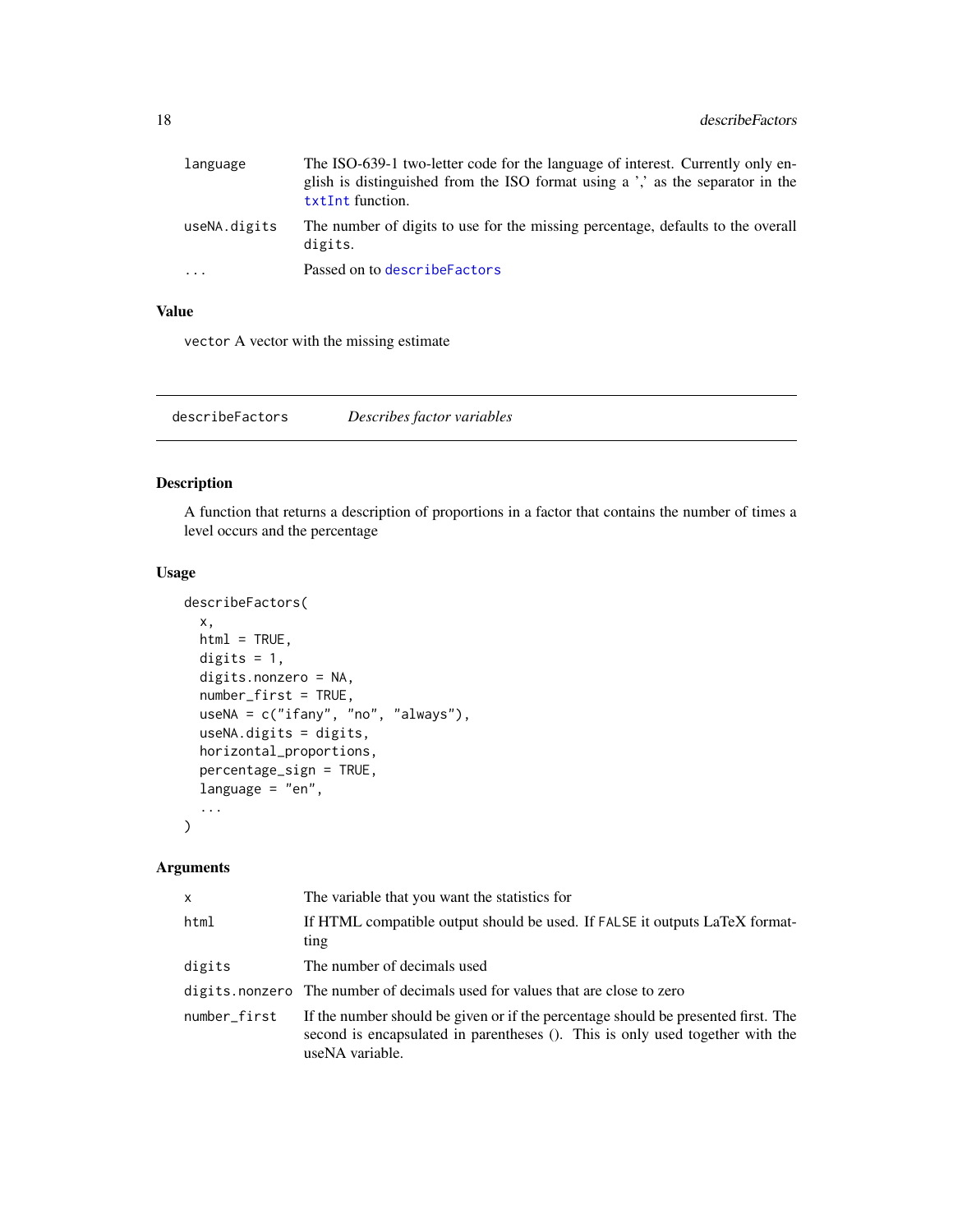### describeFactors 19

| useNA                  | This indicates if missing should be added as a separate row below all other. See<br>table for useNA-options. Note: defaults to ifany and not "no" as table does.                                                                                                                                                                                                                                                                                                                                                               |  |
|------------------------|--------------------------------------------------------------------------------------------------------------------------------------------------------------------------------------------------------------------------------------------------------------------------------------------------------------------------------------------------------------------------------------------------------------------------------------------------------------------------------------------------------------------------------|--|
| useNA.digits           | The number of digits to use for the missing percentage, defaults to the overall<br>digits.                                                                                                                                                                                                                                                                                                                                                                                                                                     |  |
| horizontal_proportions |                                                                                                                                                                                                                                                                                                                                                                                                                                                                                                                                |  |
|                        | Is only active if useNA since this is the only case of a proportion among con-<br>tinuous variables. This is default NULL and indicates that the proportions are<br>to be interpreted in a vertical manner. If we want the data to be horizontal, i.e.<br>the total should be shown and then how these differ in the different groups then<br>supply the function with the total number in each group, i.e. if done in a by<br>manner as in getDescriptionStatsBy it needs to provide the number before<br>the $by()$ command. |  |
| percentage_sign        |                                                                                                                                                                                                                                                                                                                                                                                                                                                                                                                                |  |
|                        | If you want to suppress the percentage sign you can set this variable to FALSE.<br>You can also choose something else that the default % if you so wish by setting<br>this variable. Note, this is only used when combined with the missing informa-<br>tion.                                                                                                                                                                                                                                                                  |  |
| language               | The ISO-639-1 two-letter code for the language of interest. Currently only en-<br>glish is distinguished from the ISO format using a ',' as the separator in the<br>txtInt function.                                                                                                                                                                                                                                                                                                                                           |  |
|                        | Passed on to txtInt                                                                                                                                                                                                                                                                                                                                                                                                                                                                                                            |  |

#### Value

A string formatted for printing either latex by HTML

#### See Also

# [getDescriptionStatsBy](#page-30-1)

Other descriptive functions: [describeMean\(](#page-19-1)), [describeMedian\(](#page-20-1)), [describeProp\(](#page-22-1)), [getDescriptionStatsBy\(](#page-30-1)), [getPvalWilcox\(](#page-35-1))

```
set.seed(1)
describeFactors(sample(50, x = c("A", "B", "C"), replace = TRUE))
n <- 500
my\_var \leftarrow factor(sample(size = n, x = c("A", "B", "C", NA), replace = TRUE))my\text{ }exp \leftarrow \text{rbinom}(n = n, \text{ size } = 1, \text{ prob } = 0.2)total <- table(my_var, useNA = "ifany")
by(my_var,
 INDICES = my_exp,
 FUN = describeFactors,
 useNA = "ifany",horizontal_proportions = total
)
```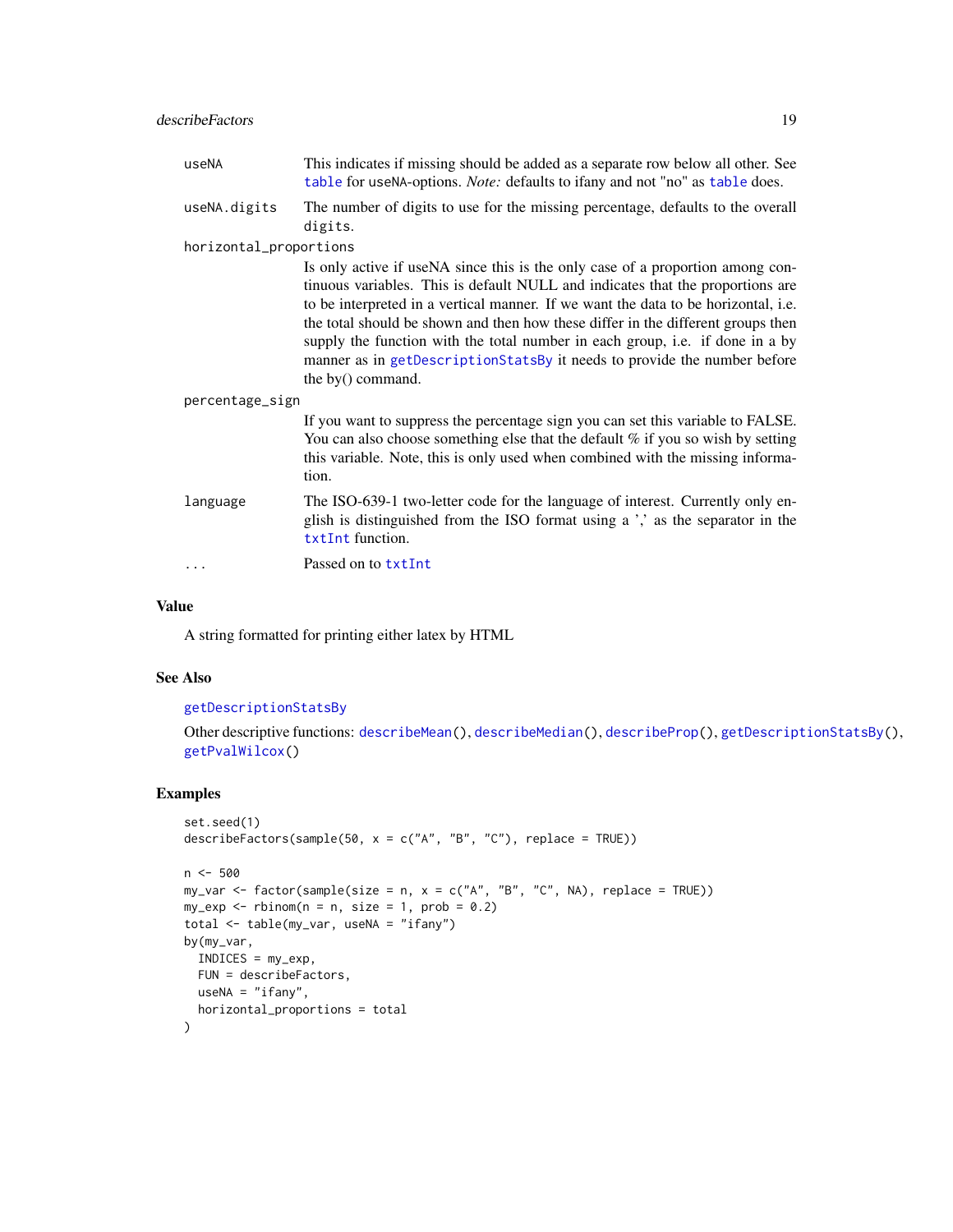<span id="page-19-1"></span><span id="page-19-0"></span>

# Description

A function that returns a description of a continuous variable using the mean together with the standard deviation. The standard deviation is used as it is "industry standard" to use mean with standard deviation and not because it's the only option.

#### Usage

```
describeMean(
  x,
 html = TRUE,digits = 1,
  digits.nonzero = NA,
  number_first = TRUE,
  useNA = c("ifany", "no", "always"),
  useNA.digits = digits,
  percentage_sign = TRUE,
  plusmin_str,
  language = "en",
  ...
\mathcal{E}
```

| X               | The variable that you want the statistics for                                                                                                                                                                                                                   |
|-----------------|-----------------------------------------------------------------------------------------------------------------------------------------------------------------------------------------------------------------------------------------------------------------|
| html            | If HTML compatible output should be used. If FALSE it outputs LaTeX format-<br>ting                                                                                                                                                                             |
| digits          | The number of decimals used                                                                                                                                                                                                                                     |
| digits.nonzero  | The number of decimals used for values that are close to zero                                                                                                                                                                                                   |
| number_first    | If the number should be given or if the percentage should be presented first. The<br>second is encapsulated in parentheses (). This is only used together with the<br>useNA variable.                                                                           |
| useNA           | This indicates if missing should be added as a separate row below all other. See<br>table for useNA-options. <i>Note:</i> defaults to ifany and not "no" as table does.                                                                                         |
| useNA.digits    | The number of digits to use for the missing percentage, defaults to the overall<br>digits.                                                                                                                                                                      |
| percentage_sign |                                                                                                                                                                                                                                                                 |
|                 | If you want to suppress the percentage sign you can set this variable to FALSE.<br>You can also choose something else that the default $%$ if you so wish by setting<br>this variable. Note, this is only used when combined with the missing informa-<br>tion. |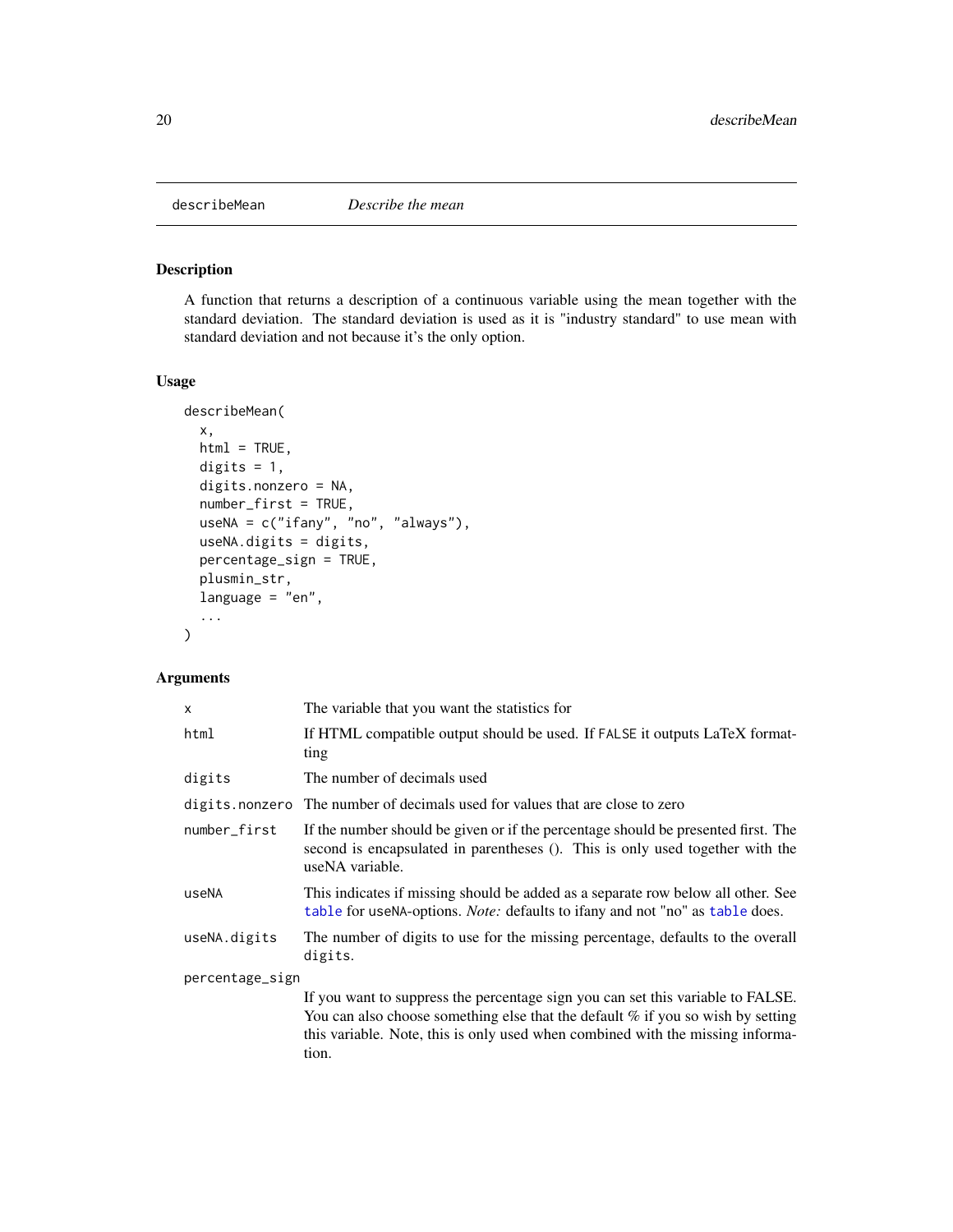# <span id="page-20-0"></span>describeMedian 21

| plusmin_str | Provide if you want anything other than the plus minus sign suited for the given<br>output format.                                                                                   |
|-------------|--------------------------------------------------------------------------------------------------------------------------------------------------------------------------------------|
| language    | The ISO-639-1 two-letter code for the language of interest. Currently only en-<br>glish is distinguished from the ISO format using a ',' as the separator in the<br>txtInt function. |
| $\ddotsc$   | Passed on to describe Factors                                                                                                                                                        |

# Value

string Returns a string formatted for either LaTeX or HTML

#### See Also

#### [getDescriptionStatsBy](#page-30-1)

Other descriptive functions: [describeFactors\(](#page-17-1)), [describeMedian\(](#page-20-1)), [describeProp\(](#page-22-1)), [getDescriptionStatsBy\(](#page-30-1)), [getPvalWilcox\(](#page-35-1))

#### Examples

```
describeMean(1:10)
describeMean(c(1:10, NA), useNA = "always")
describeMean(c(1:10, NA), useNA = "no")
```
<span id="page-20-1"></span>

| describeMedian | A function that returns a description median that contains the in- |
|----------------|--------------------------------------------------------------------|
|                | terquartile range or the full range                                |

# Description

A function that returns a description median that contains the interquartile range or the full range

```
describeMedian(
 x,
  iqr = TRUE,html = TRUE,digits = 1,
  digits.nonzero = NA,
  number_first = TRUE,
 useNA = c("ifany", "no", "always"),
 useNA.digits = digits,
 percentage_sign = TRUE,
 language = "en",...
\mathcal{E}
```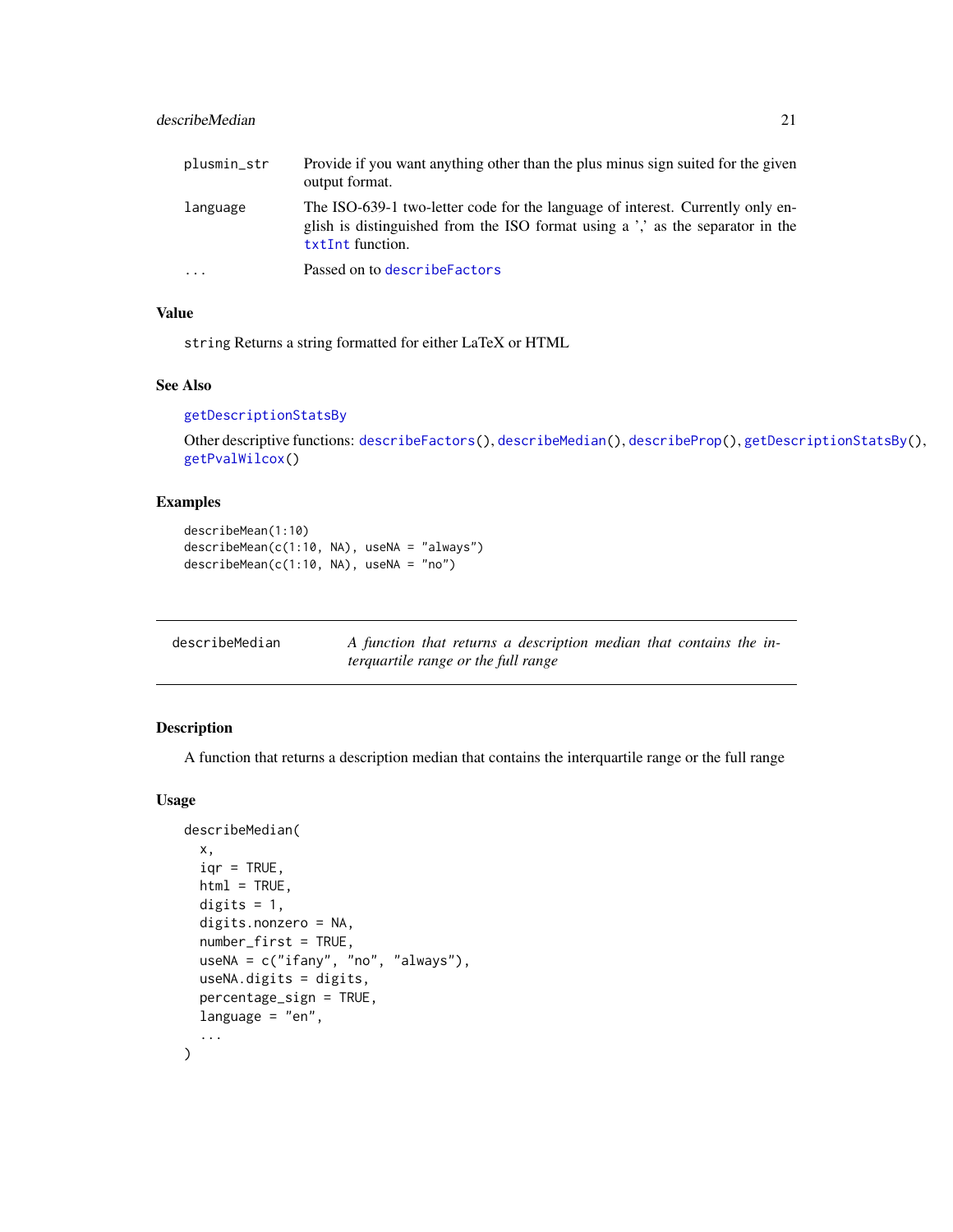# Arguments

| X               | The variable that you want the statistics for                                                                                                                                                                                                                 |  |
|-----------------|---------------------------------------------------------------------------------------------------------------------------------------------------------------------------------------------------------------------------------------------------------------|--|
| iqr             | If interquartile range should be used                                                                                                                                                                                                                         |  |
| html            | If HTML compatible output should be used. If FALSE it outputs LaTeX format-<br>ting                                                                                                                                                                           |  |
| digits          | The number of decimals used                                                                                                                                                                                                                                   |  |
| digits.nonzero  | The number of decimals used for values that are close to zero                                                                                                                                                                                                 |  |
| number_first    | If the number should be given or if the percentage should be presented first. The<br>second is encapsulated in parentheses (). This is only used together with the<br>useNA variable.                                                                         |  |
| useNA           | This indicates if missing should be added as a separate row below all other. See<br>table for useNA-options. Note: defaults to ifany and not "no" as table does.                                                                                              |  |
| useNA.digits    | The number of digits to use for the missing percentage, defaults to the overall<br>digits.                                                                                                                                                                    |  |
| percentage_sign |                                                                                                                                                                                                                                                               |  |
|                 | If you want to suppress the percentage sign you can set this variable to FALSE.<br>You can also choose something else that the default % if you so wish by setting<br>this variable. Note, this is only used when combined with the missing informa-<br>tion. |  |
| language        | The ISO-639-1 two-letter code for the language of interest. Currently only en-<br>glish is distinguished from the ISO format using a ',' as the separator in the<br>txtInt function.                                                                          |  |
| $\cdots$        | Passed on to describe Factors                                                                                                                                                                                                                                 |  |

# Value

string A string formatted for either LaTeX or HTML

# See Also

# [getDescriptionStatsBy](#page-30-1)

Other descriptive functions: [describeFactors\(](#page-17-1)), [describeMean\(](#page-19-1)), [describeProp\(](#page-22-1)), [getDescriptionStatsBy\(](#page-30-1)), [getPvalWilcox\(](#page-35-1))

```
describeMedian(1:10)
describeMedian(c(1:10, NA), useNA = "ifany")
```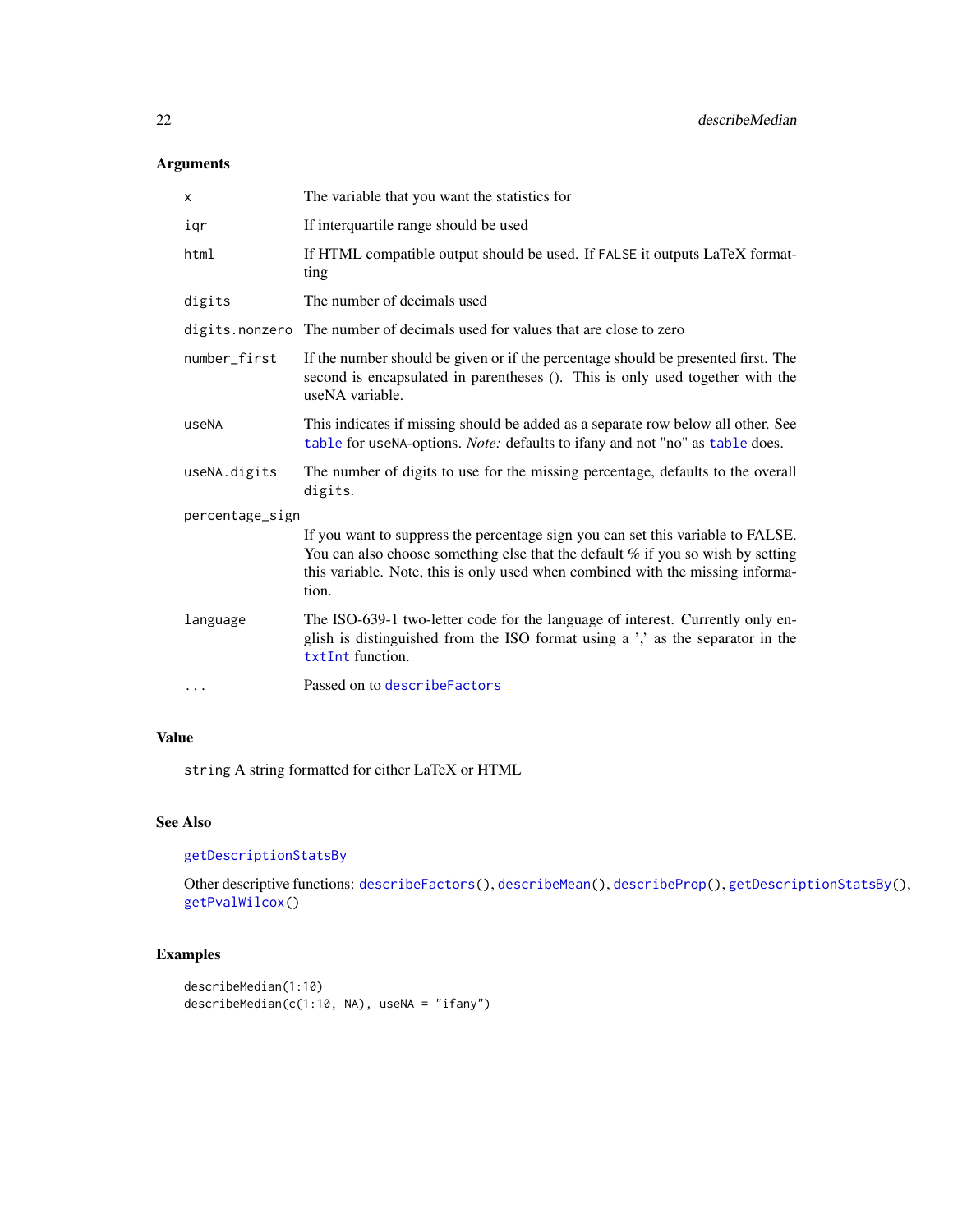<span id="page-22-1"></span><span id="page-22-0"></span>describeProp *A function that returns a description proportion that contains the number and the percentage*

# Description

A function that returns a description proportion that contains the number and the percentage

# Usage

```
describeProp(
  x,
 html = TRUE,digits = 1,
  digits.nonzero = NA,
  number_first = TRUE,
 useNA = c("ifany", "no", "always"),
 useNA.digits = digits,
  default_ref = NULL,
 percentage_sign = TRUE,
  language = "en",...
\mathcal{L}
```

| X              | The variable that you want the statistics for                                                                                                                                                                                                                   |  |  |
|----------------|-----------------------------------------------------------------------------------------------------------------------------------------------------------------------------------------------------------------------------------------------------------------|--|--|
| html           | If HTML compatible output should be used. If FALSE it outputs LaTeX format-<br>ting                                                                                                                                                                             |  |  |
| digits         | The number of decimals used                                                                                                                                                                                                                                     |  |  |
| digits.nonzero | The number of decimals used for values that are close to zero                                                                                                                                                                                                   |  |  |
| number_first   | If the number should be given or if the percentage should be presented first. The<br>second is encapsulated in parentheses (). This is only used together with the<br>useNA variable.                                                                           |  |  |
| useNA          | This indicates if missing should be added as a separate row below all other. See<br>table for useNA-options. <i>Note:</i> defaults to ifany and not "no" as table does.                                                                                         |  |  |
| useNA.digits   | The number of digits to use for the missing percentage, defaults to the overall<br>digits.                                                                                                                                                                      |  |  |
| default_ref    | The default reference, either first, the level name or a number within the levels.<br>If left out it defaults to the first value.                                                                                                                               |  |  |
|                | percentage_sign                                                                                                                                                                                                                                                 |  |  |
|                | If you want to suppress the percentage sign you can set this variable to FALSE.<br>You can also choose something else that the default $%$ if you so wish by setting<br>this variable. Note, this is only used when combined with the missing informa-<br>tion. |  |  |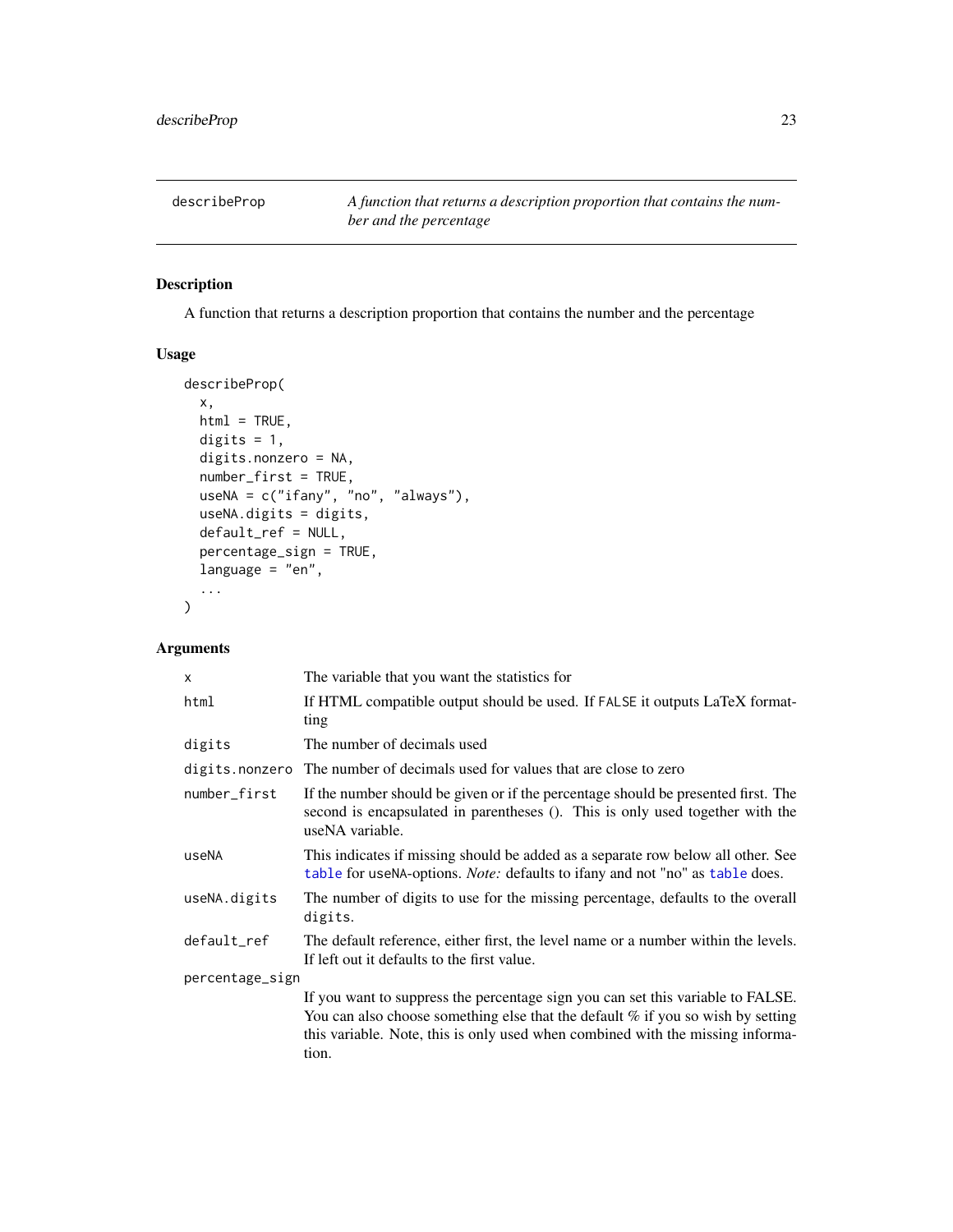<span id="page-23-0"></span>24 distance and the contract of the contract of the contract of the contract of the contract of the contract of the contract of the contract of the contract of the contract of the contract of the contract of the contract o

| language                | The ISO-639-1 two-letter code for the language of interest. Currently only en- |
|-------------------------|--------------------------------------------------------------------------------|
|                         | glish is distinguished from the ISO format using a ',' as the separator in the |
|                         | txtInt function.                                                               |
| $\cdot$ $\cdot$ $\cdot$ | Passed on to describe Factors                                                  |

# Value

string A string formatted for either LaTeX or HTML

#### See Also

Other descriptive functions: [describeFactors\(](#page-17-1)), [describeMean\(](#page-19-1)), [describeMedian\(](#page-20-1)), [getDescriptionStatsBy\(](#page-30-1)), [getPvalWilcox\(](#page-35-1))

#### Examples

describeProp(factor(sample(50,  $x = c("A", "B", NA)$ , replace = TRUE)))

<span id="page-23-1"></span>distance *Get the distance between grid objects*

#### Description

Retrieves the distance between two boxes as absolute "mm" units. The function also accepts [coords](#page-15-2) objects as well as a [unit](#page-0-0) or a numeric input.

#### Usage

```
distance(
 box1,
  box2,
  type = c("vertical", "horizontal", "euclidean"),
  half = FALSE,center = FALSE
)
```

```
## S3 method for class 'Gmisc_unit'
print(x, \ldots)
```

| box1 | The first boxGrob. Can also be a coords object, a unit or a numeric. The latter<br>is evaluated to a unit with units="npc". |
|------|-----------------------------------------------------------------------------------------------------------------------------|
| box2 | The second object to calculate the distance to. Same type as for box1.                                                      |
| type | Whether we should retrieve the vertical, horizontal or euclidean distance                                                   |
| half | If set to true it returns half the distance. This is convenient when positioning<br>boxes between each other.               |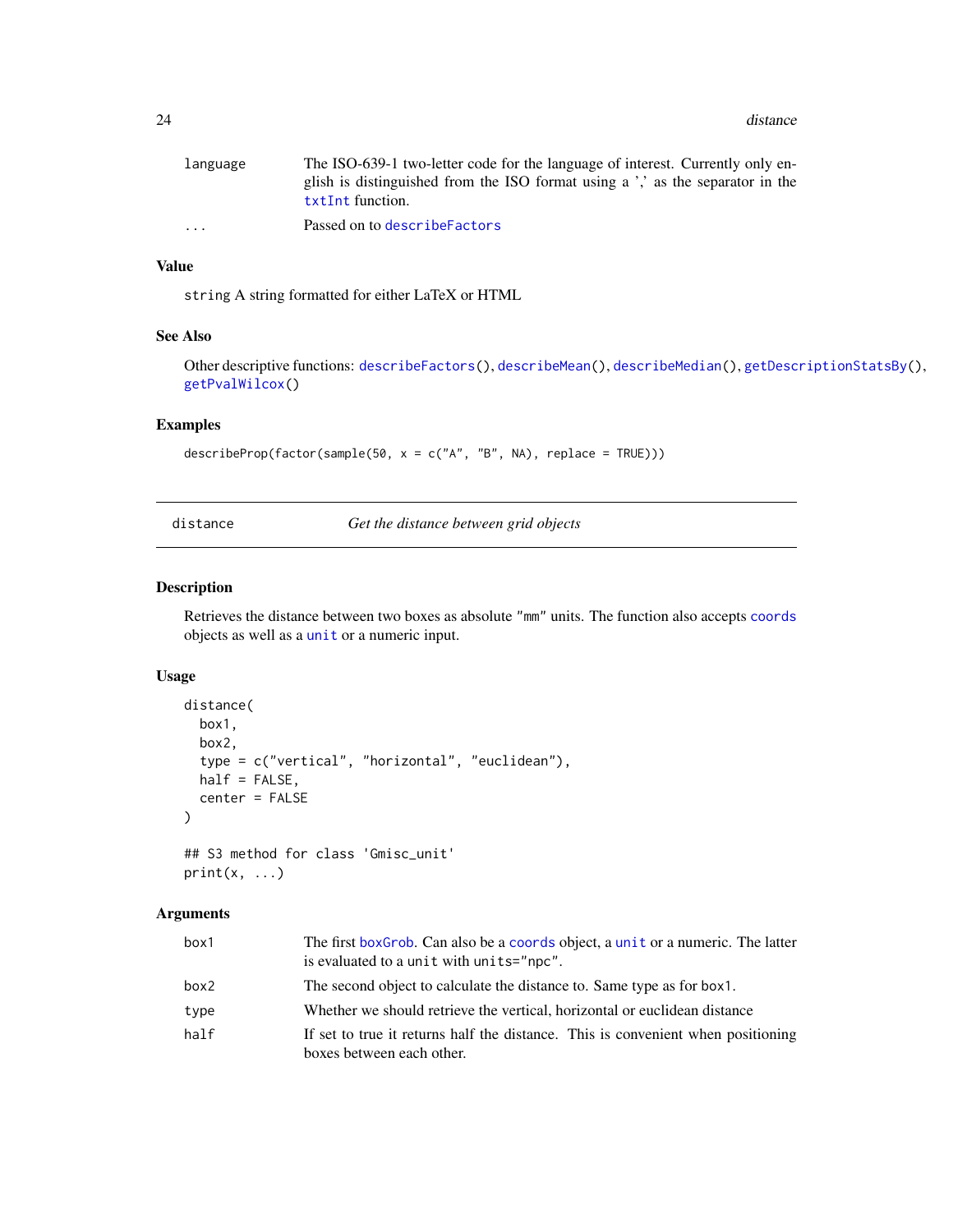<span id="page-24-0"></span>

| center                  | Calculate the distance from the center of each object |
|-------------------------|-------------------------------------------------------|
| x                       | A unit with from the distance function                |
| $\cdot$ $\cdot$ $\cdot$ | Passed on to print                                    |

#### Value

A unit in "mm" with an absolute value. The attribute positive indicates the direction of the value, i.e. if it is TRUE the distance was calculated from the first to the second, otherwise it is FALSE. For euclidean distance the positive attribute is NA. There is also the from and to attributes that has the coordinates that were used for the calculations, for euclidean distance this is NA.

#### See Also

Other flowchart components: [align](#page-3-1), [boxGrob\(](#page-8-1)), [boxPropGrob\(](#page-9-1)), [connectGrob\(](#page-12-1)), [coords\(](#page-15-2)), [moveBox\(](#page-46-1)), [spread](#page-61-1)

#### Examples

```
box1 <- boxGrob("A test box", y = .8)
box2 <- boxGrob("Another test box", y = .2)
distance(box1, box2, "v")
```
docx\_document *Formatter wrapper for* [html\\_document](#page-0-0)*, facilitates easier porting to docx*

# Description

This function adds the option of having adaptations needed for seemless integration with MS Word for importing html-documents in the .docx-format. The advantage of html documents is the ability to create advanced formatting frequently needed in medical publications and that is available in the [htmlTable](#page-0-0) function. You can view [the series](https://gforge.se/2014/07/fast-track-publishing-using-rmarkdown/) for more details regarding how to achieve fast-trackpublishing (ftp) together with knitr.

```
docx_document(
  ...,
  self_contained = FALSE,
  mathiathjax = NULL,
  theme = NULL,
  highlight = NULL,css = "rmarkdown/docx.css",
  h1_style = "margin: 24pt 0pt 0pt 0pt;",
  other_h_style = "margin: 10pt 0pt 0pt 0pt;",
  remove_scripts = TRUE,
  force_captions = FALSE,
  css_max_width
)
```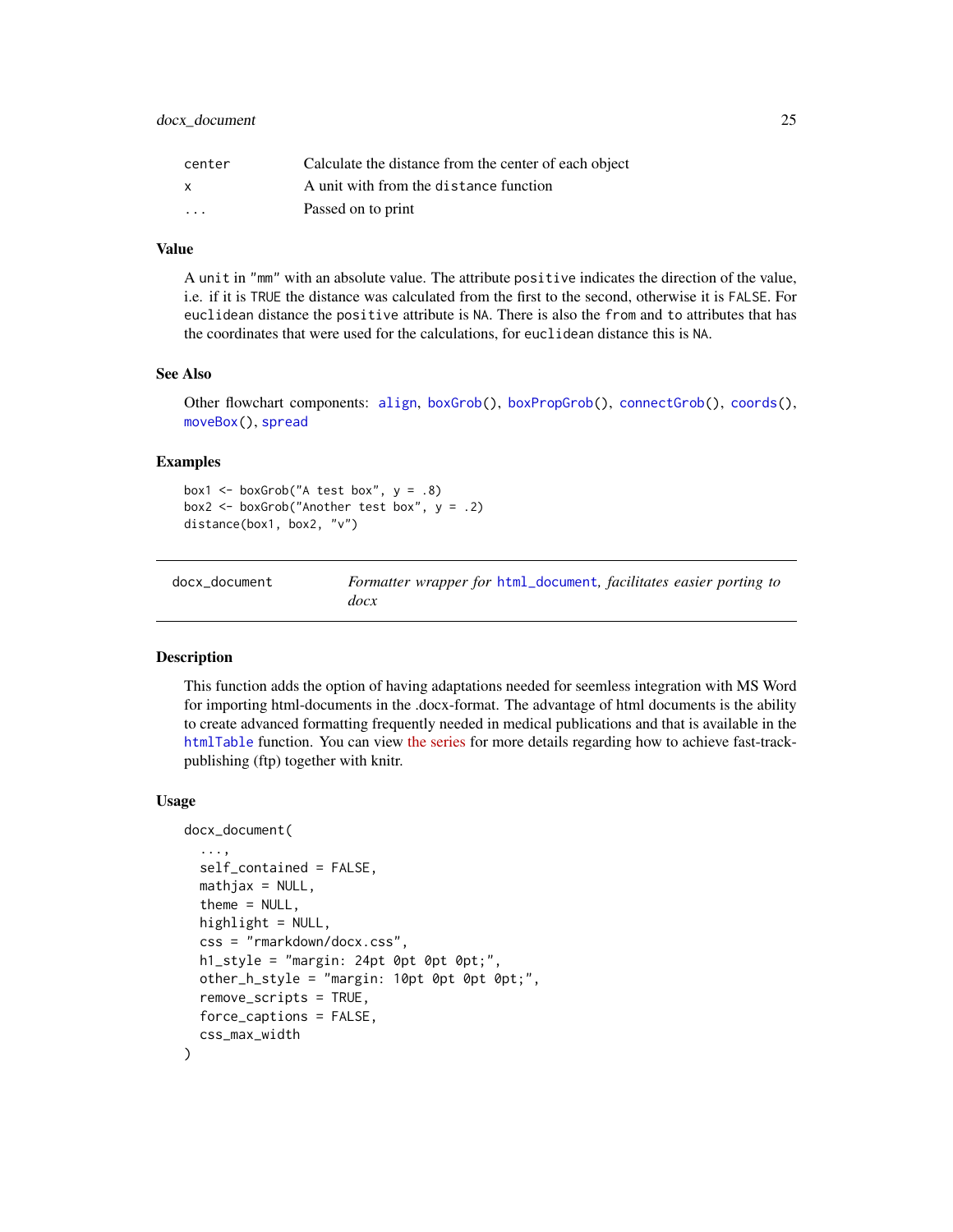# Arguments

| $\cdots$       | Passed onto html_document.                                                                                                                                                                       |
|----------------|--------------------------------------------------------------------------------------------------------------------------------------------------------------------------------------------------|
|                | self_contained Overrides the default TRUE for html_document to FALSE as LibreOffice hangs<br>on long lines such as the base64 images included in the self-contained version.                     |
| mathjax        | The advanced mathjax does not work with with Word/LibreOffice.                                                                                                                                   |
| theme          | No theme should be used for the output as the custom CSS should take care of<br>everything.                                                                                                      |
| highlight      | By default turn off highlighting as scripts are difficult to import. This does<br>though work somewhat OK when copy-pasting from the web-browser.                                                |
| <b>CSS</b>     | The CSS if other that the default within the package                                                                                                                                             |
| h1_style       | You can choose any css style formatting here that you want to be applied to all<br>h1 elements. Note: this is only applied if LibreOffice_adapt is TRUE.                                         |
| other_h_style  | This is the formatting applied to any other h elements not included to the first.<br>Note: this is only applied if LibreOffice_adapt is TRUE.                                                    |
|                | remove_scripts TRUE if <script></script> tags are to be removed. These are usually not compat-<br>ible with Word-processors and should therefore in most cases be stripped from<br>the document. |
| force_captions | Since out width and out height remove the option of having captions this allows<br>a workaround through some processing via the XML-package                                                      |
| css_max_width  | The max width of the body element. Defaults to "40em" if not specified. Any<br>CSS-compliant width format works.                                                                                 |

#### Details

If you want to get equations into Word the currently best way is to use the [word\\_document](#page-0-0) format.

#### Value

R Markdown output format to pass to [render](#page-0-0)

# Author(s)

Max Gordon

# Examples

```
# Possible yaml configuration at the top of the Rmd doc
## Not run:
---
title: "Test"
author: "Max Gordon"
output:
 Gmisc::docx_document
---
```
## End(Not run)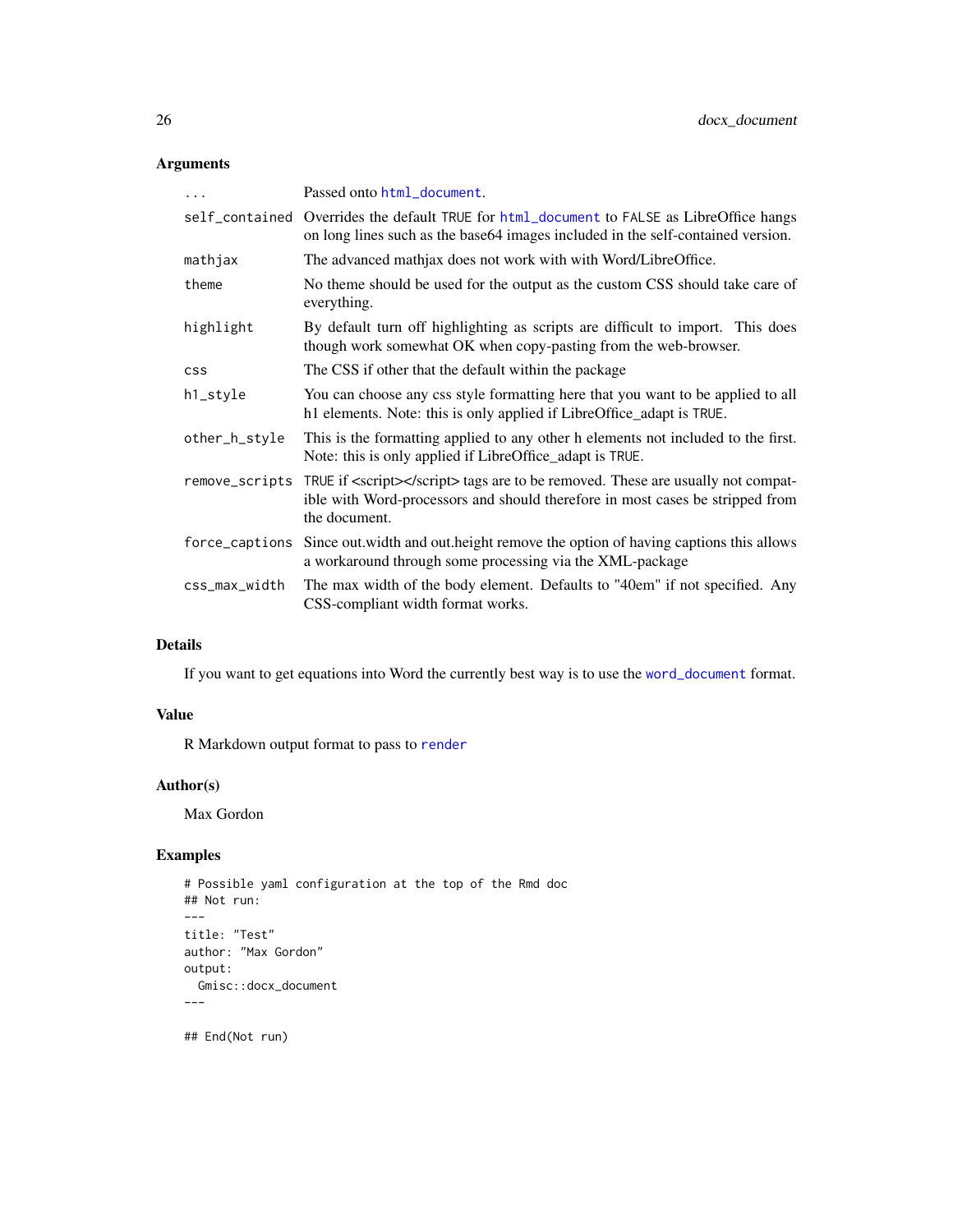<span id="page-26-0"></span>

# Description

The [do.call](#page-0-0) can be somewhat slow, especially when working with large objects. This function is based upon the suggestions from Hadley Wickham on the R mailing list. Also thanks to *Tommy* at StackOverflow for [suggesting](https://stackoverflow.com/questions/10022436/do-call-in-combination-with) how to handle double and triple colon operators, ::, further enhancing the function.

#### Usage

```
fastDoCall(what, args, quote = FALSE, envir = parent.frame())
```
#### Arguments

| what  | either a function or a non-empty character string naming the function to be<br>called.                                                                           |
|-------|------------------------------------------------------------------------------------------------------------------------------------------------------------------|
| args  | a <i>list</i> of arguments to the function call. The names attribute of args gives the<br>argument names.                                                        |
| quote | a logical value indicating whether to quote the arguments.                                                                                                       |
| envir | an environment within which to evaluate the call. This will be most useful if<br>what is a character string and the arguments are symbols or quoted expressions. |

#### Note

While the function attempts to do most of what [do.call](#page-0-0) can it has limitations. It can currently not parse the example code from the original function: do.call(paste,list(as.name("A"),as.name("B")),quote = TRUE) and the functionality of quote has not been thoroughly tested.

```
fastDoCall("complex", list(imaginary = 1:3))
```

```
## if we already have a list (e.g. a data frame)
## we need c() to add further arguments
tmp <- expand.grid(letters[1:2], 1:3, c("+", "-"))
fastDoCall("paste", c(tmp, sep = ""))
```

```
## examples of where objects will be found.
A \le -2f \leftarrow function(x) print(x^2)env < -newenv()assign("A", 10, envir = env)
assign("f", f, envir = env)
f \leftarrow function(x) print(x)f(A) # 2
fastDoCall("f", list(A)) # 2
```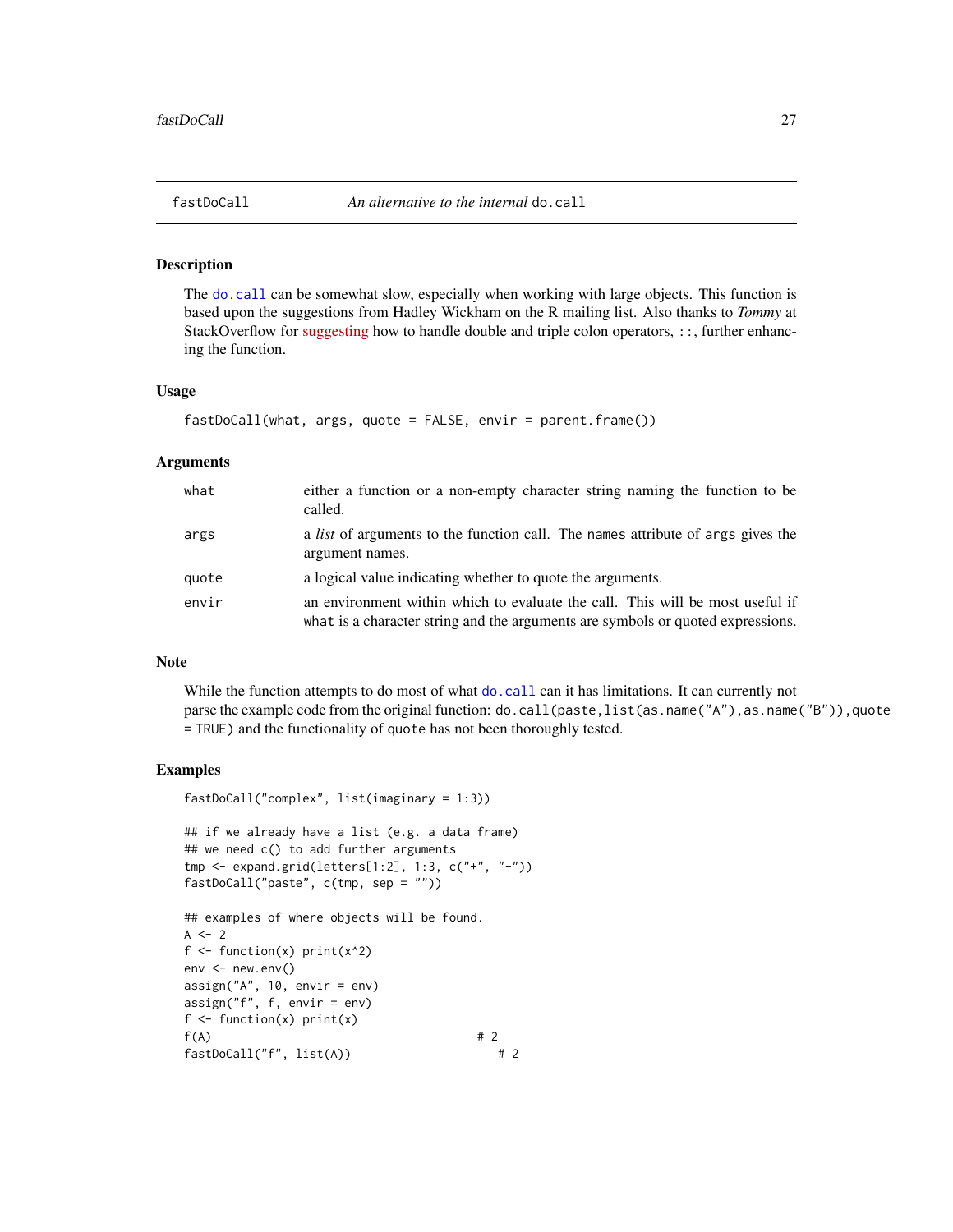```
fastDoCall("f", list(A), envir = env) # 4
fastDoCall(f, list(A), envir = env) # 2
fastDoCall("f", list(quote(A)), envir = env) # 100
fastDoCall(f, list(quote(A)), envir = env) # 10
fastDoCall("f", list(as.name("A")), envir = env) # 100
eval(call("f", A)) # 2
eval(call("f", quote(A))) # 2
eval(call("f", A), envir = env) # 4
eval(call("f", quote(A)), envir = env) # 100
```
<span id="page-27-1"></span>

figCapNo *Adds a figure caption number*

#### Description

The function relies on options("fig\_caption\_no") in order to keep track of the last number. If you want to force the caption function to skip captions while still using it in the knitr fig.cap option then simply set options(fig\_caption\_no = FALSE)

# Usage

```
figCapNo(
  str,
  roman = getOption("fig_caption_no_roman", default = FALSE),
  sprintf_str = getOption("fig_caption_no_sprintf", default = "Fig. %s: %s")
)
```
#### Arguments

| str         | The string that is to be prepended with string                                                                                                                                                                             |
|-------------|----------------------------------------------------------------------------------------------------------------------------------------------------------------------------------------------------------------------------|
| roman       | Whether or not to use roman numbers instead of Arabic. Can also be set through<br>$options(fig_caption_no_roman = TRUE)$                                                                                                   |
| sprintf_str | An sprintf formatted string where the first argument is reserved for the string<br>generated by the counter and the second one is for the caption text. Can also be<br>set through options (fig_caption_no_sprintf = TRUE) |

#### See Also

Other figure caption functions: [figCapNoLast\(](#page-28-1)), [figCapNoNext\(](#page-29-1))

```
## Not run:
```{r, fig.cap = pigCapNo("My nice plot")}
plot(1:10 + rnorm(10), 1:10)
\ddot{\phantom{0}}
```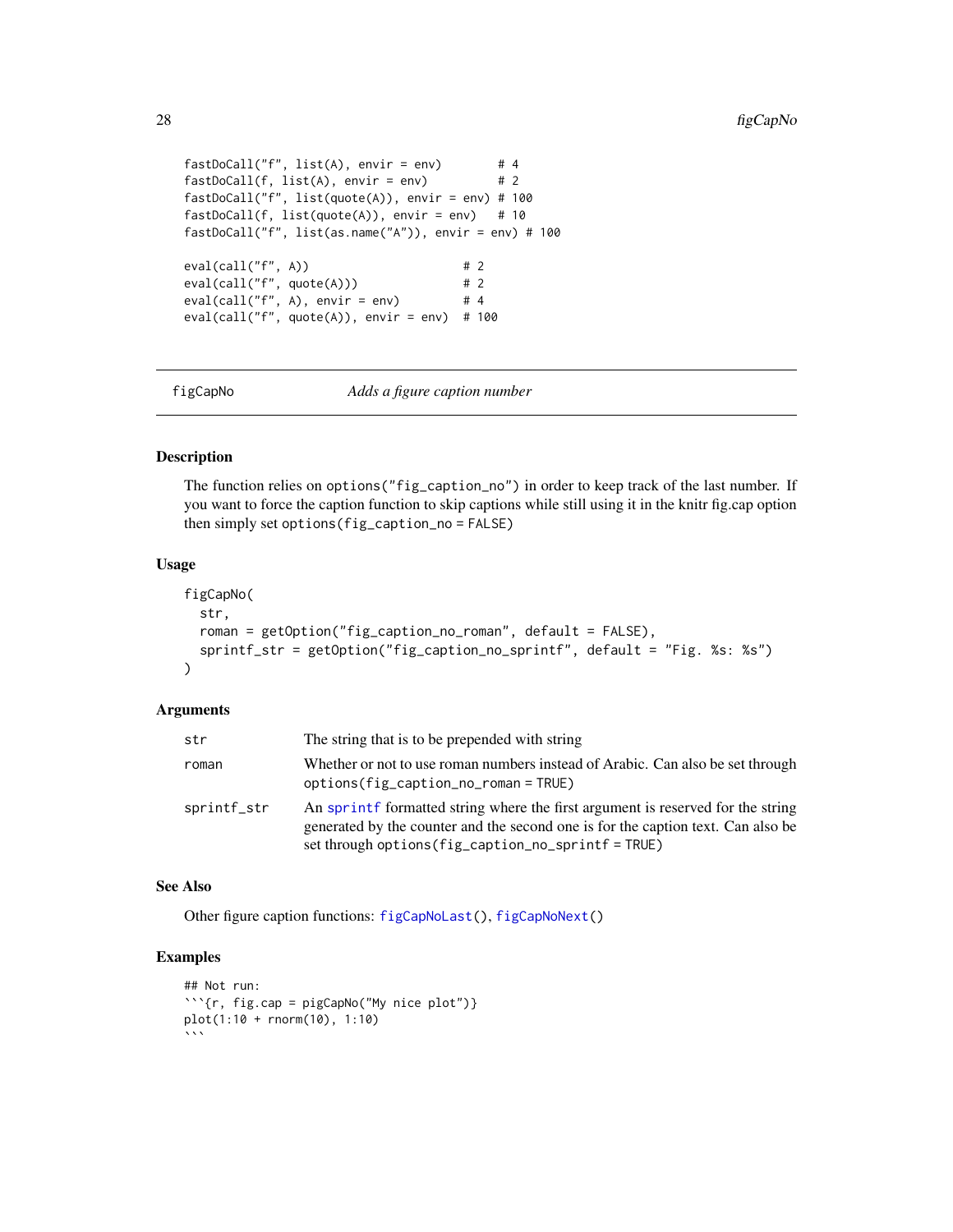# <span id="page-28-0"></span>figCapNoLast 29

```
## End(Not run)
org_opts <- options(fig_caption_no = 2,
                    fig_caption_no_sprintf = "Figure %s: %s")
figCapNo("A plot with caption number = 3")
org_opts <- options(fig_caption_no = TRUE)
figCapNo("A plot with caption number = 1")
# Use default setting
options(fig_caption_no_sprintf = NULL)
figCapNo("A plot with caption number = 2")
# Return the original settings
options(org_opts)
```
<span id="page-28-1"></span>

figCapNoLast *Gets the last figure caption number*

#### Description

The function relies on options("fig\_caption\_no") in order to keep track of the last number.

#### Usage

```
figCapNoLast(roman = getOption("fig_caption_no_roman", FALSE))
```
#### Arguments

| roman | Whether or not to use roman numbers instead of Arabic. Can also be set through |
|-------|--------------------------------------------------------------------------------|
|       | options(fig_caption_no_roman = TRUE)                                           |

#### See Also

Other figure caption functions: [figCapNoNext\(](#page-29-1)), [figCapNo\(](#page-27-1))

```
org_opts <- options(fig_caption_no = 1)
figCapNoLast()
options(org_opts)
```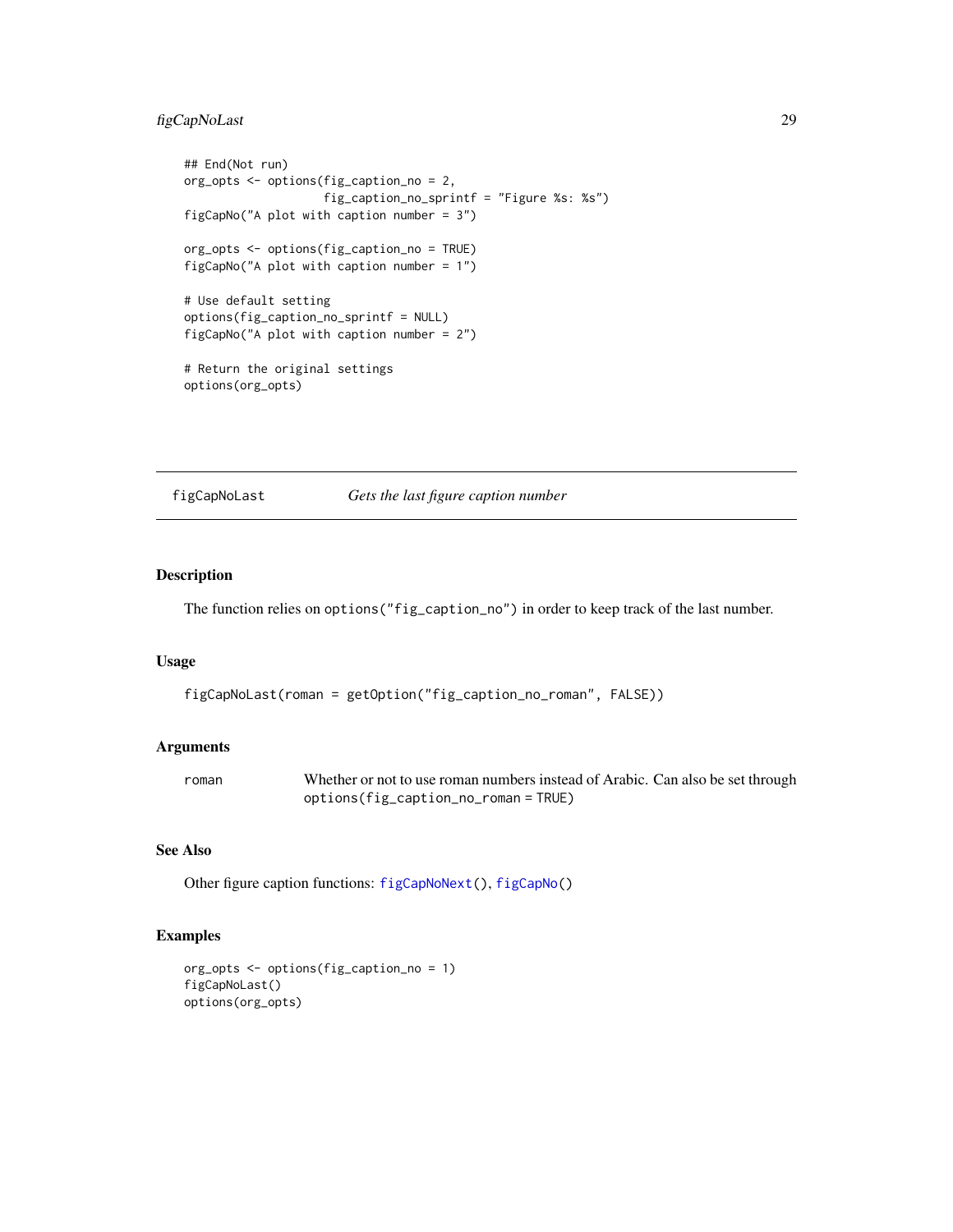<span id="page-29-1"></span><span id="page-29-0"></span>

#### Description

The function relies on options("fig\_caption\_no") in order to keep track of the last number.

# Usage

```
figCapNoNext(roman = getOption("fig_caption_no_roman", default = FALSE))
```
# Arguments

roman Whether or not to use roman numbers instead of Arabic. Can also be set through options(fig\_caption\_no\_roman = TRUE)

# See Also

Other figure caption functions: [figCapNoLast\(](#page-28-1)), [figCapNo\(](#page-27-1))

#### Examples

```
org_opts <- options(fig_caption_no = 1)
figCapNoNext()
options(org_opts)
```
getBezierAdj4Arrw *Gets the bezier points adjusted for an arrow*

# Description

Gets the bezier points adjusted for an arrow

#### Usage

```
getBezierAdj4Arrw(x, y, arrow_length, length_out = 100)
```
# Arguments

| $\mathsf{X}$ | The x start and end points                                                                                   |
|--------------|--------------------------------------------------------------------------------------------------------------|
| <b>V</b>     | The spline control points                                                                                    |
| arrow_length | The desired length of the arrow                                                                              |
| length_out   | Increases the resolution for the final bezier points, <i>i.e.</i> generating more fine-<br>grained intervals |

# Value

list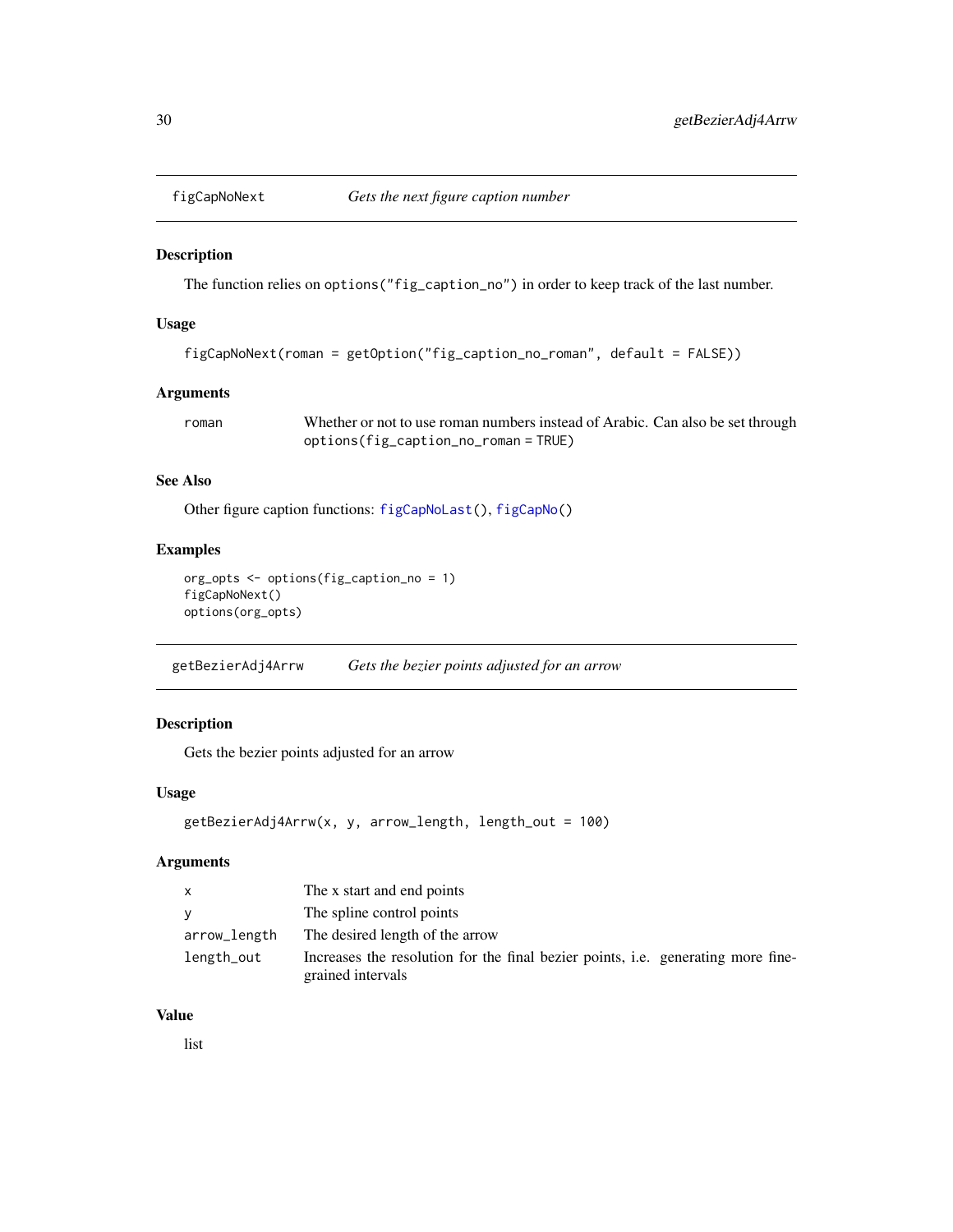<span id="page-30-1"></span><span id="page-30-0"></span>getDescriptionStatsBy *Creating of description statistics*

#### Description

A function that returns a description statistic that can be used for creating a publication "table 1" when you want it by groups. The function identifies if the variable is a continuous, binary or a factored variable. The format is inspired by NEJM, Lancet & BMJ.

```
getDescriptionStatsBy(
 x,
  ...,
 by,
  digits = 1,
  digits.nonzero = NA,
  html = TRUE,numbers_first = TRUE,
  statistics = FALSE,
  statistics.sig_lim = 10^-4,
  statistics.two_dec_lim = 10^-2,
  statistics.suppress_warnings = TRUE,
  useNA = c("ifany", "no", "always"),
  useNA.digits = digits,
  continuous_fn = describeMean,
  prop_fn = describeProp,
  factor_fn = describeFactors,
  show_all_values = FALSE,
  hrzl_prop = FALSE,
  add_total_col,
  total_col_show_perc = TRUE,
  use_units = FALSE,
  units_column_name = "Units",
  default_ref = NULL,
 NEJMstyle = FALSE,percentage_sign = TRUE,
  header_count = NULL,missing_value = "-",
  names_of_missing = NULL
)
## S3 method for class 'Gmisc_getDescriptionStatsBy'
htmlTable(x, ...)
## S3 method for class 'Gmisc_getDescriptionStatsBy'
print(x, \ldots)
```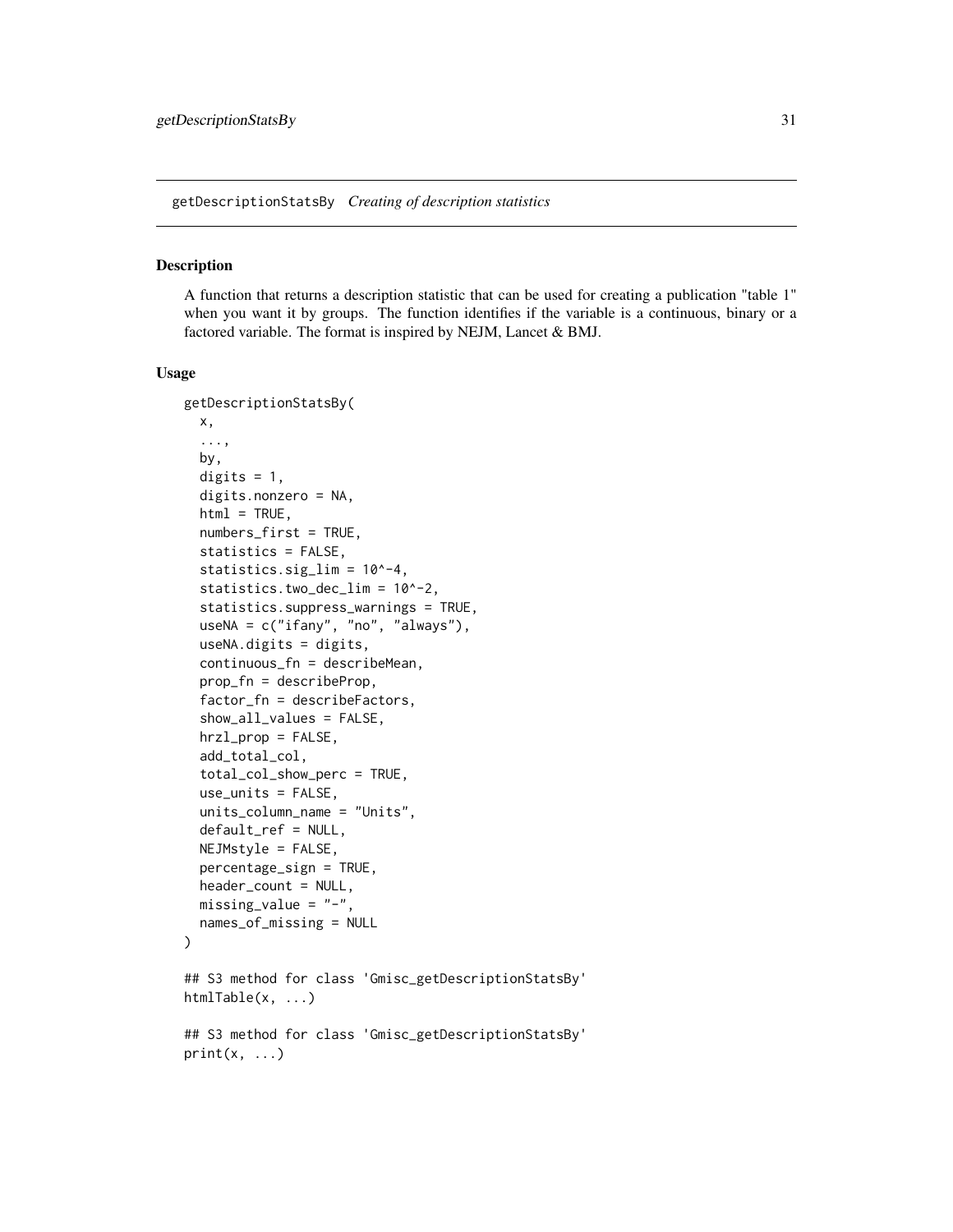```
## S3 method for class 'Gmisc_getDescriptionStatsBy'
knit_print(x, ...)
## S3 method for class 'Gmisc_getDescriptionStatsBy'
length(x)
```

| If a data frame it will be used as the data source for the variables in the<br>parameter. If it is a single variable it will be the core value that want the statistics<br>for. In the print this is equivalent to the output of this function.                                                                                                                                                                                                                                                                                                                                                                                                      |
|------------------------------------------------------------------------------------------------------------------------------------------------------------------------------------------------------------------------------------------------------------------------------------------------------------------------------------------------------------------------------------------------------------------------------------------------------------------------------------------------------------------------------------------------------------------------------------------------------------------------------------------------------|
| The variables that you want you statistic for. In the print all thes parameters are<br>passed on as [htmlTable::htmlTable] arguments.                                                                                                                                                                                                                                                                                                                                                                                                                                                                                                                |
| The variable that you want to split into different columns                                                                                                                                                                                                                                                                                                                                                                                                                                                                                                                                                                                           |
| The number of decimals used                                                                                                                                                                                                                                                                                                                                                                                                                                                                                                                                                                                                                          |
| The number of decimals used for values that are close to zero                                                                                                                                                                                                                                                                                                                                                                                                                                                                                                                                                                                        |
| If HTML compatible output should be used. If FALSE it outputs LaTeX format-<br>ting                                                                                                                                                                                                                                                                                                                                                                                                                                                                                                                                                                  |
| If the number should be given or if the percentage should be presented first. The<br>second is encapsulated in parentheses ().                                                                                                                                                                                                                                                                                                                                                                                                                                                                                                                       |
| Add statistics, fisher test for proportions and Wilcoxon for continuous variables.<br>See details below for more customization.                                                                                                                                                                                                                                                                                                                                                                                                                                                                                                                      |
| statistics.sig_lim                                                                                                                                                                                                                                                                                                                                                                                                                                                                                                                                                                                                                                   |
| The significance limit for $\langle$ sign, i.e. p-value 0.0000312 should be $\langle$ 0.0001<br>with the default setting.                                                                                                                                                                                                                                                                                                                                                                                                                                                                                                                            |
| statistics.two_dec_lim                                                                                                                                                                                                                                                                                                                                                                                                                                                                                                                                                                                                                               |
| The limit for showing two decimals. E.g. the p-value may be 0.056 and we<br>may want to keep the two decimals in order to emphasize the proximity to the<br>all-mighty 0.05 p-value and set this to $10^{-2}$ . This allows that a value of 0.0056<br>is rounded to 0.006 and this makes intuitive sense as the 0.0056 level as this is<br>well below the 0.05 value and thus not as interesting to know the exact proximity<br>to 0.05. Disclaimer: The 0.05-limit is really silly and debated, unfortunately it<br>remains a standard and this package tries to adapt to the current standards in<br>order to limit publication associated issues. |
| statistics.suppress_warnings<br>Hide warnings from the statistics function.                                                                                                                                                                                                                                                                                                                                                                                                                                                                                                                                                                          |
| This indicates if missing should be added as a separate row below all other. See<br>table for useNA-options. Note: defaults to ifany and not "no" as table does.                                                                                                                                                                                                                                                                                                                                                                                                                                                                                     |
| The number of digits to use for the missing percentage, defaults to the overall<br>digits.                                                                                                                                                                                                                                                                                                                                                                                                                                                                                                                                                           |
| The method to describe continuous variables. The default is describe Mean.                                                                                                                                                                                                                                                                                                                                                                                                                                                                                                                                                                           |
| The method used to describe proportions, see describeProp.                                                                                                                                                                                                                                                                                                                                                                                                                                                                                                                                                                                           |
| The method used to describe factors, see describeFactors.                                                                                                                                                                                                                                                                                                                                                                                                                                                                                                                                                                                            |
|                                                                                                                                                                                                                                                                                                                                                                                                                                                                                                                                                                                                                                                      |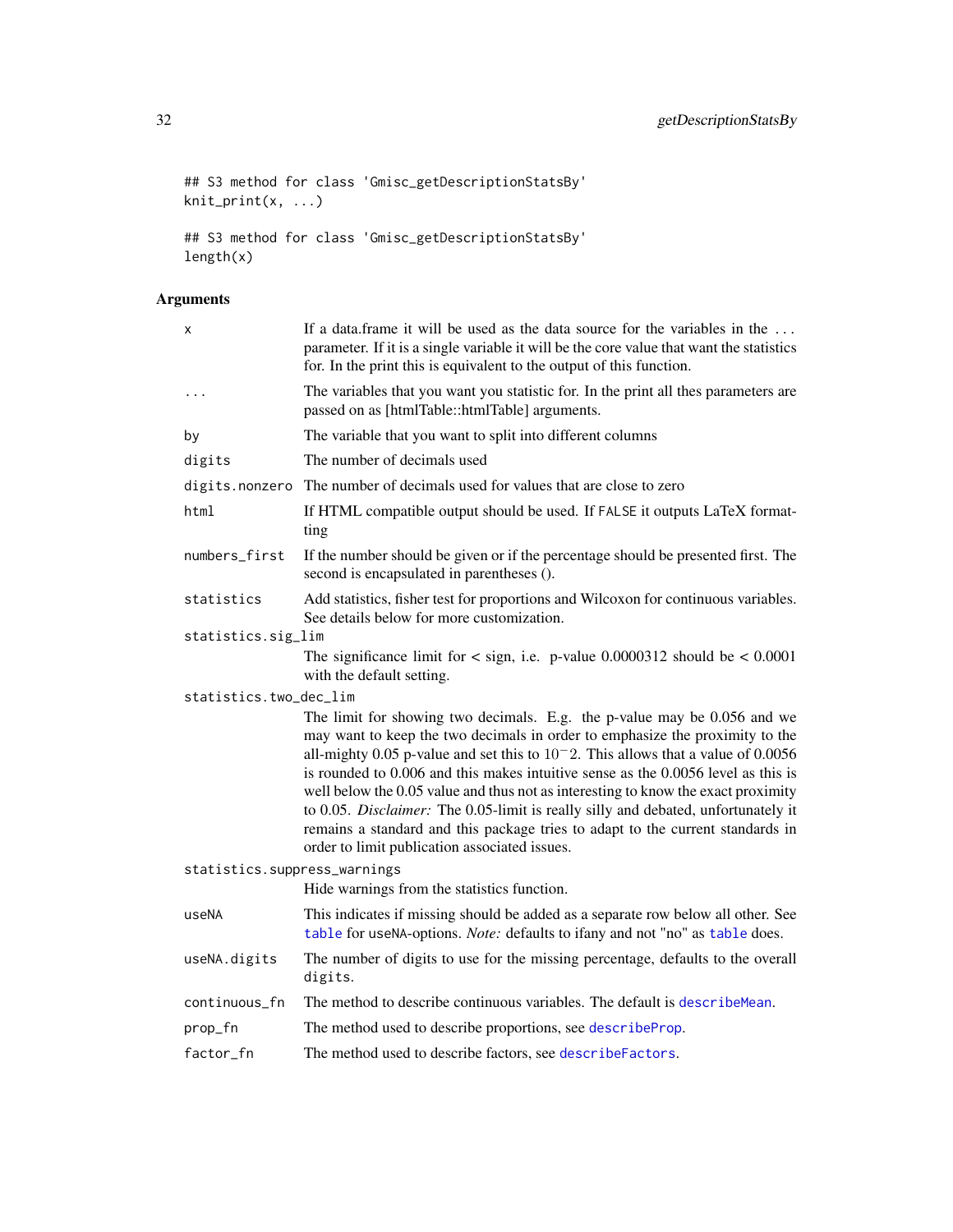| show_all_values     |                                                                                                                                                                                                                                                                                                                                                                                                                               |
|---------------------|-------------------------------------------------------------------------------------------------------------------------------------------------------------------------------------------------------------------------------------------------------------------------------------------------------------------------------------------------------------------------------------------------------------------------------|
|                     | Show all values in proportions. For factors with only two values it is most sane<br>to only show one option as the other one will just be a complement to the first,<br>i.e. we want to convey a proportion. For instance sex - if you know gender then<br>automatically you know the distribution of the other sex as it's 100 $%$ - other $%$ .<br>To choose which one you want to show then set the default_ref parameter. |
| hrzl_prop           | This is default FALSE and indicates that the proportions are to be interpreted in<br>a vertical manner. If we want the data to be horizontal, i.e. the total should be<br>shown and then how these differ in the different groups then set this to TRUE.                                                                                                                                                                      |
| add_total_col       | This adds a total column to the resulting table. You can also specify if you want<br>the total column "first" or "last" in the column order.                                                                                                                                                                                                                                                                                  |
| total_col_show_perc |                                                                                                                                                                                                                                                                                                                                                                                                                               |
|                     | This is by default true but if requested the percentages are suppressed as this<br>sometimes may be confusing.                                                                                                                                                                                                                                                                                                                |
| use_units           | If the Hmisc package's units() function has been employed it may be interesting<br>to have a column at the far right that indicates the unit measurement. If this col-<br>umn is specified then the total column will appear before the units (if specified<br>as last). You can also set the value to "name" and the units will be added to the<br>name as a parenthesis, e.g. Age (years).                                  |
| units_column_name   |                                                                                                                                                                                                                                                                                                                                                                                                                               |
|                     | The name of the units column. Used if use_units $= TRUE$                                                                                                                                                                                                                                                                                                                                                                      |
| default_ref         | The default reference when dealing with proportions. When using 'dplyr' syntax<br>('tidyselect') you can specify a named vector/list for each column name.                                                                                                                                                                                                                                                                    |
| NEJMstyle           | Adds - no $(\%)$ at the end to proportions                                                                                                                                                                                                                                                                                                                                                                                    |
| percentage_sign     |                                                                                                                                                                                                                                                                                                                                                                                                                               |
|                     | If you want to suppress the percentage sign you can set this variable to FALSE.<br>You can also choose something else that the default $%$ if you so wish by setting<br>this variable.                                                                                                                                                                                                                                        |
| header_count        | Set to TRUE if you want to add a header count, e.g. Smoking; No. 25 observa-<br>tions, where there is a new line after the factor name. If you want a different text<br>for the second line you can specifically use the sprintf formatting, e.g. "No.<br>% patients".                                                                                                                                                        |
| missing_value       | Value that is substituted for empty cells. Defaults to "-"                                                                                                                                                                                                                                                                                                                                                                    |
| names_of_missing    |                                                                                                                                                                                                                                                                                                                                                                                                                               |
|                     | Optional character vector containing the names of returned statistics, in case all<br>returned values for a given by level are missing. Defaults to NULL                                                                                                                                                                                                                                                                      |

#### Value

Returns matrix if a single value was provided, otherwise a list of matrices with the class "Gmisc\_getDescriptionStatsBy".

# Customizing statistics

You can specify what function that you want for statistic by providing a function that takes two arguments x and by and returns a p-value. There are a few functions already prepared for this see [getPvalAnova](#page-35-2), [getPvalChiSq](#page-35-2) [getPvalFisher](#page-35-2) [getPvalKruskal](#page-35-2) [getPvalWilcox](#page-35-1). The default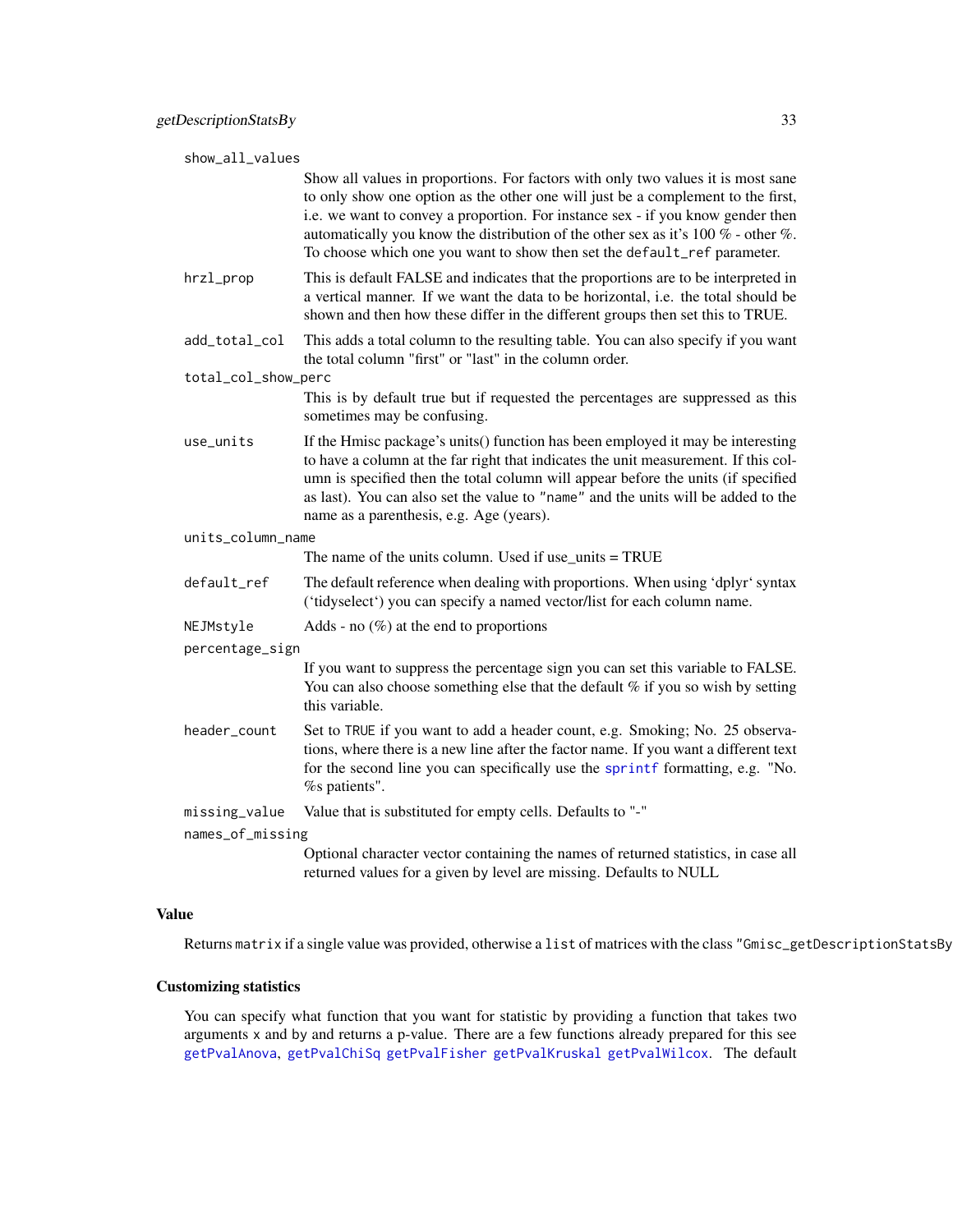functions used are getPvalFisher and getPvalWilcox (unless the by argument has more than three unique levels where it defaults to getPvalAnova).

If you want the function to select functions depending on the type of input you can provide a list with the names 'continuous', 'proportion', 'factor' and the function will choose accordingly. If you fail to define a certain category it will default to the above.

You can also use a custom function that returns a string with the attribute 'colname' set that will be appended to the results instead of the p-value column.

# See Also

Other descriptive functions: [describeFactors\(](#page-17-1)), [describeMean\(](#page-19-1)), [describeMedian\(](#page-20-1)), [describeProp\(](#page-22-1)), [getPvalWilcox\(](#page-35-1))

```
library(magrittr)
library(dplyr)
library(htmlTable)
data(mtcars)
mtcars %<>%
  mutate(am = factor(am, levels = 0:1, labels = c("Automatic", "Manual")),
         vs = factor(vs, levels = 0:1, labels = c("V-shaped", "straight")),
         drat\_prop = drat > median(drat),
         drat_prop = factor(drat_prop,
                            levels = c(FALSE, TRUE),
                            labels = c("High ratio", "Low ratio")),
         carb\_prop = carb > 2,
         carb_prop = factor(carb_prop,
                            levels = c(FALSE, TRUE),
                            labels = c("≤ 2", ">; 2")),
         across(c(gear, carb, cyl), factor))
# A simple bare-bone example
mtcars %>%
  getDescriptionStatsBy(`Miles per gallon` = mpg,
                        Weight = wt,
                        'Carborators ≤ 2' = \text{carb\_prop},
                        by = am) %>%
  htmlTable(caption = "Basic continuous stats from the mtcars dataset")
invisible(readline(prompt = "Press [enter] to continue"))
# For labeling & units we use set_column_labels/set_column_unit that use
# the Hmisc package annotation functions
mtcars %<>%
  set_column_labels(am = "Transmission",
                    mpg = "Gas",wt = "Weight",gear = "Gears",
                    disp = "Displacement",
                    vs = "Engine type",
```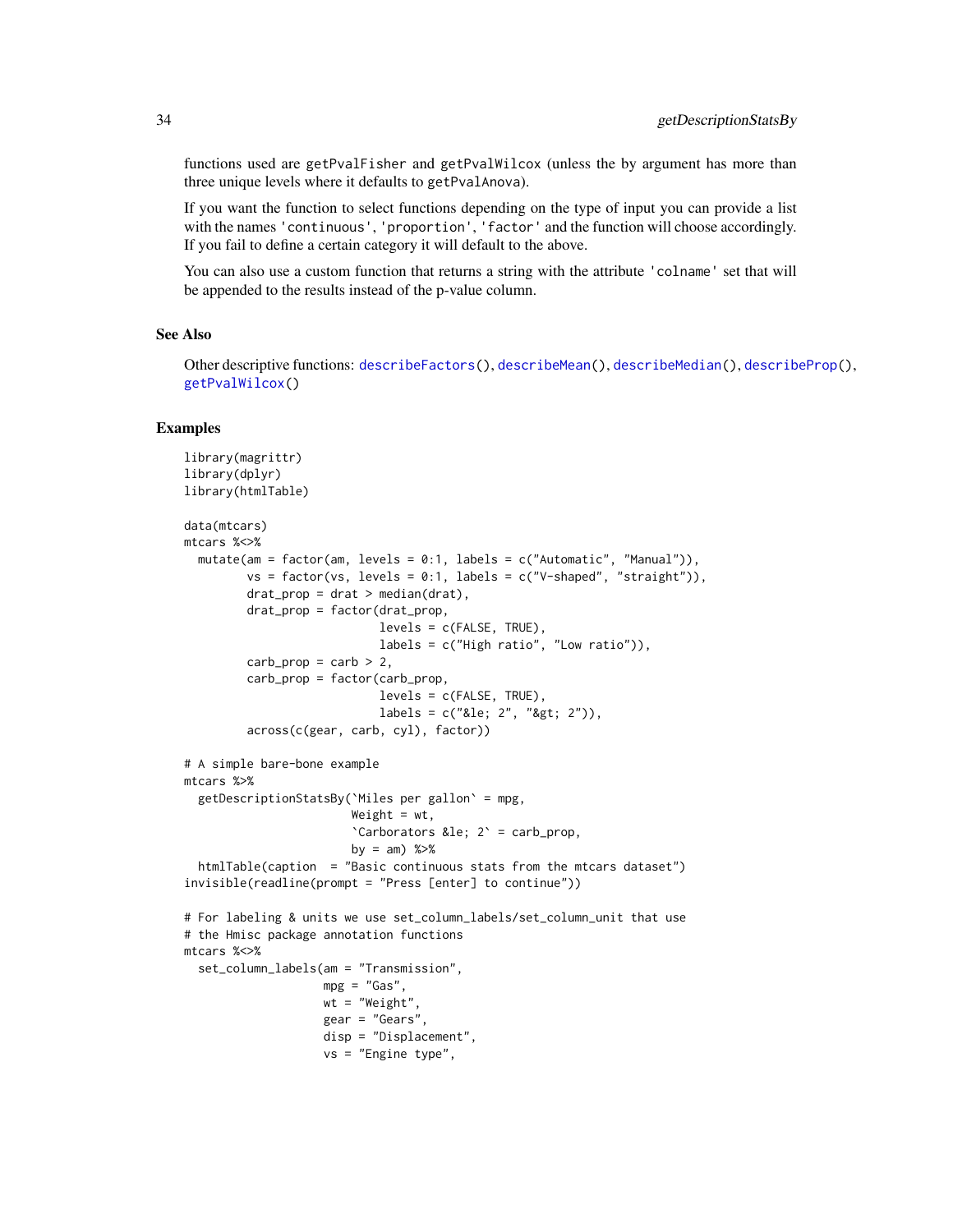```
drat_prop = "Rear axel ratio",
                    carb_prop = "Carburetors") %>%
 set_column_units(mpg = "Miles/(US) gallon",
                   wt = "10<sup>3</sup> lbs",
                   disp = "cu.in."mtcars %>%
 getDescriptionStatsBy(mpg,
                        wt,
                        \degreeGear†\degree = gear,
                        drat_prop,
                        carb_prop,
                        vs,
                        by = am,
                        header_count = TRUE,
                        use_units = TRUE,
                        show_all_values = TRUE) %>%
 addHtmlTableStyle(pos.caption = "bottom") %>%
 htmlTable(caption = "Stats from the mtcars dataset",
            tfoot = "&<i>diager</i>; Number of forward years")invisible(readline(prompt = "Press [enter] to continue"))
# Using the default parameter we can
mtcars %>%
 getDescriptionStatsBy(mpg,
                        wt,
                        \text{`Gear&dagger}; \text{' = gear},drat_prop,
                        carb_prop,
                        vs,
                        by = am,
                        header_count = TRUE,
                        use_units = TRUE,
                        default_ref = c(drat_prop = "Low ratio",
                                        carb\_prop = "8gt; 2") %>%
 addHtmlTableStyle(pos.caption = "bottom") %>%
 htmlTable(caption = "Stats from the mtcars dataset",
            tfoot = "† Number of forward gears")
invisible(readline(prompt = "Press [enter] to continue"))
# We can also use lists
tll \leftarrow list()
tll[["Gear (3 to 5)"]] <- getDescriptionStatsBy(mtcars$gear, mtcars$am)
tll \leq c(tll,
         list(getDescriptionStatsBy(mtcars$disp, mtcars$am)))
mergeDesc(tll,
          htmlTable_args = list(caption = "Factored variables")) %>%
 htmlTable::addHtmlTableStyle(css.rgroup = "")
invisible(readline(prompt = "Press [enter] to continue"))
tl_no_units <- list()
tl_no_units[["Gas (mile/gallons)"]] <-
```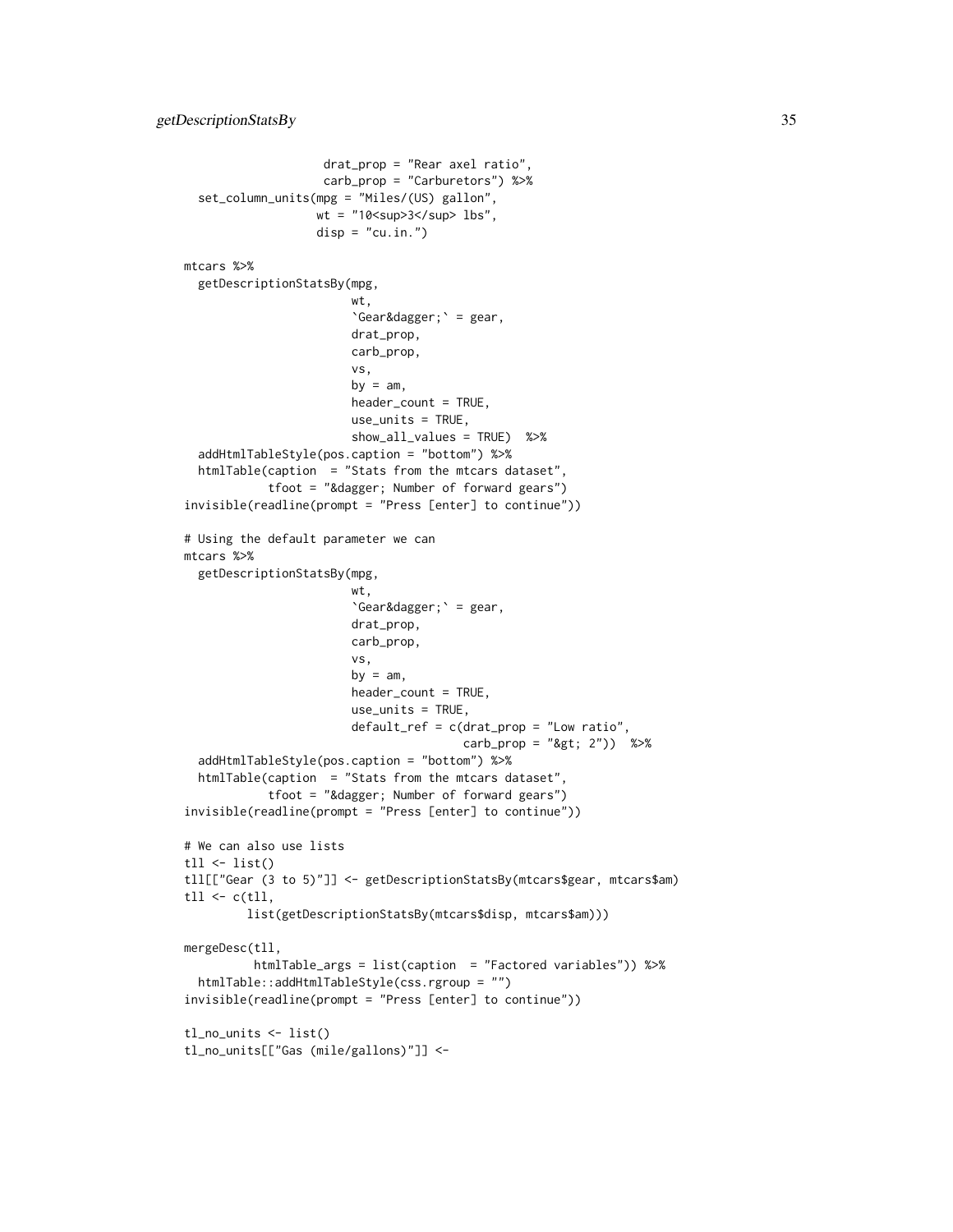```
getDescriptionStatsBy(mtcars$mpg, mtcars$am,
                        header_count = TRUE)
tl_no_units[["Weight (10<sup>3</sup> kg)"]] <-
 getDescriptionStatsBy(mtcars$wt, mtcars$am,
                        header_count = TRUE)
mergeDesc(tl_no_units,
          tll) %>%
 htmlTable::addHtmlTableStyle(css.rgroup = "")
invisible(readline(prompt = "Press [enter] to continue"))
# Other settings
mtcars$mpg[sample(1:NROW(mtcars), size = 5)] <- NA
getDescriptionStatsBy(mtcars$mpg,
                      mtcars$am,
                      statistics = TRUE)
invisible(readline(prompt = "Press [enter] to continue"))
# Do the horizontal version
getDescriptionStatsBy(mtcars$gear,
                      mtcars$am,
                      statistics = TRUE,
                      hrzl_prop = TRUE)
invisible(readline(prompt = "Press [enter] to continue"))
mtcars$wt_with_missing <- mtcars$wt
mtcars$wt_with_missing[sample(1:NROW(mtcars), size = 8)] <- NA
getDescriptionStatsBy(mtcars$wt_with_missing, mtcars$am, statistics = TRUE,
                      hrzl_prop = TRUE, total_col_show_perc = FALSE)
invisible(readline(prompt = "Press [enter] to continue"))
## Not run:
 ## There is also a LaTeX wrapper
 tll <- list(
   getDescriptionStatsBy(mtcars$gear, mtcars$am),
   getDescriptionStatsBy(mtcars$col, mtcars$am))
 latex(mergeDesc(tll),
       caption = "Factored variables",
       file = "")## End(Not run)
```
<span id="page-35-1"></span>getPvalWilcox *P-value extractors for* [getDescriptionStatsBy](#page-30-1)

#### <span id="page-35-2"></span>Description

These functions are the base functions for getting the description p-values. You can provide your own functions but all functions should take two arguments and return a p-value (numeric, nonformatted)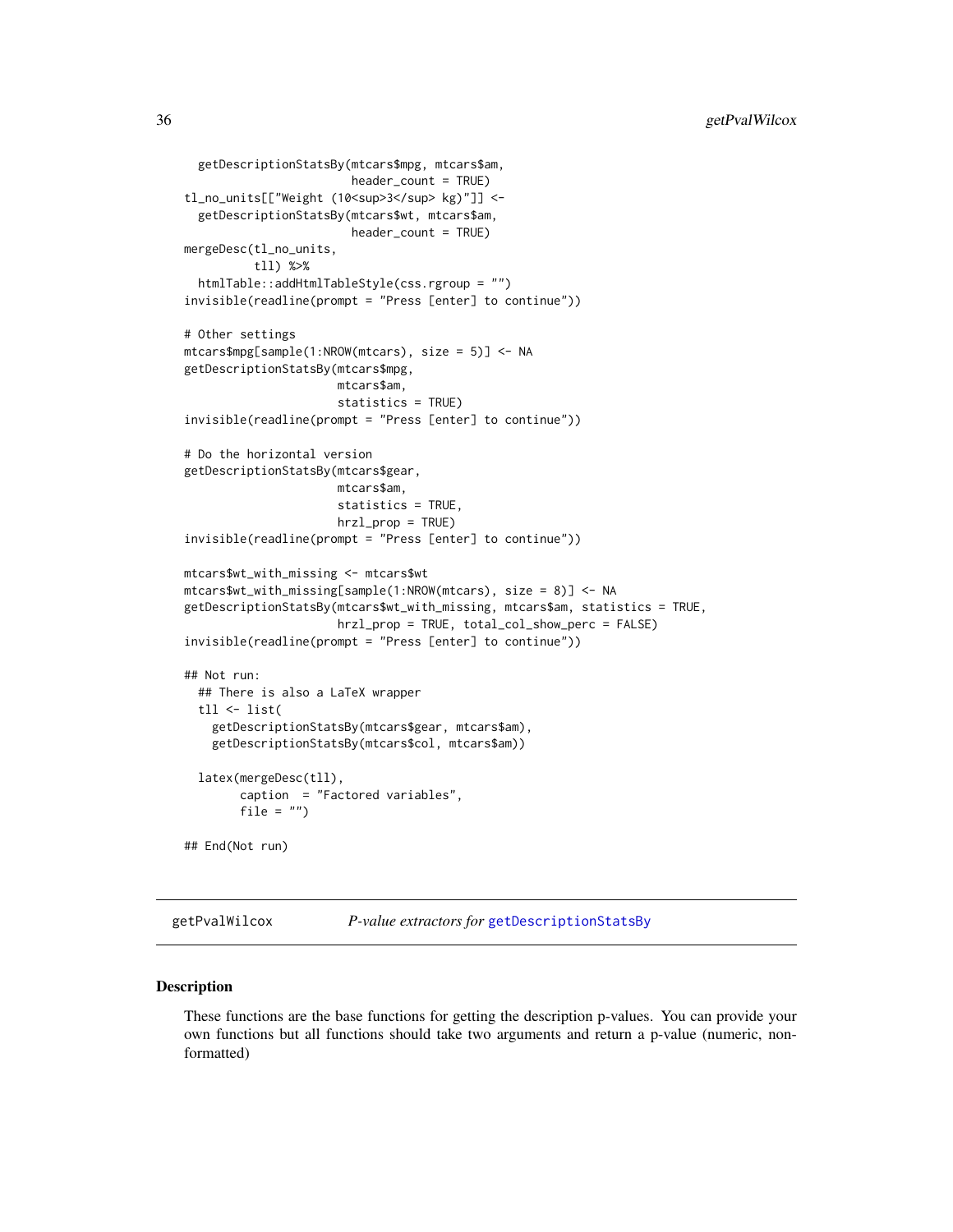## getPvalWilcox 37

## Usage

getPvalWilcox(x, by) getPvalAnova(x, by) getPvalFisher(x, by) getPvalChiSq(x, by) getPvalKruskal(x, by)

### Arguments

| x  | The main variable of interest       |
|----|-------------------------------------|
| bv | The variable for the stratification |

## Value

numeric Returns the p-value from that particular test

## getPvalWilcox

Performs a two-sample two-sided Wilcoxon test (also known as the Mann-Whitney test), see [wilcox.test](#page-0-0).

## getPvalAnova

Performs a standard Analysis of Variance model through anova $(\ln(x \sim by))$ 

### getPvalFisher

Performs Fisher's exact test through the [fisher.test](#page-0-0).

## getPvalChiSq

Performs a standard Chi-Squares analysis through [chisq.test](#page-0-0)

#### getPvalKruskal

Performs a Kruskal-Wallis rank sum test through [kruskal.test](#page-0-0)

### See Also

Other descriptive functions: [describeFactors\(](#page-17-0)), [describeMean\(](#page-19-0)), [describeMedian\(](#page-20-0)), [describeProp\(](#page-22-0)), [getDescriptionStatsBy\(](#page-30-0))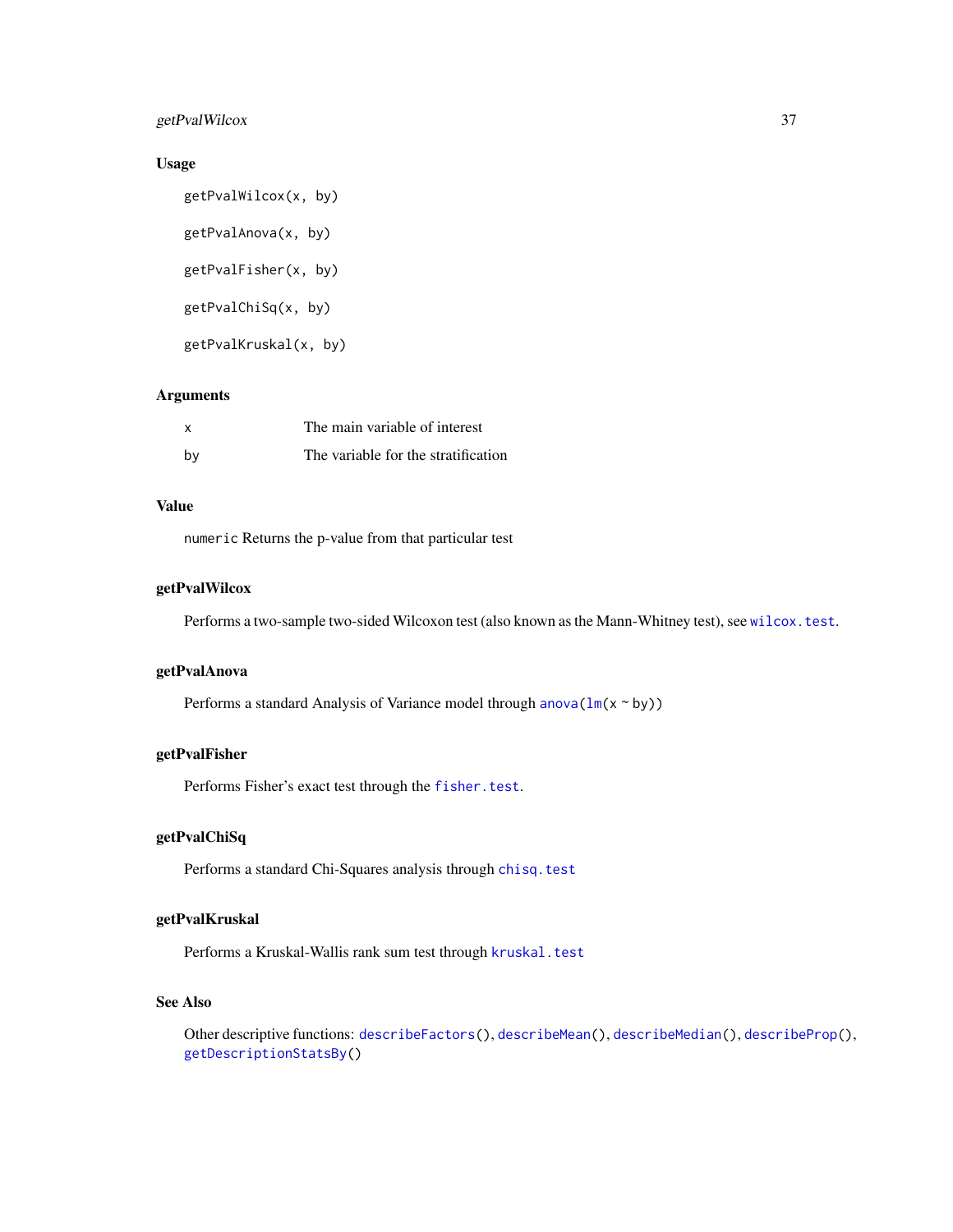## Examples

```
set.seed(123)
getPvalFisher(
  sample(letters[1:3], size = 100, replace = TRUE),
  sample(LETTERS[1:3], size = 100, replace = TRUE)
\lambdagetPvalWilcox(
  rnorm(100),
  sample(LETTERS[1:2], size = 100, replace = TRUE)
\lambda
```
getSvdMostInfluential *Gets the maximum contributor variables from svd()*

## Description

This function is inspired by Jeff Leeks Data Analysis course where he suggests that one way to use the [svd](#page-0-0) is to look at the most influential rows for first columns in the V matrix.

## Usage

```
getSvdMostInfluential(
 mtrx,
  quantile,
  similarity_threshold,
 plot_selection = TRUE,
 plot_threshold = 0.05,
  varnames = NULL
)
```
## Arguments

| mtrx                 | A matrix or data frame with the variables. Note: if it contains missing variables<br>make sure to impute prior to this function as the syd can't handle missing values.             |  |
|----------------------|-------------------------------------------------------------------------------------------------------------------------------------------------------------------------------------|--|
| quantile             | The SVD D-matrix gives an estimate for the amount that is explained. This pa-<br>rameter is used for selecting the columns that have that quantile of explanation.                  |  |
| similarity_threshold |                                                                                                                                                                                     |  |
|                      | A quantile for how close other variables have to be in value to maximum con-<br>tributor of that particular column. If you only want the maximum value then set<br>this value to 1. |  |
|                      | plot_selection As this is all about variable exploring it is often interesting to see how the vari-<br>ables were distributed among the vectors                                     |  |
|                      | plot_threshold The threshold of the plotted bars, measured as percent explained by the D-<br>matrix. By default it is set to $0.05$ .                                               |  |
| varnames             | A vector with alternative names to the colnames                                                                                                                                     |  |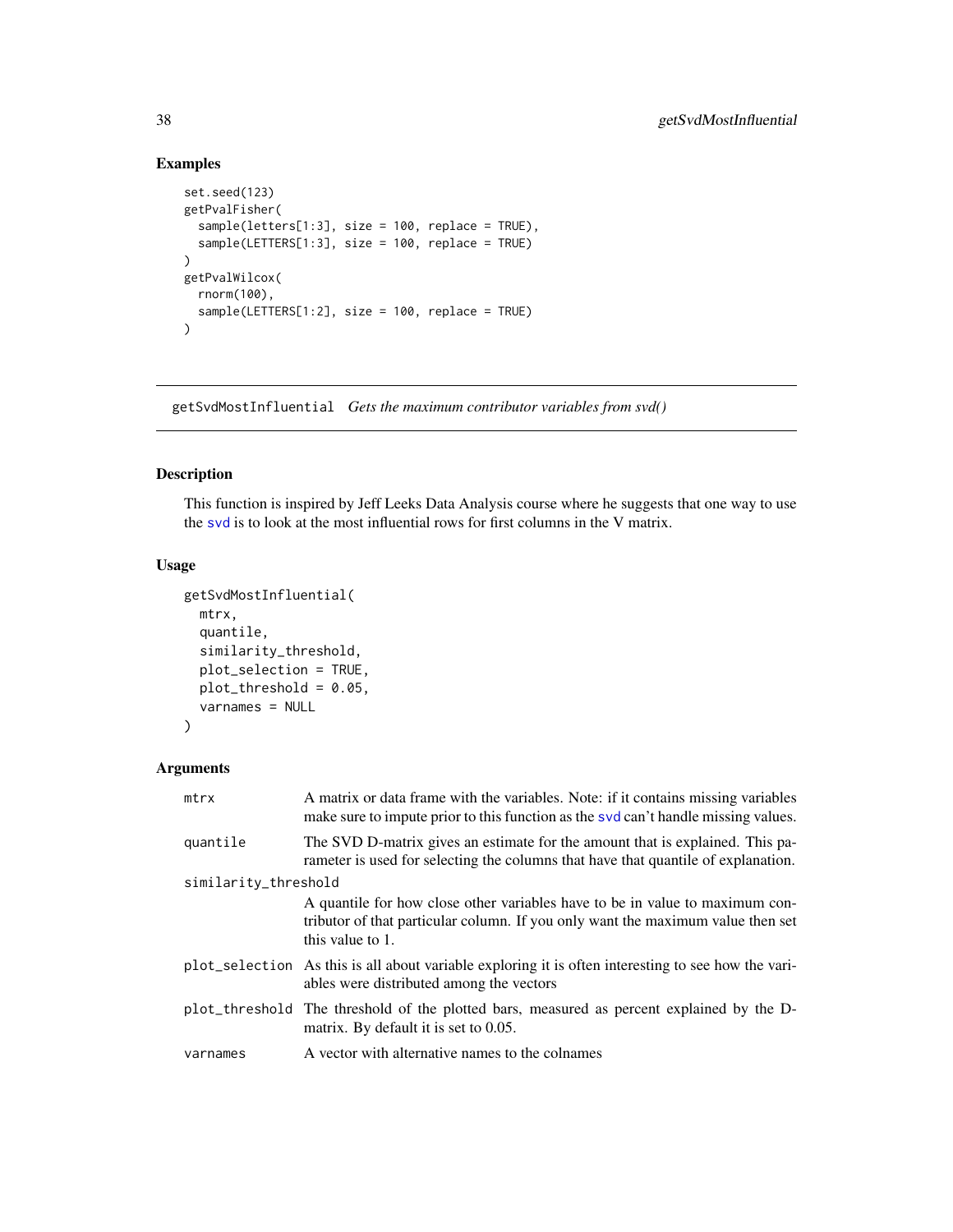#### Details

This function expands on that idea and adds the option of choosing more than just the most contributing variable for each row. For instance two variables may have a major impact on a certain component where the second variable has 95 important in that particular component it makes sense to include it in the selection.

It is of course useful when you have many continuous variables and you want to determine a subgroup to look at, i.e. finding the needle in the haystack.

#### Value

Returns a list with vector with the column numbers that were picked in the "most\_influential" variable and the svd caluclation in the "svd"

```
org_par <- par(ask = TRUE)
set.seed(12345)
# Simulate data with a pattern
dataMatrix \leq matrix(rnorm(15 \star 160), ncol = 15)
colnames(dataMatrix) <-
 c(
    paste("Pos.3:", 1:3, sep = " #"),
   paste("Neg.Decr:", 4:6, sep = " #"),
    paste("No pattern:", 7:8, sep = " #"),
   paste("Pos.Incr:", 9:11, sep = " #"),
   paste("No pattern:", 12:15, sep = " #")
 \lambdafor (i in 1:nrow(dataMatrix)) {
 # flip a coin
 coinFlip1 \le rbinom(1, size = 1, prob = 0.5)
 coinFlip2 \leq rbinom(1, size = 1, prob = 0.5)coinFlip3 \leq rbinom(1, size = 1, prob = 0.5)# if coin is heads add a common pattern to that row
 if (coinFlip1) {
    cols <- grep("Pos.3", colnames(dataMatrix))
    dataMatrix[i, cols] <- dataMatrix[i, cols] + 3
 }
 if (coinFlip2) {
    cols <- grep("Neg.Decr", colnames(dataMatrix))
  dataMatrix[i, cols] <- dataMatrix[i, cols] - seq(from = 5, to = 15, length.out = length(cols))
 }
 if (coinFlip3) {
    cols <- grep("Pos.Incr", colnames(dataMatrix))
  dataMatrix[i, cols] \leq dataMatrix[i, cols] + seq(from = 3, to = 15, length.out = length(cols))
 }
}
# Illustrate data
```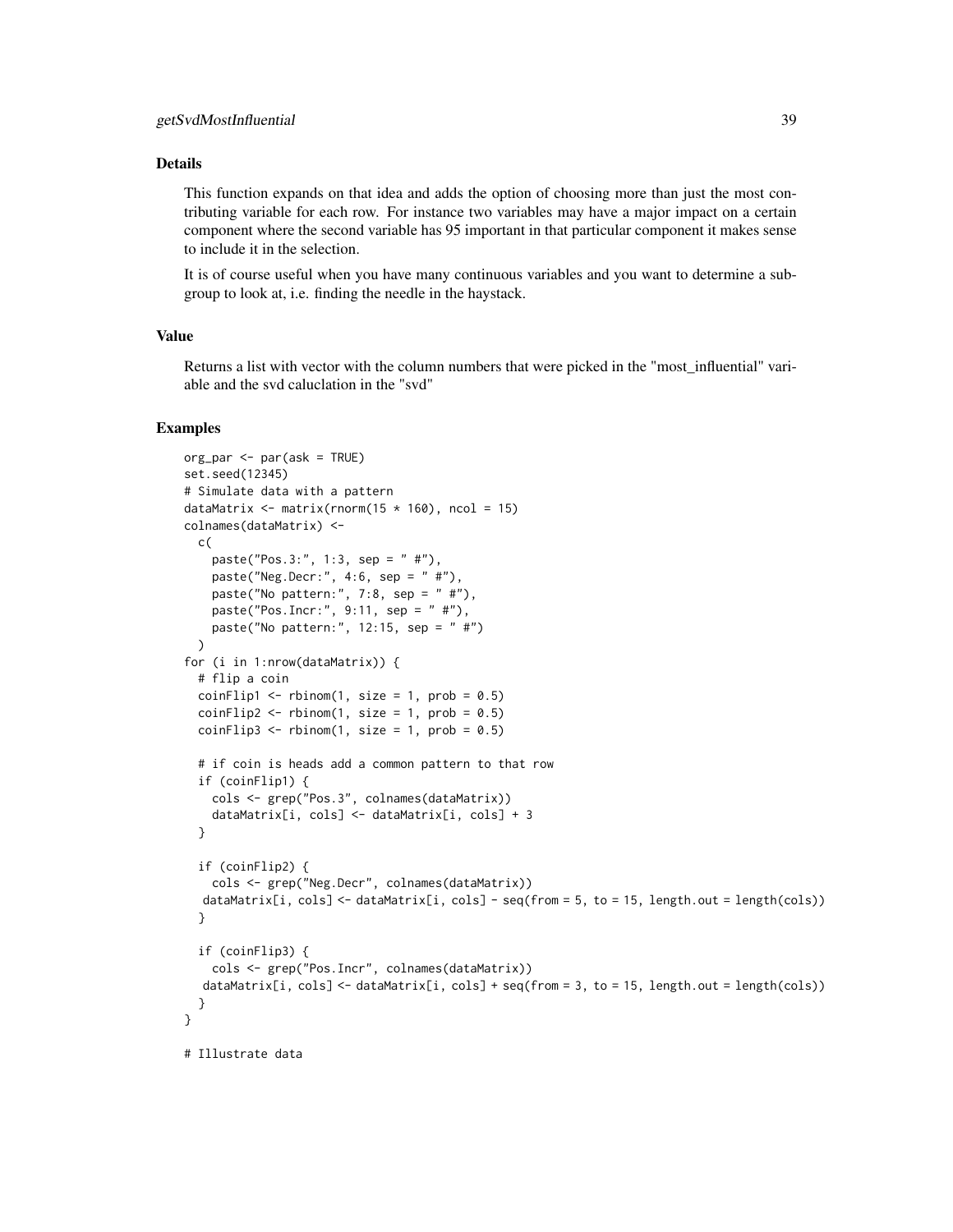```
heatmap(dataMatrix, Colv = NA, Rowv = NA, margins = c(7, 2), labRow = "")
svd_out <- svd(scale(dataMatrix))
library(lattice)
b_clr <- c("steelblue", "darkred")
key <- simpleKey(
 rectangles = TRUE, space = "top", points = FALSE,
  text = c("Positive", "Negative")
\lambdakey$rectangles$col <- b_clr
b1 <- barchart(as.table(svd_out$v[, 1]),
  main = "First column",
  horizontal = FALSE, col = ifelse(svd_out $v[, 1] > 0,
   b_clr[1], b_clr[2]
  ),
 ylab = "Impact value",
  scales = list(x = list(rot = 55, labels = colnames(dataMatrix), cex = 1.1)),
  key = key
\mathcal{L}b2 <- barchart(as.table(svd_out$v[, 2]),
  main = "Second column",
  horizontal = FALSE, col = ifelse(svd_out $v[, 2] > 0,
   b_clr[1], b_clr[2]
  ),
  ylab = "Impact value",
  scales = list(x = list(root = 55, labels = colnames(dataMatrix), cex = 1.1)),key = key
)
b3 <- barchart(as.table(svd_out$v[, 3]),
  main = "Third column",
  horizontal = FALSE, col = ifelse(svd_out $v[, 3] > 0,
   b_clr[1], b_clr[2]
  ),
  ylab = "Impact value",
  scales = list(x = list(root = 55, labels = colnames(dataMatrix), cex = 1.1)),key = key
)
b4 <- barchart(as.table(svd_out$v[, 4]),
  main = "Fourth column",
 horizontal = FALSE, col = ifelse(svd_out $v[, 4] > 0,
   b_clr[1], b_clr[2]
  ),
 ylab = "Impact value",
  scales = list(x = list(root = 55, labels = colnames(dataMatrix), cex = 1.1)),key = key
\mathcal{L}
```
# Note that the fourth has the no pattern columns as the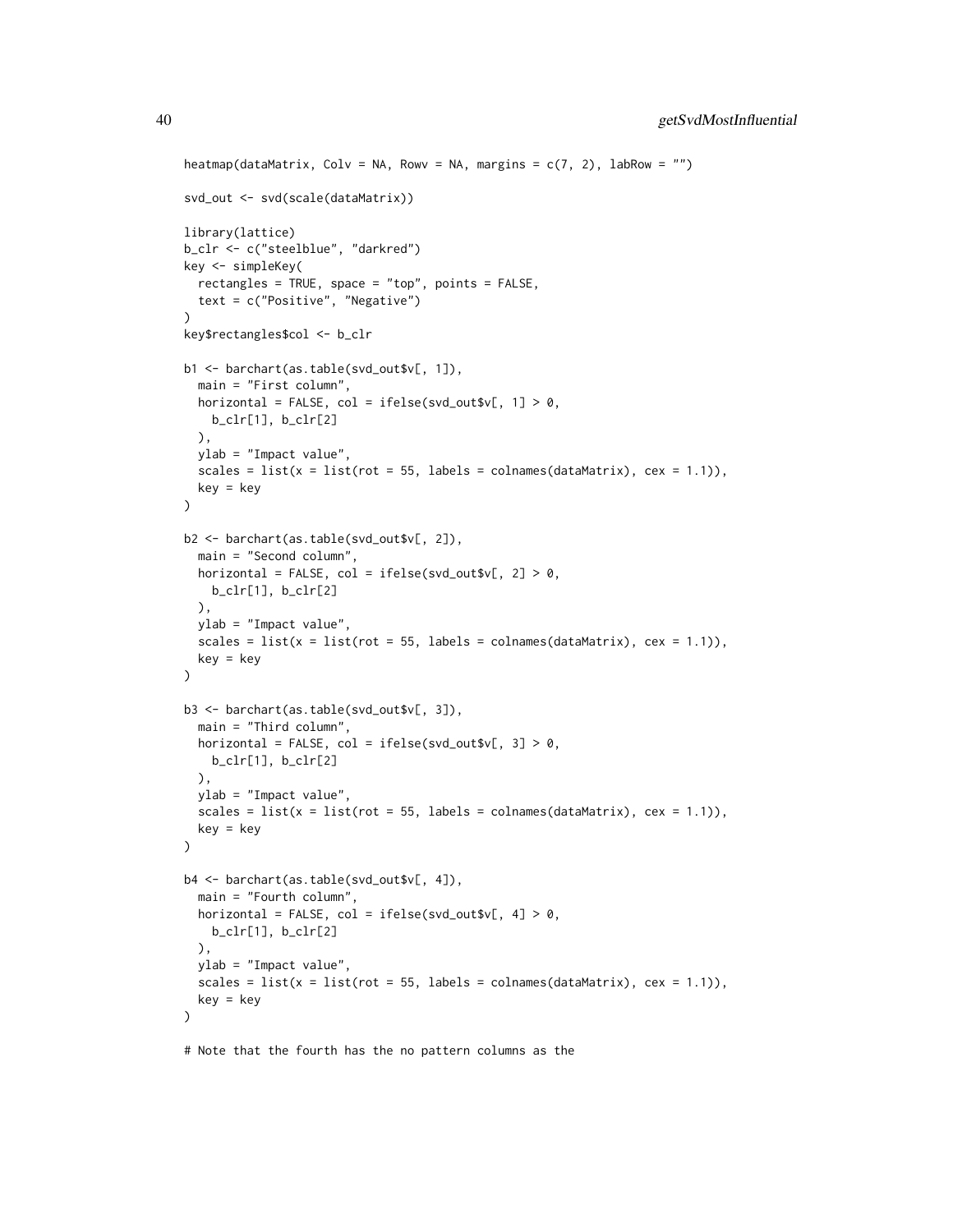### gnrlBezierPoints 41

```
# chosen pattern, probably partly because of the previous
# patterns already had been identified
print(b1, position = c(0, 0.5, .5, 1), more = TRUE)print(b2, position = c(0.5, 0.5, 1, 1), more = TRUE)print(b3, position = c(0, 0, .5, .5), more = TRUE)print(b4, position = c(0.5, 0, 1, .5))# Let's look at how well the SVD identifies
# the most influential columns
getSvdMostInfluential(dataMatrix,
                     quantile = .8,
                     similarity_threshold = .9,
                     plot_threshold = .05,
                     plot_selection = TRUE)
par(org_par)
```
gnrlBezierPoints *Generates a generalized Bézier line*

#### Description

This is a general form of bezier line that can be used for cubic, quadratic, and more advanced Bézier lines.

#### Usage

```
gnrlBezierPoints(ctrl_points, length_out = 100L)
```
#### Arguments

| ctrl_points | The ctrl points for the bezier control points. This should either be a matrix or<br>adata.frame. |
|-------------|--------------------------------------------------------------------------------------------------|
| length_out  | The length of the return points, <i>i.e.</i> how fine detailed the points should be.             |

```
library(grid)
grid.newpage()
1 \le gnrlBezierPoints(data.frame(x = c(.1, -.1, .7, 1, 1, 0.1),
                                y = c(.9, 0, 1, .8, .4, .1),
                      length_out = 100)
grid.lines(l[,1], l[,2], gp=gpar(col="#550000", lwd = 4))
out_sizes <- 4:20
clrs <- colorRampPalette(c("orange", "darkblue"))(length(out_sizes))
for (i in out_sizes){
  1 \le gnrlBezierPoints(data.frame(x = c(.1, -.1, .7, 1, 1, 0.1),
                                   y = c(.9, 0, 1, .8, .4, .1),
                         length_out = i)
```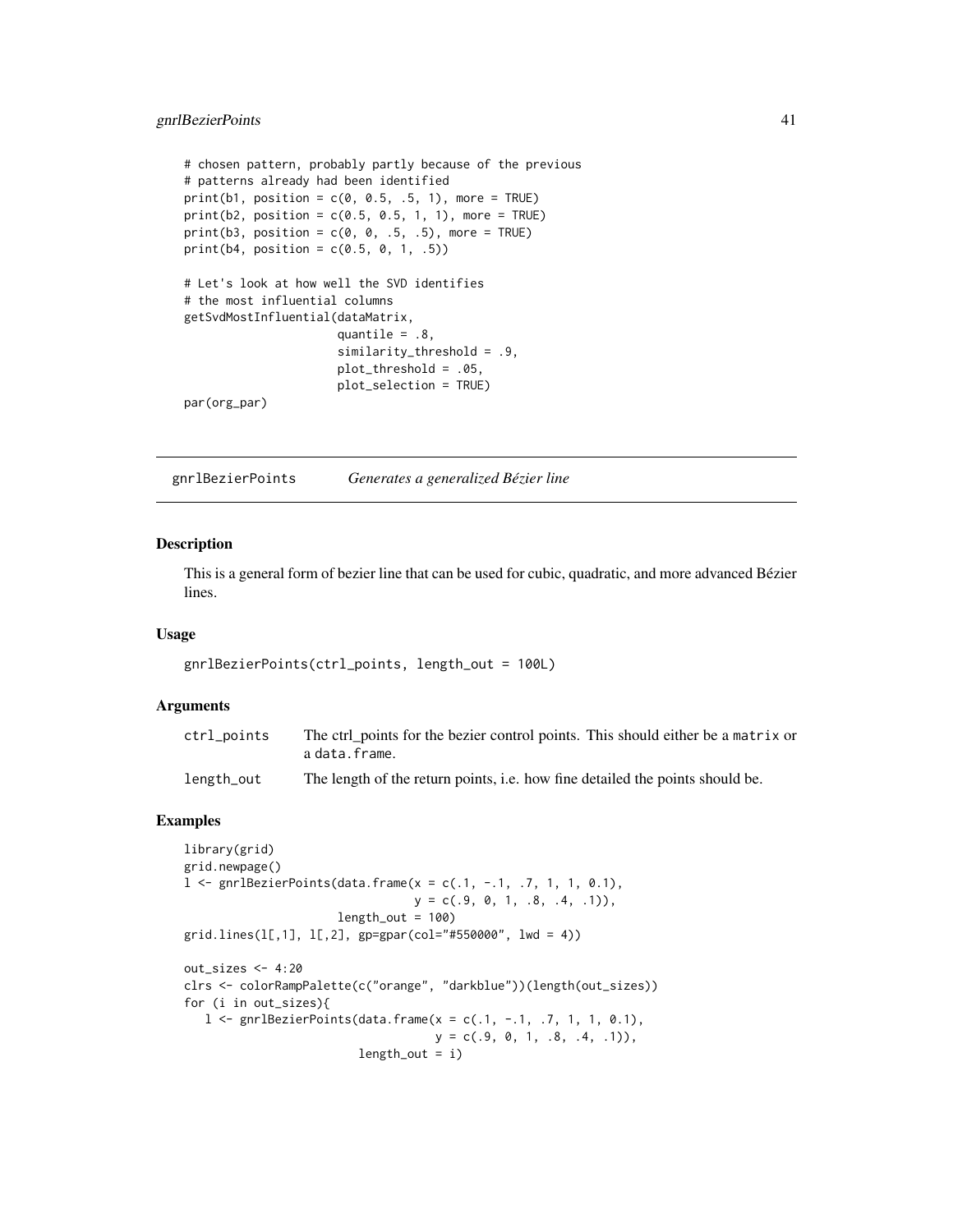```
grid.lines(l[,1], l[,2],
  gp=gpar(col=clrs[which(i == out_sizes)]))
}
```
<span id="page-41-0"></span>has *An R alternative to the lodash* has *in JavaScript*

## Description

This is a handy function for checking if item exist in a nested structure

#### Usage

has(sourceList, path)

## Arguments

| sourceList | The list( $\frac{1}{c}$ ) that is to be searched for the element                                                                                                                               |
|------------|------------------------------------------------------------------------------------------------------------------------------------------------------------------------------------------------|
| path       | A string that can be separated by $\lceil$ , or ., the string "element name 1.1. element name"<br>the validity of the path - it only separates and tries to address that element with<br>'⊞l'. |

#### Value

Returns a boolean.

#### See Also

Other lodash similar functions: [retrieve\(](#page-59-0))

#### Examples

has( $list(a = list(b = 1)), "a.b")$ 

insertRowAndKeepAttr *Insert a row into a matrix*

#### Description

Inserts a row and keeps the attributes [copyAllNewAttributes](#page-15-0)

```
insertRowAndKeepAttr(m, r, v = NA, rName = ''")
```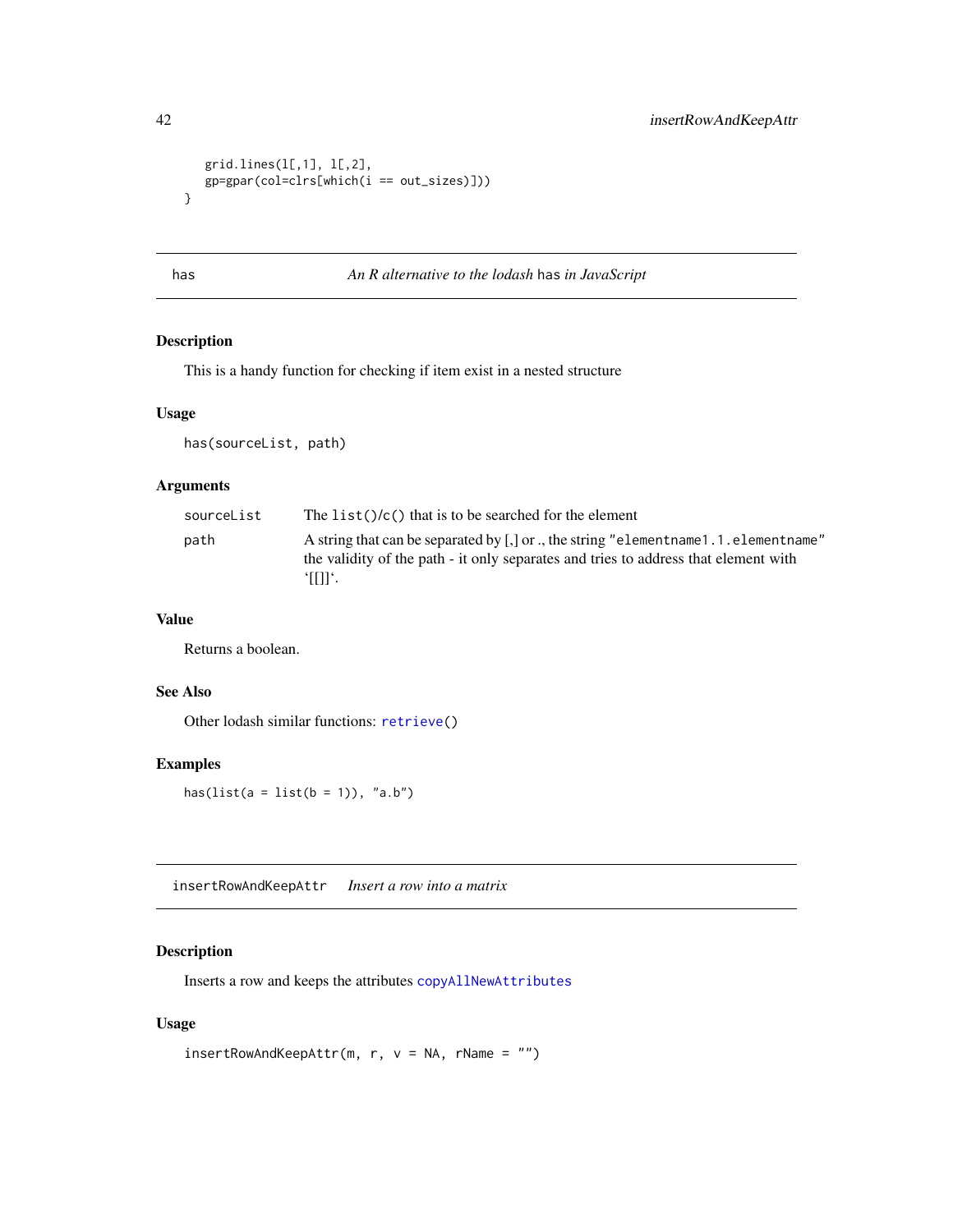## mergeDesc 43

#### Arguments

| m     | matrix                                              |
|-------|-----------------------------------------------------|
|       | row number where the new row should be inserted     |
|       | optional values for the new row                     |
| rName | optional character string: the name of the new row. |

## Value

matrix Returns a matrix with one more row than the provided matrix m

#### Author(s)

Max Gordon, Arne Henningsen

## Examples

```
test \leq matrix(1:4, ncol = 2)
attr(test, "wow") <- 1000
test <- insertRowAndKeepAttr(test, 2)
print(attr(test, "wow"))
```
mergeDesc *Prepares a matrix for* htmlTable *from a list*

### Description

By putting all the output from the [getDescriptionStatsBy](#page-30-0) into a list, naming each element that we want in an rgroup we can automatically merge everything and create an object ready for the [htmlTable](#page-0-0).

#### Usage

mergeDesc(..., htmlTable\_args = list())

#### Arguments

| $\cdots$ | One or more elements coming from getDescriptionStatsBy. You can also                        |
|----------|---------------------------------------------------------------------------------------------|
|          | provide pure output from the getDescriptionStatsBy function and have the                    |
|          | function merge this together with the  argument. <i>Note</i> that all elements must         |
|          | have the same by argument or you will not be able to merge it into a list.                  |
|          | htmlTable_args Any arguments that should be passed to htmlTable function. The default is to |

remove any css formatting for the rgroup.

#### Value

matrix Returns a matrix object of class descList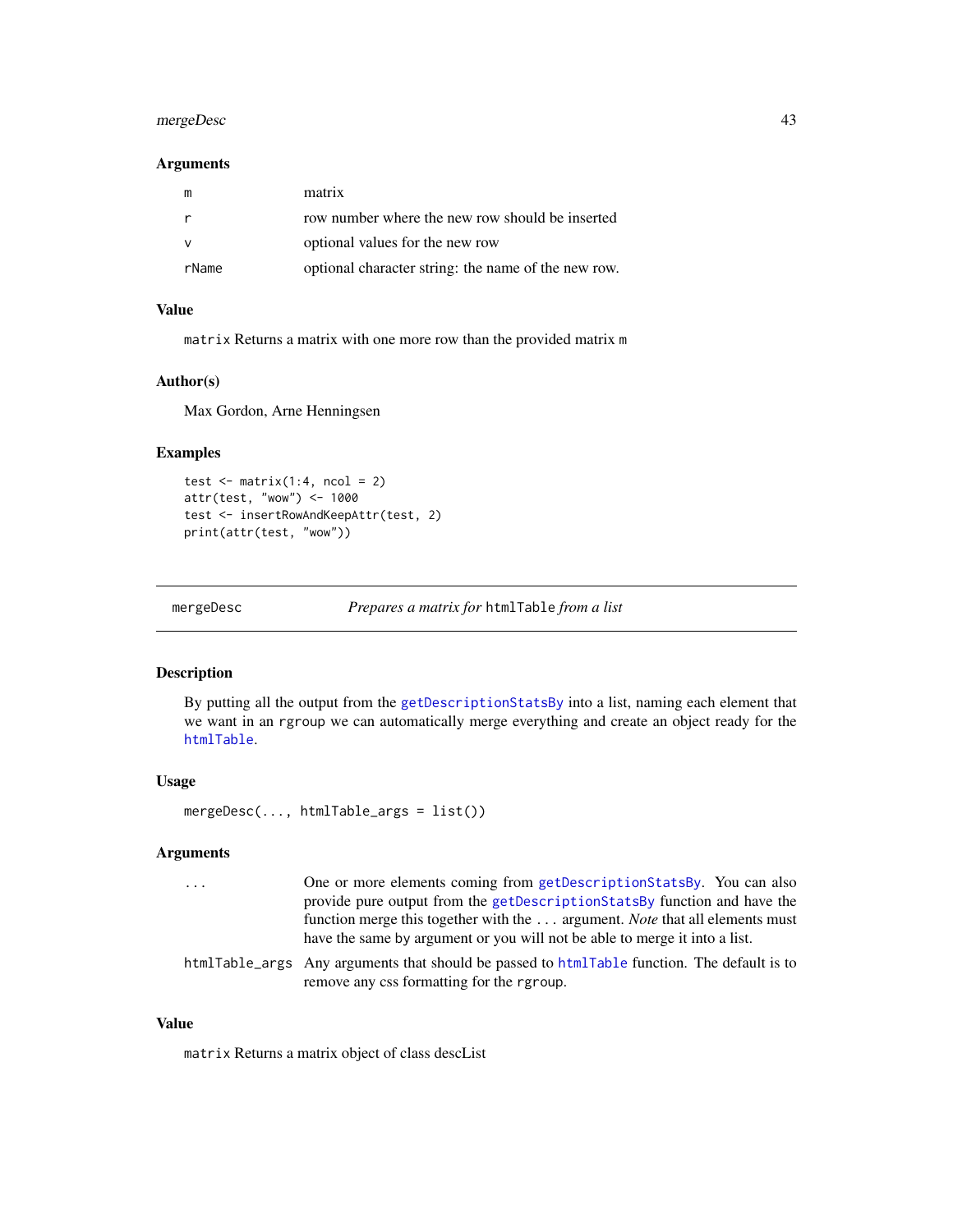#### The rgroup value

The value for the rgroup is by default the name of the list element. If you have passed a list without a name for that particular element or if you have passed a matrix it will look for a label set by the **Hmisc**:[:label](#page-0-0) function. For those elements that have only one row no rgroup is set, and the naming sequence is the same as above but with an additional [rownames](#page-0-0) if the previous two turn out empty. All this behavior is exemplified in the example.

The rgroup value can be overridden by simply specifying a custom rgroup when calling the [htmlTable](#page-0-0) function.

## The colnames of the matrix

The function chooses the [colnames](#page-0-0) from the first element in the tlist.

```
library(magrittr)
library(dplyr)
library(htmlTable)
data(mtcars)
mtcars %<>%
  mutate(am = factor(am, levels = 0:1, labels = c("Automatic", "Manual")),
        vs = factor(vs, levels = 0:1, labels = c("V-shaped", "straight")),
         drat\_prop = drat > median(drat),
        drat_prop = factor(drat_prop,
                            levels = c(FALSE, TRUE),
                            labels = c("High ratio", "Low ratio")),
         carb\_prop = carb > 2,
         carb_prop = factor(carb_prop,
                            levels = c(FALSE, TRUE),
                            labels = c("≤ 2", ">; 2")),
         across(c(gear, carb, cyl), factor))
# A simple bare-bone example
mtcars %>%
  getDescriptionStatsBy(`Miles per gallon` = mpg,
                        Weight = wt,
                        `Carborators ≤ 2` = carb_prop,
                       by = am) %>%
  htmlTable(caption = "Basic continuous stats from the mtcars dataset")
invisible(readline(prompt = "Press [enter] to continue"))
# For labeling & units we use set_column_labels/set_column_unit that use
# the Hmisc package annotation functions
mtcars %<>%
  set_column_labels(am = "Transmission",
                   mpg = "Gas",wt = "Weight",gear = "Gears",
                    disp = "Displacement",
                    vs = "Engine type",
```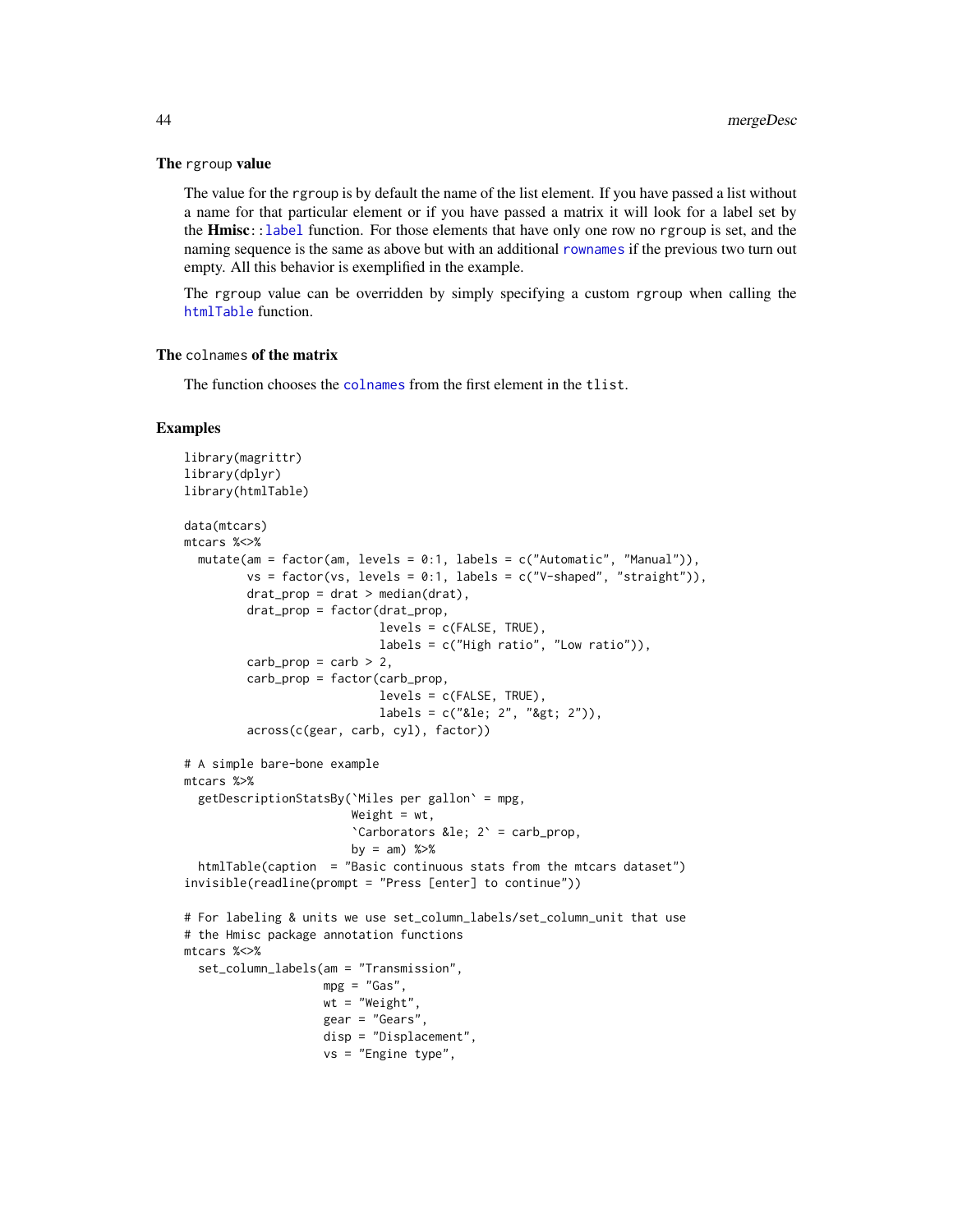```
drat_prop = "Rear axel ratio",
                    carb_prop = "Carburetors") %>%
 set_column_units(mpg = "Miles/(US) gallon",
                   wt = "10<sup>3</sup> lbs",
                   disp = "cu.in."mtcars %>%
 getDescriptionStatsBy(mpg,
                        wt,
                        \degreeGear†\degree = gear,
                        drat_prop,
                        carb_prop,
                        vs,
                        by = am,
                        header_count = TRUE,
                        use_units = TRUE,
                        show_all_values = TRUE) %>%
 addHtmlTableStyle(pos.caption = "bottom") %>%
 htmlTable(caption = "Stats from the mtcars dataset",
            tfoot = "&<i>diager</i>; Number of forward years")invisible(readline(prompt = "Press [enter] to continue"))
# Using the default parameter we can
mtcars %>%
 getDescriptionStatsBy(mpg,
                        wt,
                        \text{`Gear&dagger}; \text{' = gear},drat_prop,
                        carb_prop,
                        vs,
                        by = am,
                        header_count = TRUE,
                        use_units = TRUE,
                        default_ref = c(drat_prop = "Low ratio",
                                        carb\_prop = "8gt; 2") %>%
 addHtmlTableStyle(pos.caption = "bottom") %>%
 htmlTable(caption = "Stats from the mtcars dataset",
            tfoot = "† Number of forward gears")
invisible(readline(prompt = "Press [enter] to continue"))
# We can also use lists
tll \leftarrow list()
tll[["Gear (3 to 5)"]] <- getDescriptionStatsBy(mtcars$gear, mtcars$am)
tll \leq c(tll,
         list(getDescriptionStatsBy(mtcars$disp, mtcars$am)))
mergeDesc(tll,
          htmlTable_args = list(caption = "Factored variables")) %>%
 htmlTable::addHtmlTableStyle(css.rgroup = "")
invisible(readline(prompt = "Press [enter] to continue"))
tl_no_units <- list()
tl_no_units[["Gas (mile/gallons)"]] <-
```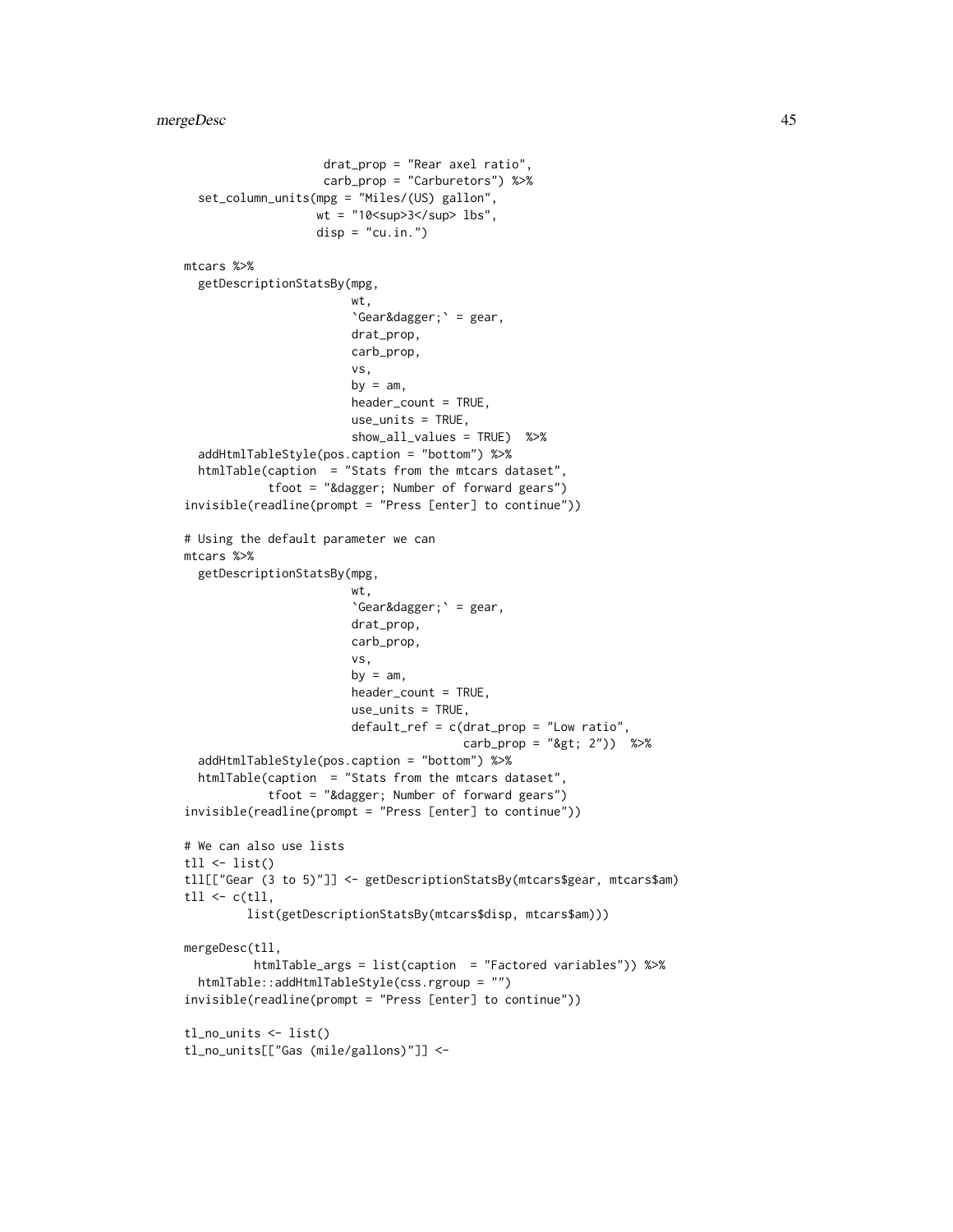```
getDescriptionStatsBy(mtcars$mpg, mtcars$am,
                        header_count = TRUE)
tl_no_units[["Weight (10<sup>3</sup> kg)"]] <-
 getDescriptionStatsBy(mtcars$wt, mtcars$am,
                        header_count = TRUE)
mergeDesc(tl_no_units,
          tll) %>%
 htmlTable::addHtmlTableStyle(css.rgroup = "")
invisible(readline(prompt = "Press [enter] to continue"))
# Other settings
mtcars$mpg[sample(1:NROW(mtcars), size = 5)] <- NA
getDescriptionStatsBy(mtcars$mpg,
                      mtcars$am,
                      statistics = TRUE)
invisible(readline(prompt = "Press [enter] to continue"))
# Do the horizontal version
getDescriptionStatsBy(mtcars$gear,
                      mtcars$am,
                      statistics = TRUE,
                      hrzl_prop = TRUE)
invisible(readline(prompt = "Press [enter] to continue"))
mtcars$wt_with_missing <- mtcars$wt
mtcars$wt_with_missing[sample(1:NROW(mtcars), size = 8)] <- NA
getDescriptionStatsBy(mtcars$wt_with_missing, mtcars$am, statistics = TRUE,
                      hrzl_prop = TRUE, total_col_show_perc = FALSE)
invisible(readline(prompt = "Press [enter] to continue"))
## Not run:
 ## There is also a LaTeX wrapper
 tll <- list(
   getDescriptionStatsBy(mtcars$gear, mtcars$am),
   getDescriptionStatsBy(mtcars$col, mtcars$am))
 latex(mergeDesc(tll),
       caption = "Factored variables",
       file = "")## End(Not run)
```
mergeLists *Merging of multiple lists*

#### Description

The merge allows for a recursive component where the lists are compared on the subelement. If one does not contain that element it will get NA in for those parameters.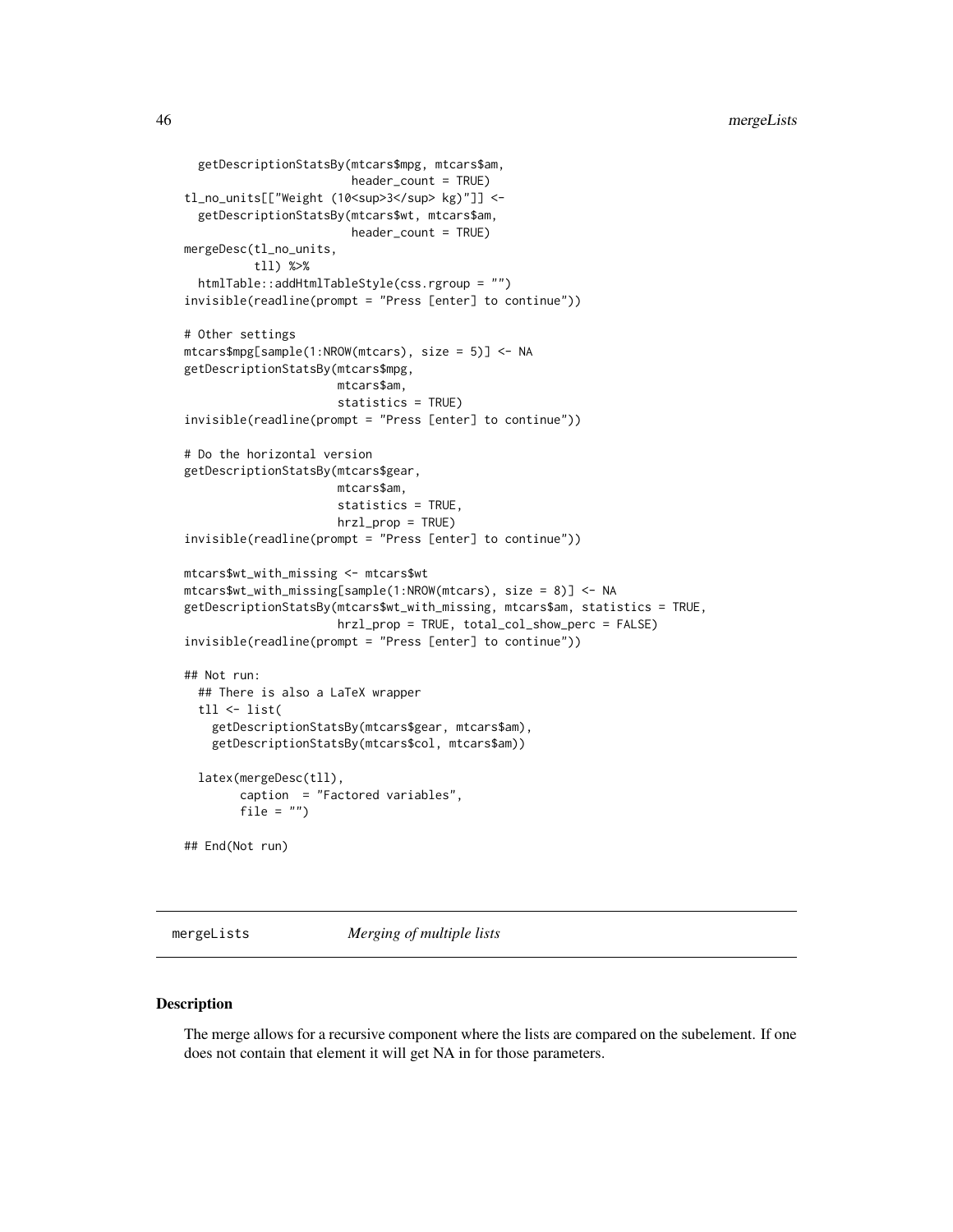#### moveBox 47

### Usage

```
mergeLists(
  ...,
  lapplyOutput = NULL,
  sortNames = getOption("Gmisc.mergeList.sort", default = TRUE)
\mathcal{L}
```
## Arguments

| .            | Any number of lists that you want to merge                                                                             |
|--------------|------------------------------------------------------------------------------------------------------------------------|
| lapplyOutput | The lapply function outputs a number of lists and this is for specifically merg-<br>ing all of those.                  |
| sortNames    | Set to false if you don't want the names to be sorted. This can also be done via<br>the option 'Gmisc.mergeList.sort'. |

## Value

Returns a list with all the given lists.

### Examples

```
v1 \leq list("a" = c(1, 2), b = "test 1", sublist = list(one = 20:21, two = 21:22))v2 < - list("a" = c(3, 4), b = "test 2", sublist = list(one = 10:11, two = 11:12, three = 1:2))
mergeLists(v1, v2)
```
<span id="page-46-0"></span>moveBox *Move a boxGrob*

## Description

Moves a [boxGrob](#page-8-0)/[boxPropGrob](#page-9-0) by modifying it's [viewport](#page-0-0). This can be useful if you want to create a series of boxes whose position are relative to each other and depend on each box's width/height.

```
moveBox(
  element,
  x = NULL,y = NULL,
  space = c("absolute", "relative"),
  just = NULL\mathcal{E}
```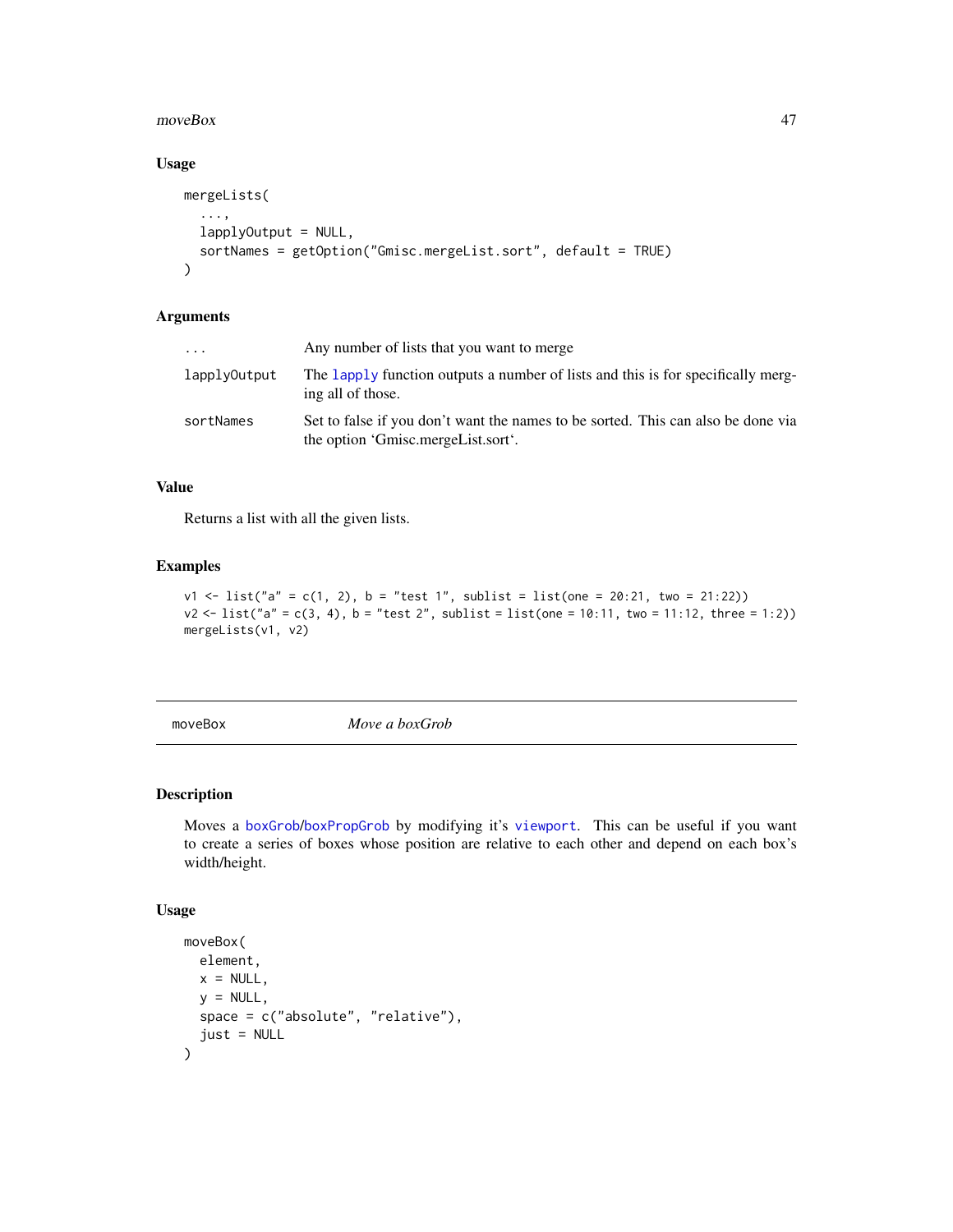### Arguments

| element | A boxGrob/boxPropGrob object.                                                                                                                                                                                                                                                                                                                               |
|---------|-------------------------------------------------------------------------------------------------------------------------------------------------------------------------------------------------------------------------------------------------------------------------------------------------------------------------------------------------------------|
| X       | A unit element or a numeric that can be converted to a npc unit object.                                                                                                                                                                                                                                                                                     |
| У       | A unit element or a numeric that can be converted to a npc unit object.                                                                                                                                                                                                                                                                                     |
| space   | We can provide absolute that confers the box absolute position within the par-<br>ent viewport. If relative the movement is related to the current position.                                                                                                                                                                                                |
| just    | The justification of an argument as used by viewport some tiny differences:<br>(1) you only want to change the justification in the vertical direction you can<br>retain the existing justification by using NA, e.g. c(NA, 'top'), (2) if you specify<br>only one string and that string is either top or bottom it will assume vertical<br>justification. |

## Value

The element with updated

## See Also

Other flowchart components: [align](#page-3-0), [boxGrob\(](#page-8-0)), [boxPropGrob\(](#page-9-0)), [connectGrob\(](#page-12-0)), [coords\(](#page-15-1)), [distance\(](#page-23-0)), [spread](#page-61-0)

## Examples

library(grid) grid.newpage()

box  $\le$  boxGrob("A simple box",  $x = .5$ ,  $y = .8$ ) moveBox(box,  $x = -.2$ , space = "relative")

pathJoin *A path join function*

## Description

This function joins strings into a valid path. It is a simple version of python's os.path.join and fixes simple problems such as having/not having trailing / in each section.

## Usage

pathJoin(...)

#### Arguments

... A set of strings to join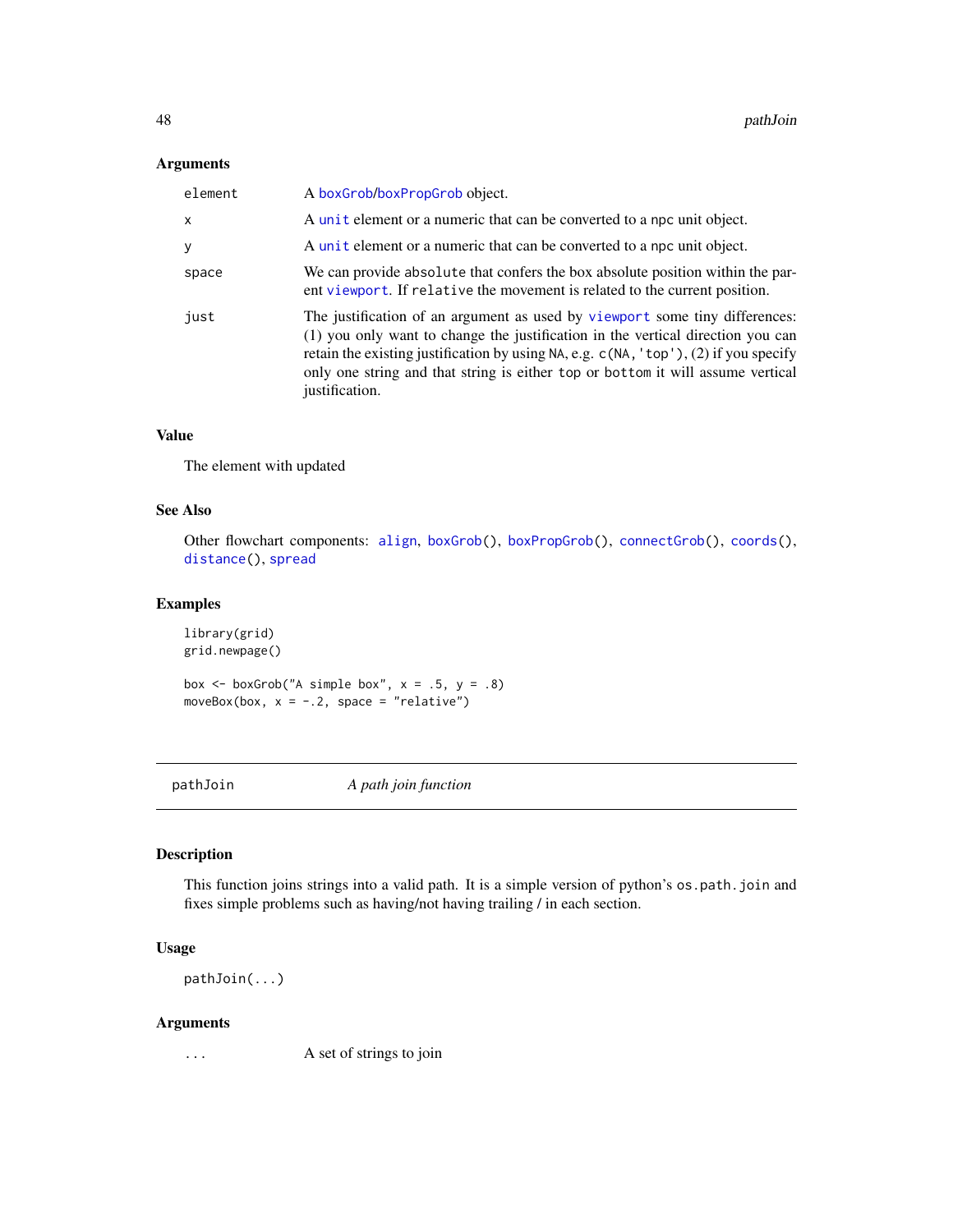## prAddDescStats 49

# Value

string A string with the merged path

## Examples

```
pathJoin("my_base_path/helpers", "superfunction.R")
# 'my_base_path/helpers/superfunction.R'
```
prAddDescStats *Add a p-value column to the results*

## Description

Add a p-value column to the results

## Usage

```
prAddDescStats(
  results,
  x,
 by,
  statistics,
 statistics.suppress_warnings,
 statistics.sig_lim,
  statistics.two_dec_lim,
 html
)
```
## Arguments

| results                      | The results that we want to add the column to                                                                                                                                                                                                   |  |
|------------------------------|-------------------------------------------------------------------------------------------------------------------------------------------------------------------------------------------------------------------------------------------------|--|
| x                            | If a data frame it will be used as the data source for the variables in the<br>parameter. If it is a single variable it will be the core value that want the statistics<br>for. In the print this is equivalent to the output of this function. |  |
| by                           | The variable that you want to split into different columns                                                                                                                                                                                      |  |
| statistics                   | Add statistics, fisher test for proportions and Wilcoxon for continuous variables.<br>See details below for more customization.                                                                                                                 |  |
| statistics.suppress_warnings |                                                                                                                                                                                                                                                 |  |
|                              | Hide warnings from the statistics function.                                                                                                                                                                                                     |  |
| statistics.sig_lim           |                                                                                                                                                                                                                                                 |  |
|                              | The significance limit for $\langle$ sign, i.e. p-value 0.0000312 should be $\langle$ 0.0001<br>with the default setting.                                                                                                                       |  |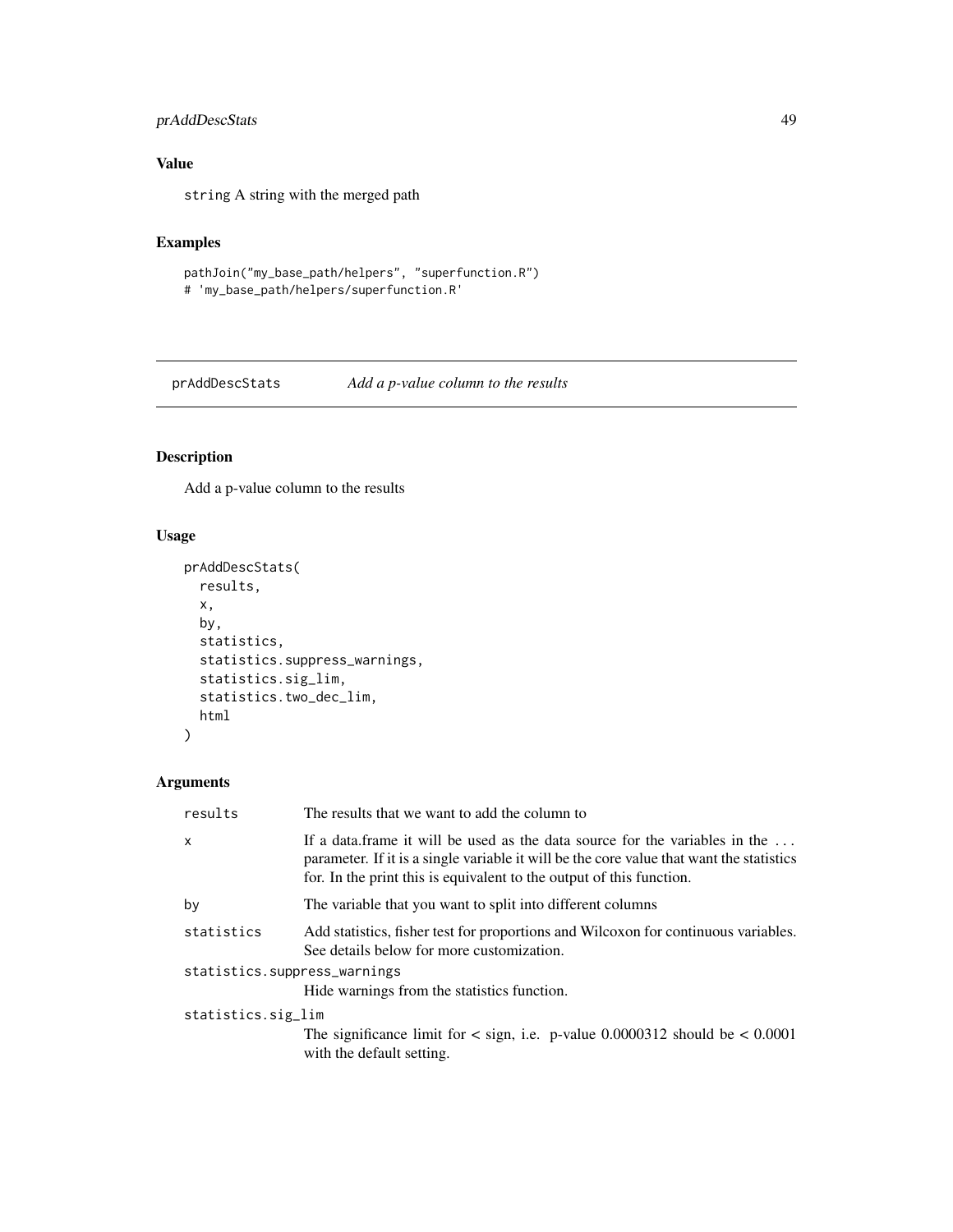#### statistics.two\_dec\_lim

The limit for showing two decimals. E.g. the p-value may be 0.056 and we may want to keep the two decimals in order to emphasize the proximity to the all-mighty 0.05 p-value and set this to 10−2. This allows that a value of 0.0056 is rounded to 0.006 and this makes intuitive sense as the 0.0056 level as this is well below the 0.05 value and thus not as interesting to know the exact proximity to 0.05. *Disclaimer:* The 0.05-limit is really silly and debated, unfortunately it remains a standard and this package tries to adapt to the current standards in order to limit publication associated issues.

html If HTML compatible output should be used. If FALSE it outputs LaTeX formatting

#### Value

results with added column

prAddDescUnitColumn *Add a units column to the results*

#### Description

Add a units column to the results

#### Usage

```
prAddDescUnitColumn(results, x, use_units, units_column_name)
```
#### Arguments

| results           | The results that we want to add the column to                                                                                                                                                                                                                                                                                                                                                |
|-------------------|----------------------------------------------------------------------------------------------------------------------------------------------------------------------------------------------------------------------------------------------------------------------------------------------------------------------------------------------------------------------------------------------|
| x                 | If a data.frame it will be used as the data source for the variables in the<br>parameter. If it is a single variable it will be the core value that want the statistics<br>for. In the print this is equivalent to the output of this function.                                                                                                                                              |
| use units         | If the Hmisc package's units() function has been employed it may be interesting<br>to have a column at the far right that indicates the unit measurement. If this col-<br>umn is specified then the total column will appear before the units (if specified<br>as last). You can also set the value to "name" and the units will be added to the<br>name as a parenthesis, e.g. Age (years). |
| units_column_name |                                                                                                                                                                                                                                                                                                                                                                                              |

The name of the units column. Used if use\_units = TRUE

#### Value

results with added column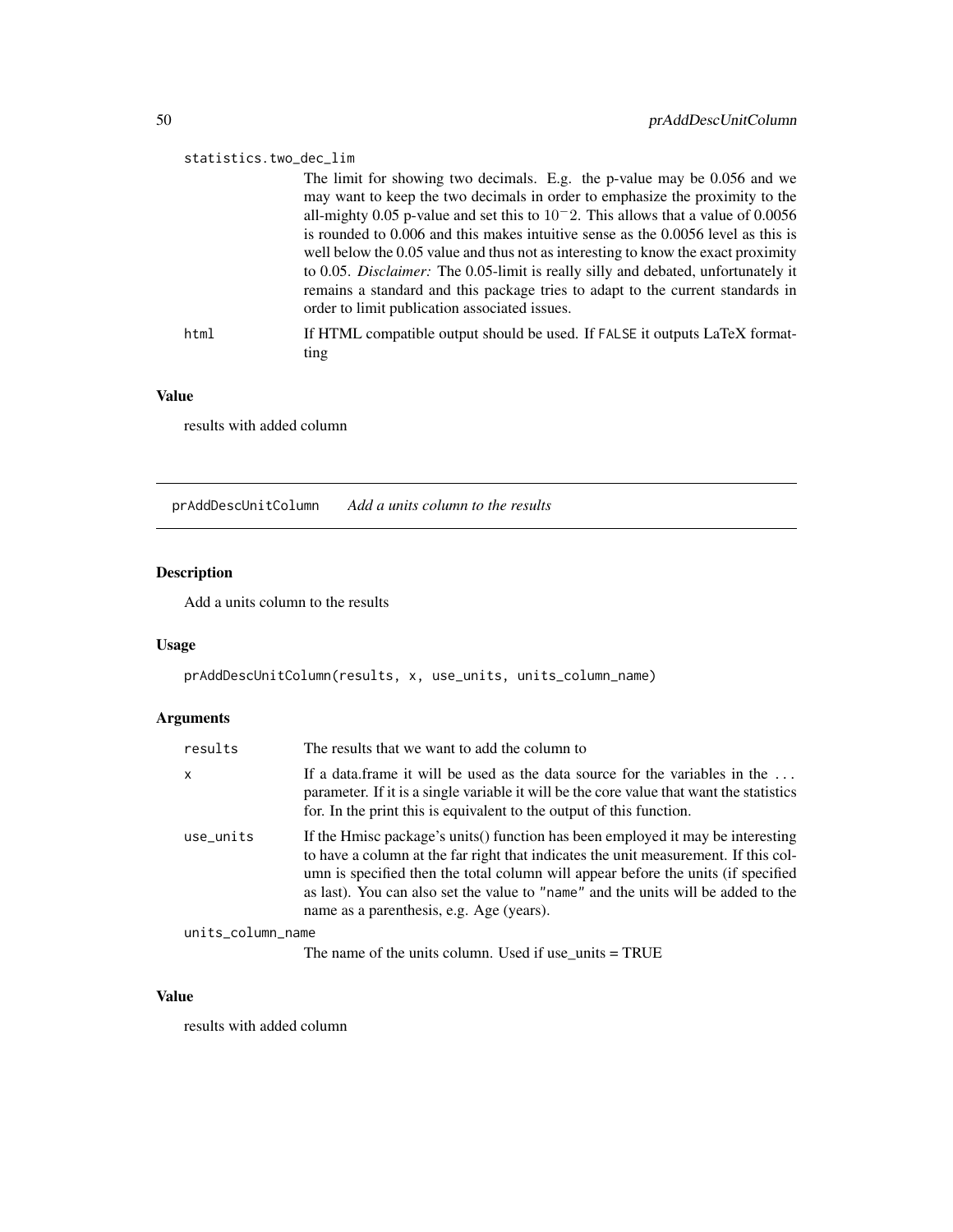prAddEmptyVals *Convert the by-list into a matrix compatible format*

## Description

Helper for [getDescriptionStatsBy] that fixes empty values in matrix so that they are compatible with the matrix

### Usage

```
prAddEmptyVals(t, missing_value)
```
#### Arguments

|               | Output from [prNumericDescs], [prPropDescs], or [prFactorDescs]. |
|---------------|------------------------------------------------------------------|
| missing_value | Value that is substituted for empty cells. Defaults to "-"       |

### Value

A fixed list

prAddTotalDescColumn *Add a total column to the results*

## Description

Add a total column to the results

```
prAddTotalDescColumn(
  results,
 x,
 by,
 numbers_first,
  total_col_show_perc,
  show_all_values,
 useNA,
 useNA.digits,
 html,
 digits,
  continuous_fn,
  factor_fn,
 prop_fn,
 percentage_sign,
```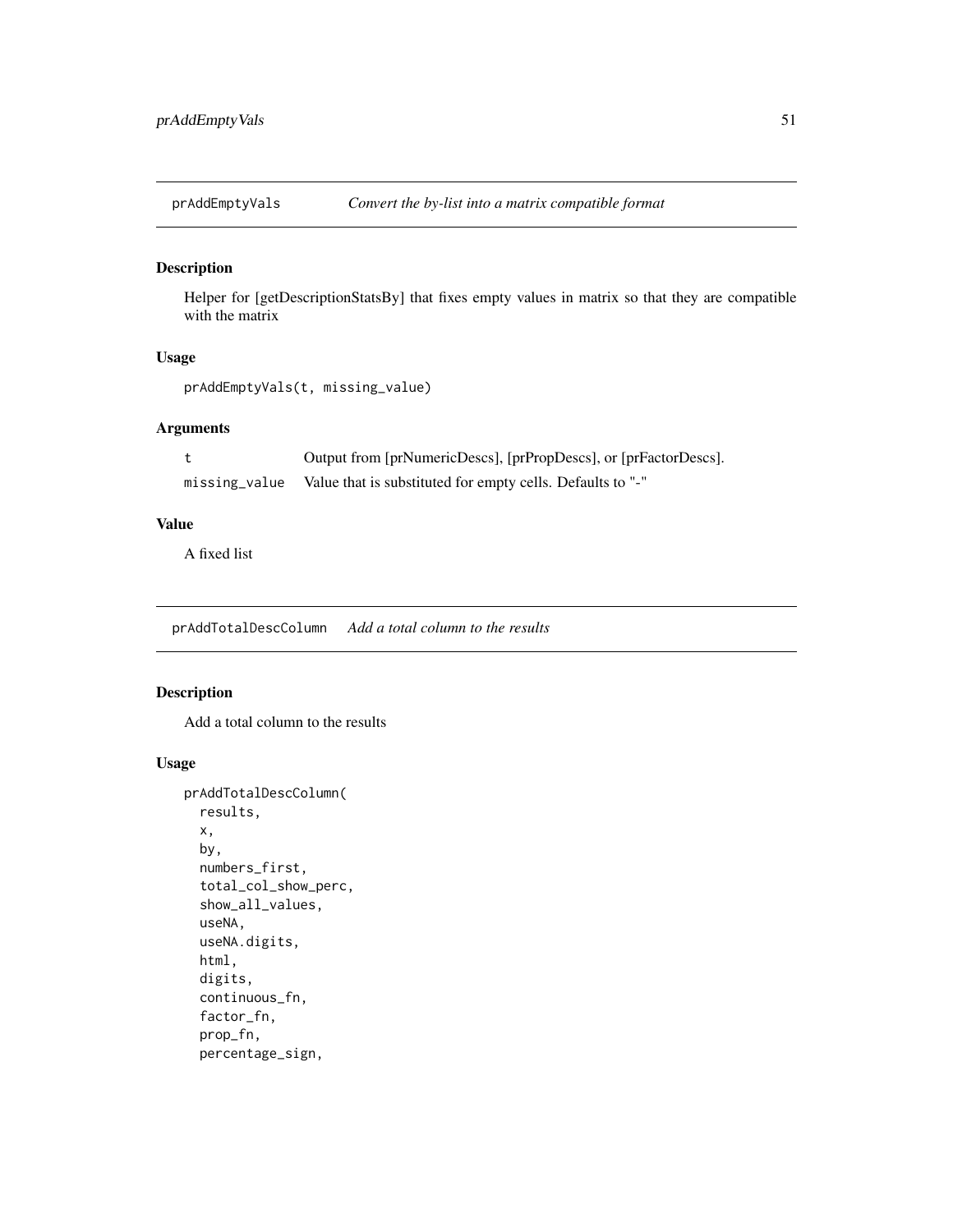```
default_ref,
  header_count = NULL,
  add_total_col
\mathcal{L}
```
# Arguments

| results             | The results that we want to add the column to                                                                                                                                                                                                                                                                                                                                                                              |
|---------------------|----------------------------------------------------------------------------------------------------------------------------------------------------------------------------------------------------------------------------------------------------------------------------------------------------------------------------------------------------------------------------------------------------------------------------|
| х                   | If a data frame it will be used as the data source for the variables in the<br>parameter. If it is a single variable it will be the core value that want the statistics<br>for. In the print this is equivalent to the output of this function.                                                                                                                                                                            |
| by                  | The variable that you want to split into different columns                                                                                                                                                                                                                                                                                                                                                                 |
| numbers_first       | If the number should be given or if the percentage should be presented first. The<br>second is encapsulated in parentheses ().                                                                                                                                                                                                                                                                                             |
| total_col_show_perc |                                                                                                                                                                                                                                                                                                                                                                                                                            |
|                     | This is by default true but if requested the percentages are suppressed as this<br>sometimes may be confusing.                                                                                                                                                                                                                                                                                                             |
| show_all_values     |                                                                                                                                                                                                                                                                                                                                                                                                                            |
|                     | Show all values in proportions. For factors with only two values it is most sane<br>to only show one option as the other one will just be a complement to the first,<br>i.e. we want to convey a proportion. For instance sex - if you know gender then<br>automatically you know the distribution of the other sex as it's $100\%$ - other %.<br>To choose which one you want to show then set the default_ref parameter. |
| useNA               | This indicates if missing should be added as a separate row below all other. See<br>table for useNA-options. Note: defaults to ifany and not "no" as table does.                                                                                                                                                                                                                                                           |
| useNA.digits        | The number of digits to use for the missing percentage, defaults to the overall<br>digits.                                                                                                                                                                                                                                                                                                                                 |
| html                | If HTML compatible output should be used. If FALSE it outputs LaTeX format-<br>ting                                                                                                                                                                                                                                                                                                                                        |
| digits              | The number of decimals used                                                                                                                                                                                                                                                                                                                                                                                                |
| continuous_fn       | The method to describe continuous variables. The default is describe Mean.                                                                                                                                                                                                                                                                                                                                                 |
| factor_fn           | The method used to describe factors, see describeFactors.                                                                                                                                                                                                                                                                                                                                                                  |
| prop_fn             | The method used to describe proportions, see describeProp.                                                                                                                                                                                                                                                                                                                                                                 |
| percentage_sign     |                                                                                                                                                                                                                                                                                                                                                                                                                            |
|                     | If you want to suppress the percentage sign you can set this variable to FALSE.<br>You can also choose something else that the default $%$ if you so wish by setting<br>this variable.                                                                                                                                                                                                                                     |
| default_ref         | The default reference when dealing with proportions. When using 'dplyr' syntax<br>('tidyselect') you can specify a named vector/list for each column name.                                                                                                                                                                                                                                                                 |
| header_count        | Set to TRUE if you want to add a header count, e.g. Smoking; No. 25 observa-<br>tions, where there is a new line after the factor name. If you want a different text<br>for the second line you can specifically use the sprintf formatting, e.g. "No.<br>% patients".                                                                                                                                                     |
| add_total_col       | This adds a total column to the resulting table. You can also specify if you want<br>the total column "first" or "last" in the column order.                                                                                                                                                                                                                                                                               |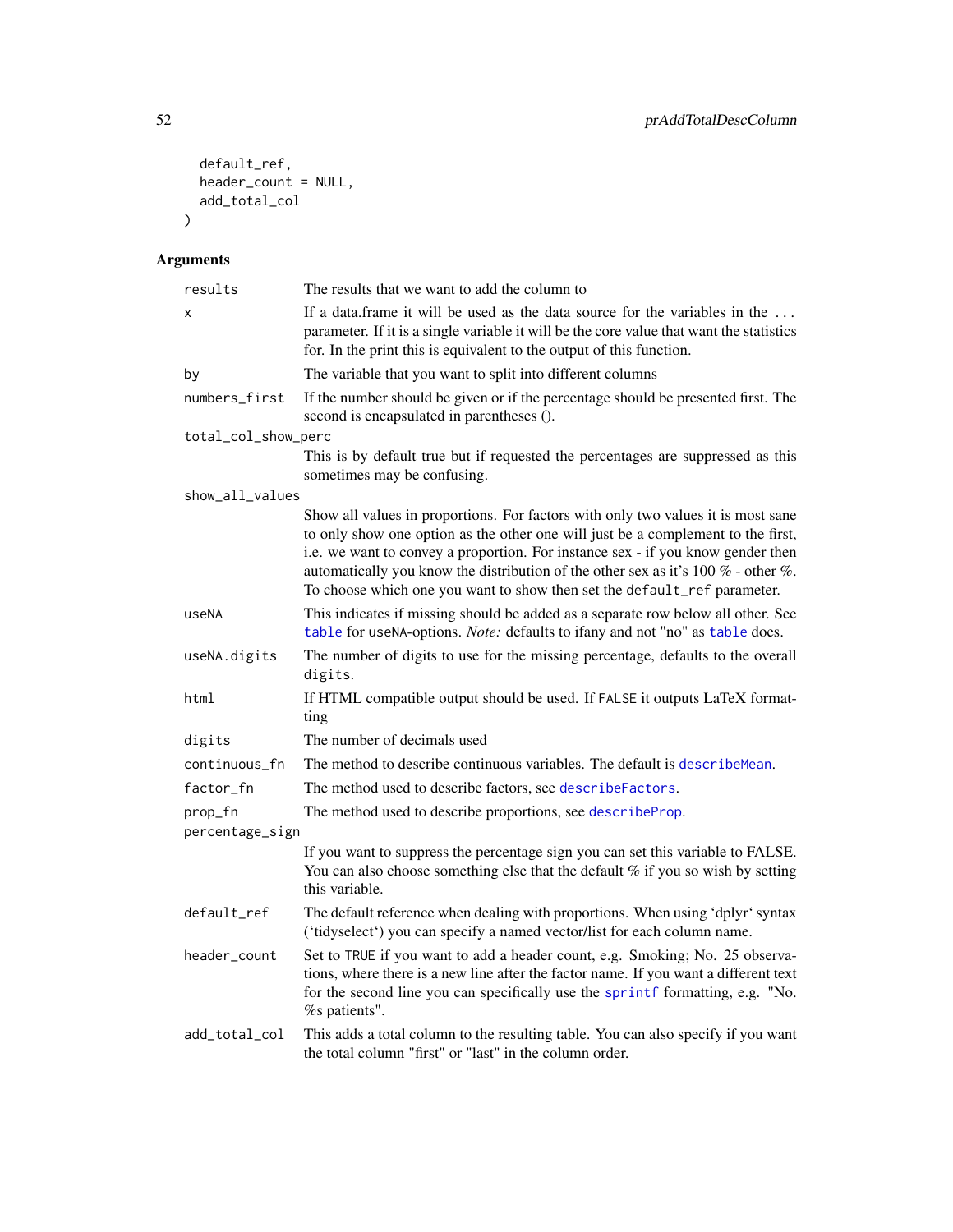## prBuildSubLabel 53

## Value

results with added column

prBuildSubLabel *Add a sub-label to* boxPropGrob

### Description

Add a sub-label to boxPropGrob

### Usage

```
prBuildSubLabel(label, prop, txt_gp, side = c("left", "right"))
```
## Arguments

| label  | The text of the label              |
|--------|------------------------------------|
| prop   | The proportion                     |
| txt_gp | The style as defined by $gpar()$   |
| side   | The side that the label belongs to |

#### Value

A textGrob with he additional attributes width and height.

| prConvert2Coords | Converts an object to coordinates |
|------------------|-----------------------------------|
|                  |                                   |

### Description

Sometimes we have an object that can be either a box, a coprdinate, a unit or a numerical value and all we want is a list of coordinates that we can use for calculating distance, alignment and other things.

### Usage

```
prConvert2Coords(obj)
```
#### Arguments

obj A [boxGrob](#page-8-0), [boxPropGrob](#page-9-0), [coords](#page-15-1) output, [unit](#page-0-0) or a number ranging to be converted to a npc [unit](#page-0-0)

## Value

A list with all the points that [coords](#page-15-1) returns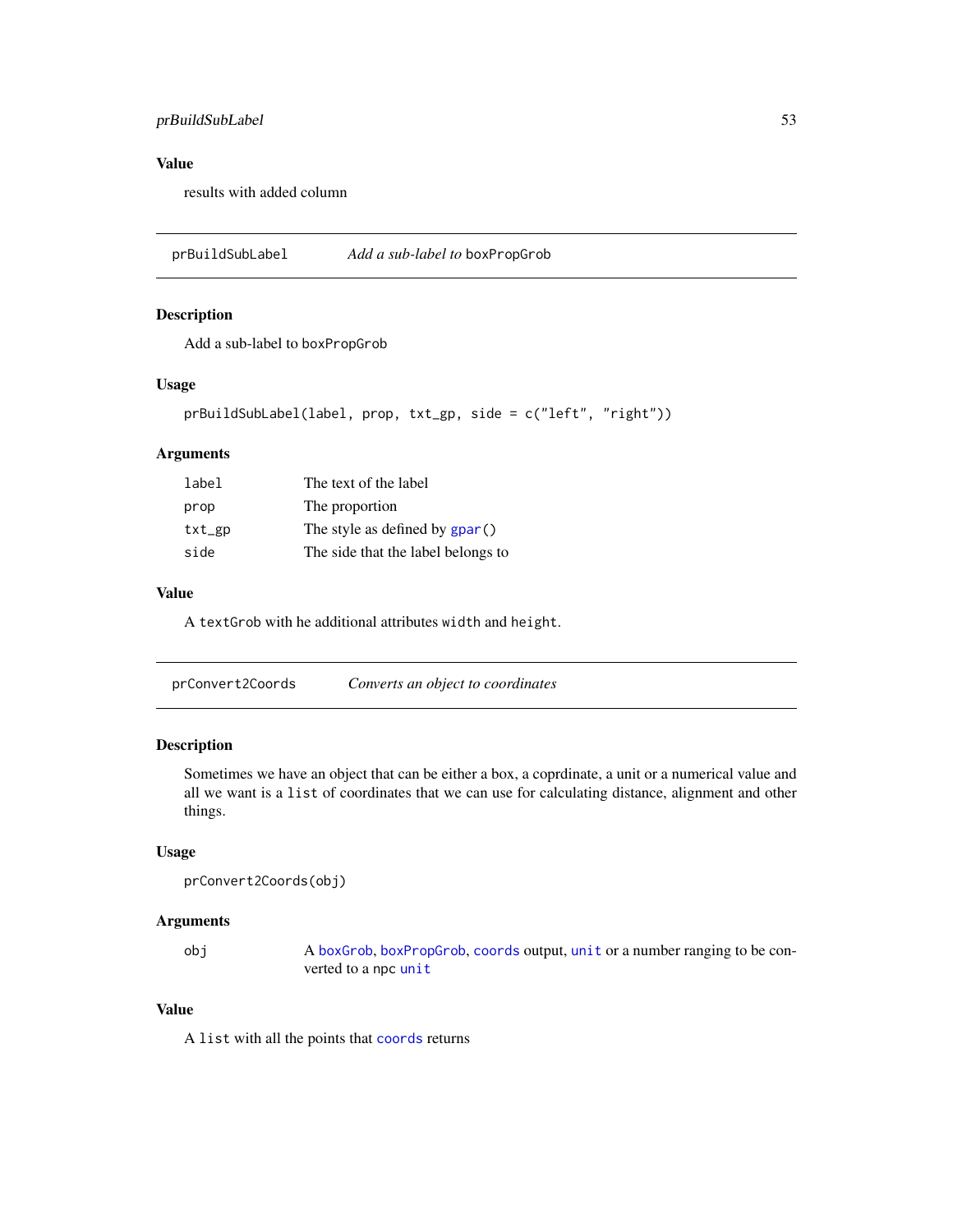prCreateBoxCoordinates

*Creates coordinates for box*

### Description

Creates coordinates for box

#### Usage

prCreateBoxCoordinates(viewport\_data, extra\_coordinate\_functions = NULL)

#### Arguments

viewport\_data The arguments that will be used for generating the viewport extra\_coordinate\_functions A list with named functions if we want additional parameters

## Value

list of class coords

prFactorDescs *Helper to [getDescriptionStatsBy()]*

## Description

Helper to [getDescriptionStatsBy()]

```
prFactorDescs(
  x,
 by,
 factor_fn,
 hrzl_prop,
 html,
 digits,
  digits.nonzero,
 numbers_first,
  useNA,
 useNA.digits,
 percentage_sign,
 missing_value,
 names_of_missing
)
```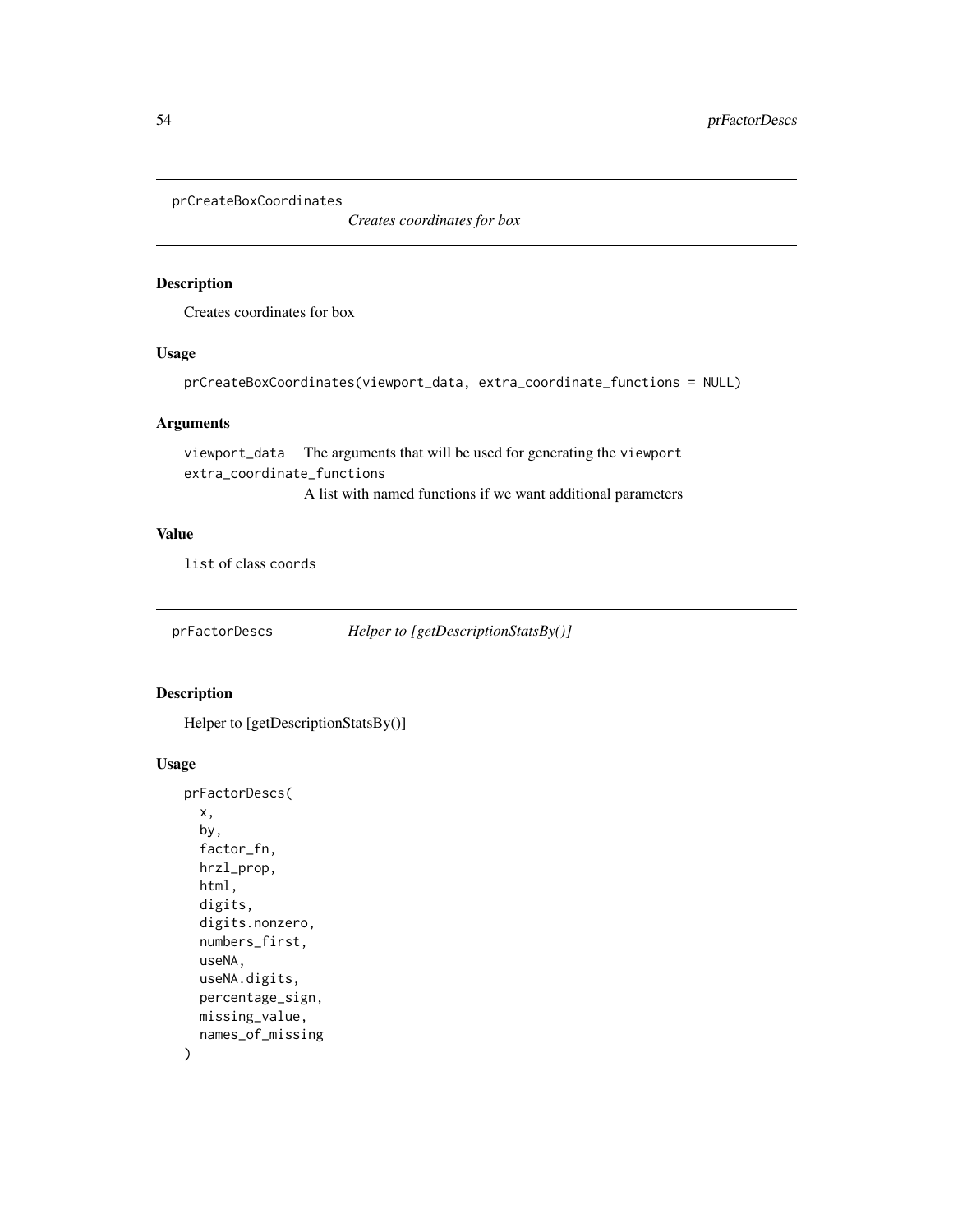## Arguments

| X                | If a data.frame it will be used as the data source for the variables in the<br>parameter. If it is a single variable it will be the core value that want the statistics<br>for. In the print this is equivalent to the output of this function.          |
|------------------|----------------------------------------------------------------------------------------------------------------------------------------------------------------------------------------------------------------------------------------------------------|
| by               | The variable that you want to split into different columns                                                                                                                                                                                               |
| factor_fn        | The method used to describe factors, see describe Factors.                                                                                                                                                                                               |
| hrzl_prop        | This is default FALSE and indicates that the proportions are to be interpreted in<br>a vertical manner. If we want the data to be horizontal, i.e. the total should be<br>shown and then how these differ in the different groups then set this to TRUE. |
| html             | If HTML compatible output should be used. If FALSE it outputs LaTeX format-<br>ting                                                                                                                                                                      |
| digits           | The number of decimals used                                                                                                                                                                                                                              |
| digits.nonzero   | The number of decimals used for values that are close to zero                                                                                                                                                                                            |
| numbers_first    | If the number should be given or if the percentage should be presented first. The<br>second is encapsulated in parentheses ().                                                                                                                           |
| useNA            | This indicates if missing should be added as a separate row below all other. See<br>table for useNA-options. Note: defaults to ifany and not "no" as table does.                                                                                         |
| useNA.digits     | The number of digits to use for the missing percentage, defaults to the overall<br>digits.                                                                                                                                                               |
| percentage_sign  |                                                                                                                                                                                                                                                          |
|                  | If you want to suppress the percentage sign you can set this variable to FALSE.<br>You can also choose something else that the default $%$ if you so wish by setting<br>this variable.                                                                   |
| missing_value    | Value that is substituted for empty cells. Defaults to "-"                                                                                                                                                                                               |
| names_of_missing |                                                                                                                                                                                                                                                          |
|                  | Optional character vector containing the names of returned statistics, in case all<br>returned values for a given by level are missing. Defaults to NULL                                                                                                 |

## Value

A [base::by] list

prFixDescRownames *Fix rownames for descriptive results*

## Description

Helper for [getDescriptionStatsBy] that fixes row names

## Usage

prFixDescRownames(results, t, name)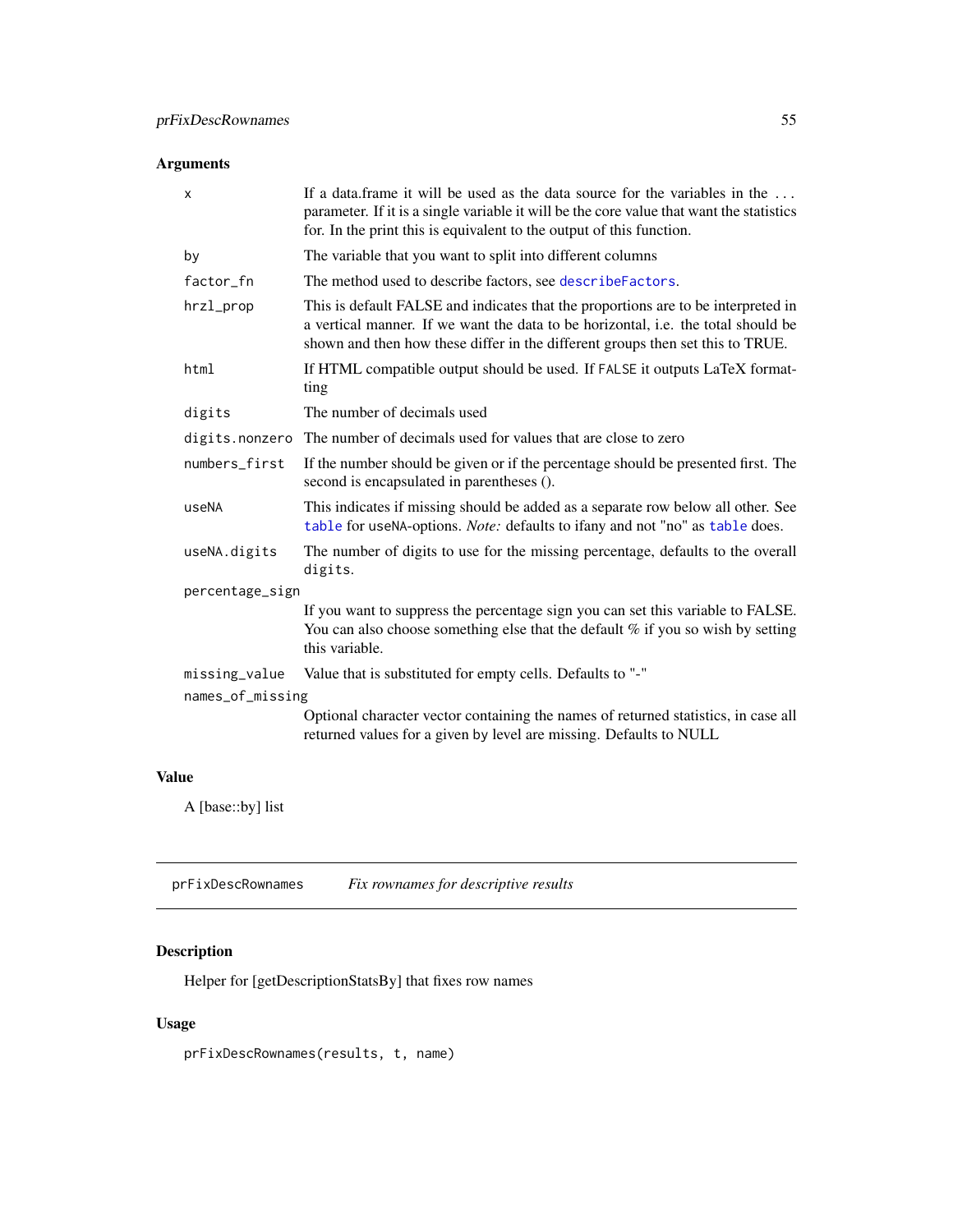## Arguments

| results | A matrix with the results                                    |
|---------|--------------------------------------------------------------|
| t       | The $[base::by()]$ output                                    |
| name    | Name if row names are missing or the results is a single row |

## Value

The results with fixed names

prGetDescHeader *Retrieve basic description stats by header*

## Description

Helper for [getDescriptionStatsBy] that retrieves the basic header names.

#### Usage

```
prGetDescHeader(by, html, header_count, already_table_format = FALSE)
```
# Arguments

| by                   | The variable that you want to split into different columns                                                                                                                                                                                                                 |
|----------------------|----------------------------------------------------------------------------------------------------------------------------------------------------------------------------------------------------------------------------------------------------------------------------|
| html                 | If HTML compatible output should be used. If FALSE it outputs LaTeX format-<br>ting                                                                                                                                                                                        |
| header_count         | Set to TRUE if you want to add a header count, e.g. Smoking; No. 25 observa-<br>tions, where there is a new line after the factor name. If you want a different text<br>for the second line you can specifically use the sprintf formatting, e.g. "No.<br>$%$ s patients". |
| already_table_format |                                                                                                                                                                                                                                                                            |
|                      | Just a boolean as we use this in the total column                                                                                                                                                                                                                          |

## Value

A vector with basic headers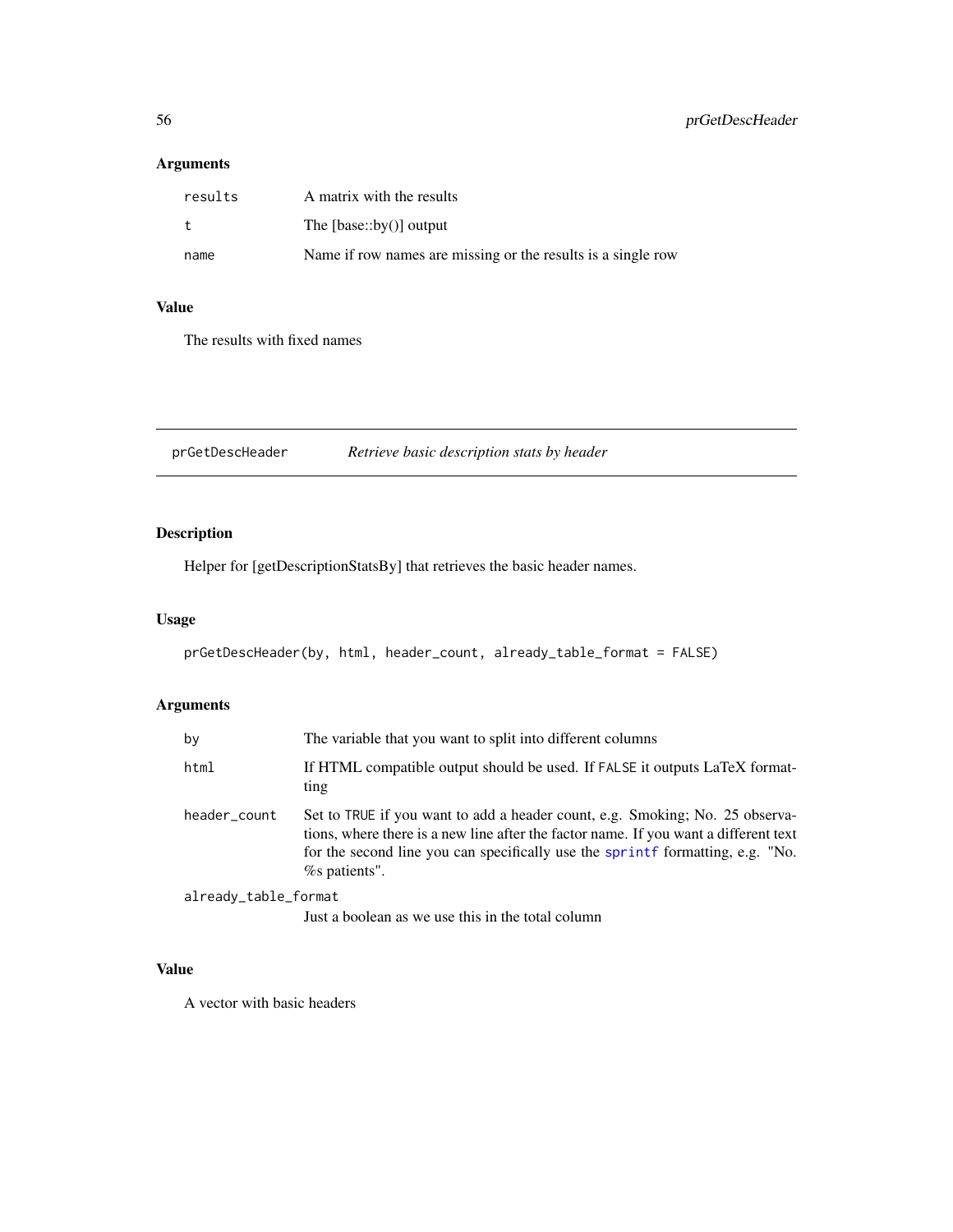print.Gmisc\_list\_of\_boxes

*Output boxes*

## Description

Outputs a list of boxes as produced by either the spread or align functions for boxGrobs.

## Usage

```
## S3 method for class 'Gmisc_list_of_boxes'
print(x, \ldots)
```
## Arguments

| X        | A list of a set of ['boxGrob']/['boxPropGrob'] to plot |
|----------|--------------------------------------------------------|
| $\cdots$ | Ignored argument                                       |

prNumericDescs *Helper to [getDescriptionStatsBy()]*

#### Description

```
Helper to [getDescriptionStatsBy()]
```

```
prNumericDescs(
  x,
 by,
 hrzl_prop,
 continuous_fn,
 html,
 digits,
  digits.nonzero,
  numbers_first,
  useNA,
 useNA.digits,
 percentage_sign,
 missing_value,
  names_of_missing
\mathcal{E}
```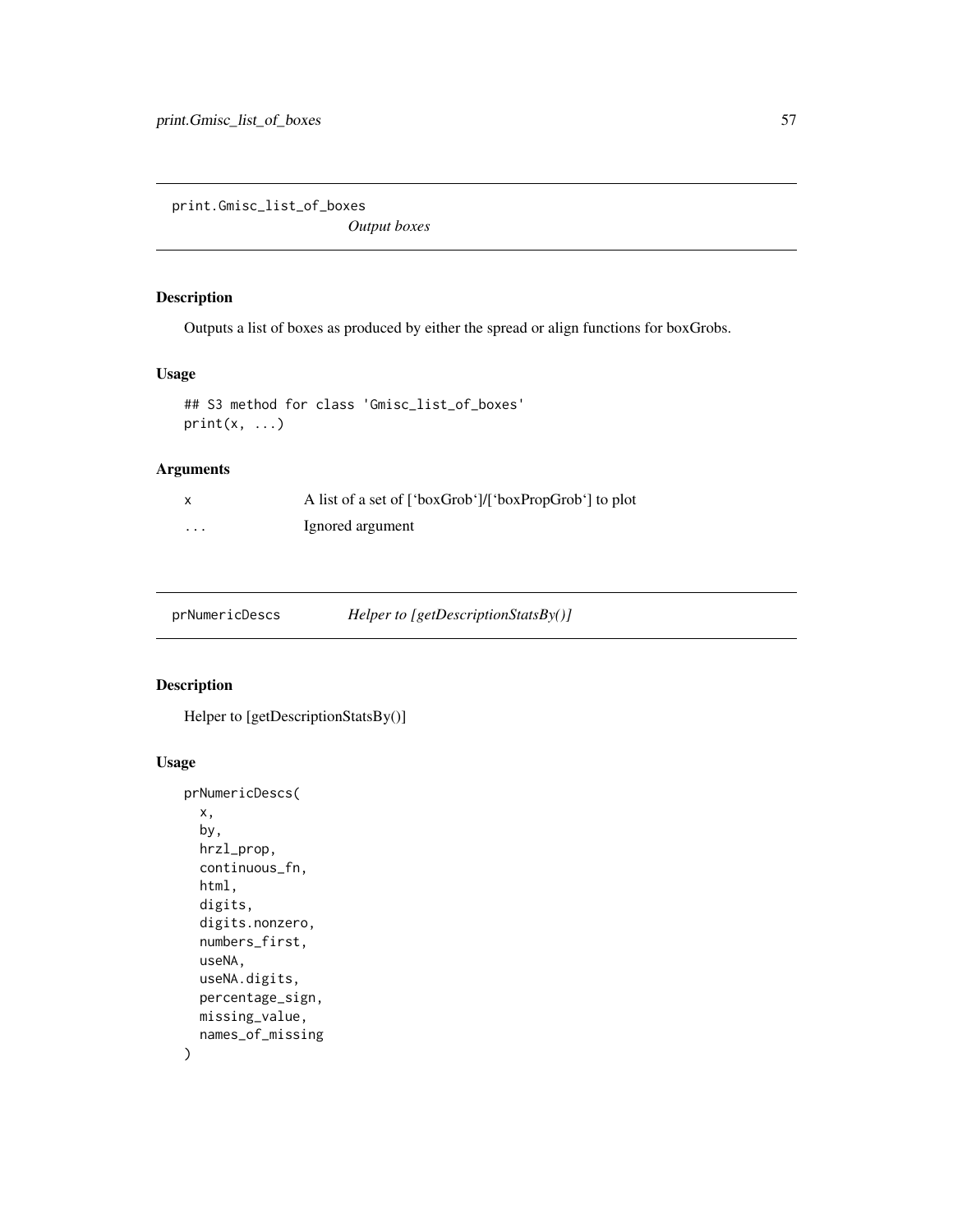## Arguments

| X                | If a data frame it will be used as the data source for the variables in the<br>parameter. If it is a single variable it will be the core value that want the statistics<br>for. In the print this is equivalent to the output of this function.          |
|------------------|----------------------------------------------------------------------------------------------------------------------------------------------------------------------------------------------------------------------------------------------------------|
| by               | The variable that you want to split into different columns                                                                                                                                                                                               |
| hrzl_prop        | This is default FALSE and indicates that the proportions are to be interpreted in<br>a vertical manner. If we want the data to be horizontal, i.e. the total should be<br>shown and then how these differ in the different groups then set this to TRUE. |
| continuous_fn    | The method to describe continuous variables. The default is describe Mean.                                                                                                                                                                               |
| html             | If HTML compatible output should be used. If FALSE it outputs LaTeX format-<br>ting                                                                                                                                                                      |
| digits           | The number of decimals used                                                                                                                                                                                                                              |
| digits.nonzero   | The number of decimals used for values that are close to zero                                                                                                                                                                                            |
| numbers_first    | If the number should be given or if the percentage should be presented first. The<br>second is encapsulated in parentheses ().                                                                                                                           |
| useNA            | This indicates if missing should be added as a separate row below all other. See<br>table for useNA-options. Note: defaults to ifany and not "no" as table does.                                                                                         |
| useNA.digits     | The number of digits to use for the missing percentage, defaults to the overall<br>digits.                                                                                                                                                               |
| percentage_sign  |                                                                                                                                                                                                                                                          |
|                  | If you want to suppress the percentage sign you can set this variable to FALSE.<br>You can also choose something else that the default $%$ if you so wish by setting<br>this variable.                                                                   |
| missing_value    | Value that is substituted for empty cells. Defaults to "-"                                                                                                                                                                                               |
| names_of_missing |                                                                                                                                                                                                                                                          |
|                  | Optional character vector containing the names of returned statistics, in case all<br>returned values for a given by level are missing. Defaults to NULL                                                                                                 |
|                  |                                                                                                                                                                                                                                                          |

# Value

A [base::by] list

# Description

The function collapses a vector into an output useful when throwing errors, e.g. 1:3 becomes '1', '2', '3'

## Usage

prPasteVec(x)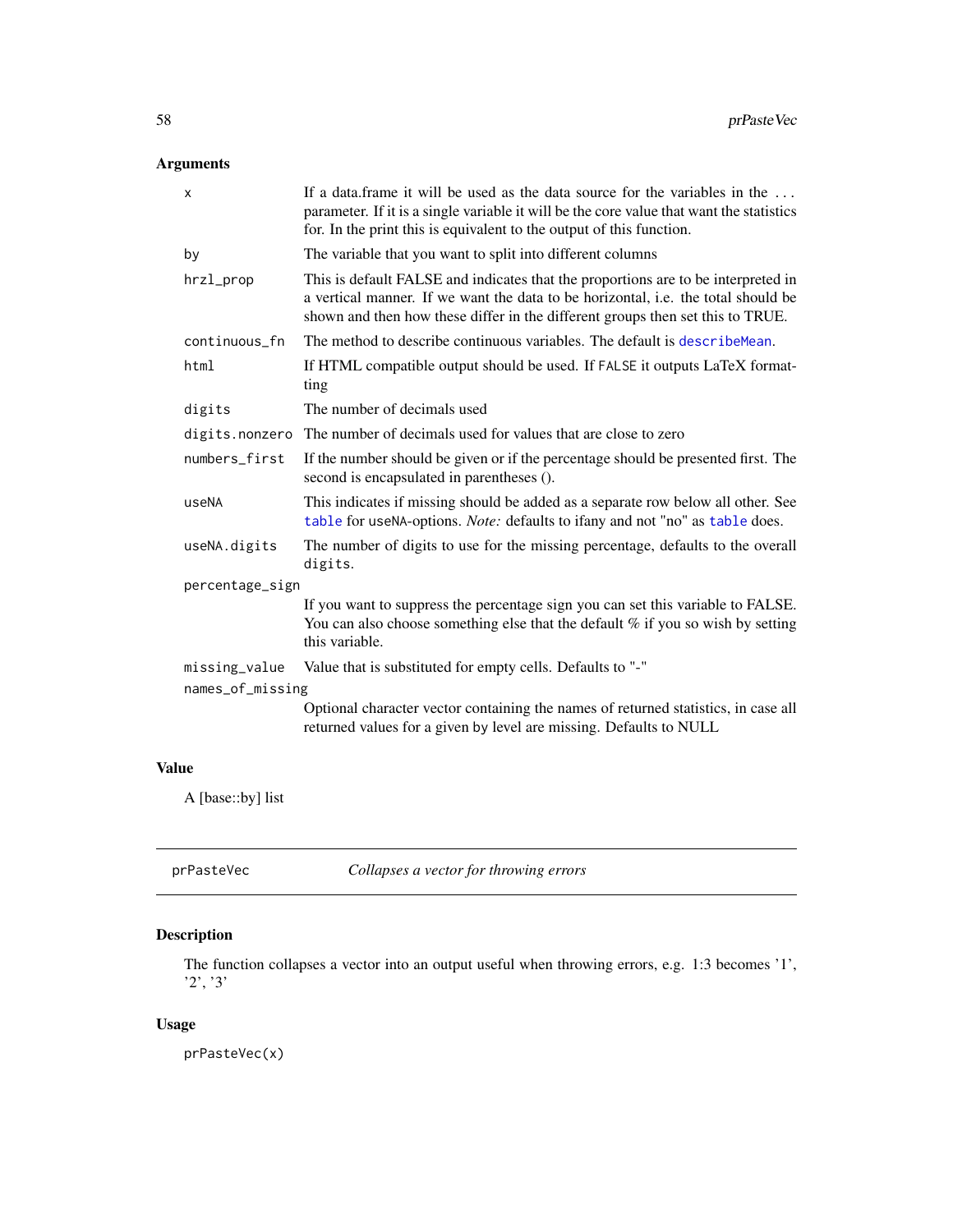## prPropDescs 59

## Arguments

x The vector

## prPropDescs *Helper to [getDescriptionStatsBy()]*

# Description

Helper to [getDescriptionStatsBy()]

## Usage

```
prPropDescs(
 x,
 by,
 name,
 default_ref,
 prop_fn,
 html,
  digits,
 digits.nonzero,
 numbers_first,
 useNA,
 useNA.digits,
 percentage_sign,
 missing_value,
 names_of_missing,
 NEJMstyle
)
```
## Arguments

| x           | If a data.frame it will be used as the data source for the variables in the<br>parameter. If it is a single variable it will be the core value that want the statistics<br>for. In the print this is equivalent to the output of this function. |
|-------------|-------------------------------------------------------------------------------------------------------------------------------------------------------------------------------------------------------------------------------------------------|
| by          | The variable that you want to split into different columns                                                                                                                                                                                      |
| name        | The name of the row                                                                                                                                                                                                                             |
| default ref | The default reference when dealing with proportions. When using 'dplyr' syntax<br>('tidyselect') you can specify a named vector/list for each column name.                                                                                      |
| prop_fn     | The method used to describe proportions, see describe Prop.                                                                                                                                                                                     |
| html        | If HTML compatible output should be used. If FALSE it outputs LaTeX format-<br>ting                                                                                                                                                             |
| digits      | The number of decimals used                                                                                                                                                                                                                     |
|             | digits nonzero The number of decimals used for values that are close to zero                                                                                                                                                                    |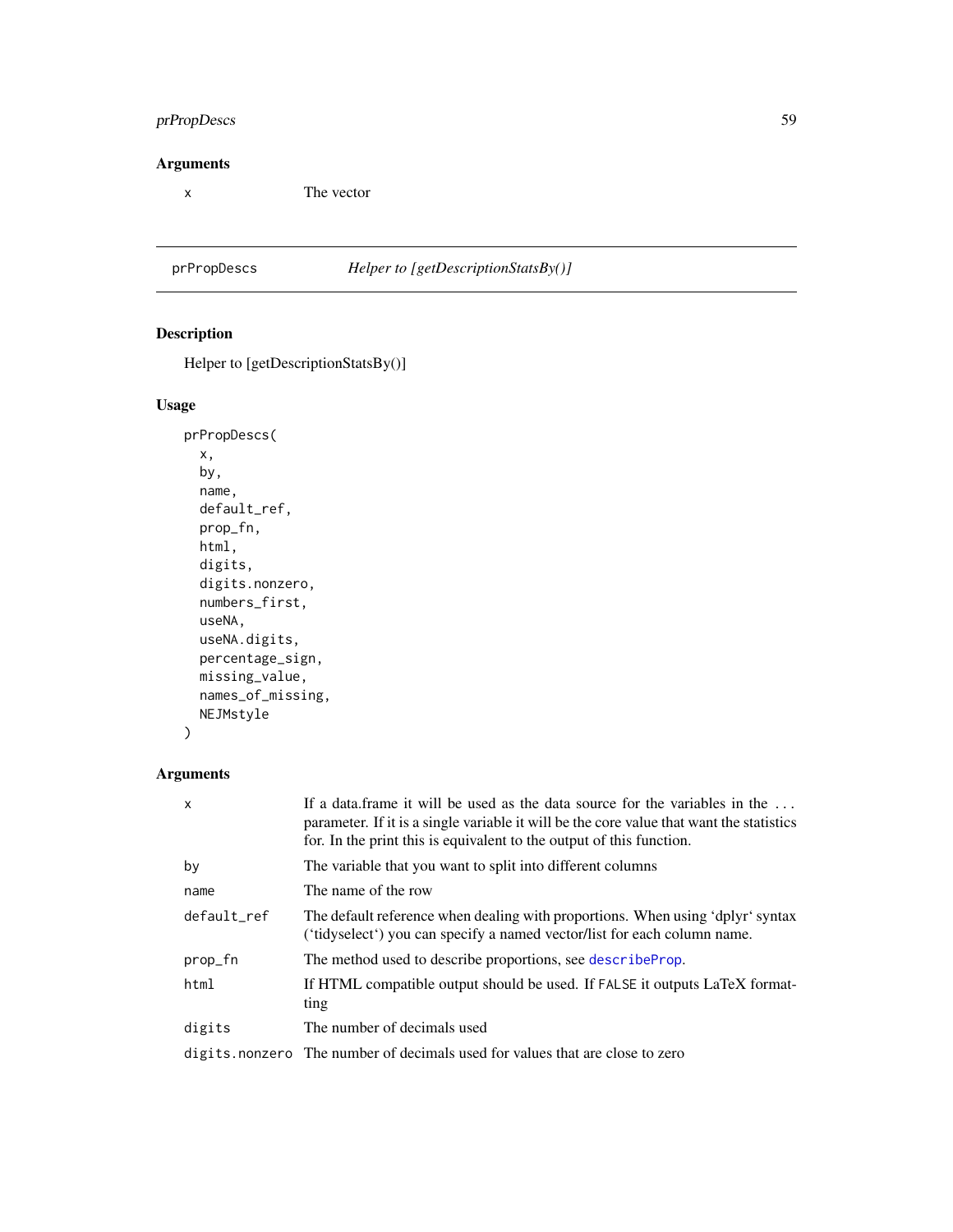| numbers_first    | If the number should be given or if the percentage should be presented first. The<br>second is encapsulated in parentheses ().                                                         |  |
|------------------|----------------------------------------------------------------------------------------------------------------------------------------------------------------------------------------|--|
| useNA            | This indicates if missing should be added as a separate row below all other. See<br>table for useNA-options. Note: defaults to ifany and not "no" as table does.                       |  |
| useNA.digits     | The number of digits to use for the missing percentage, defaults to the overall<br>digits.                                                                                             |  |
| percentage_sign  |                                                                                                                                                                                        |  |
|                  | If you want to suppress the percentage sign you can set this variable to FALSE.<br>You can also choose something else that the default $%$ if you so wish by setting<br>this variable. |  |
| missing_value    | Value that is substituted for empty cells. Defaults to "-"                                                                                                                             |  |
| names_of_missing |                                                                                                                                                                                        |  |
|                  | Optional character vector containing the names of returned statistics, in case all<br>returned values for a given by level are missing. Defaults to NULL                               |  |
| NEJMstyle        | Adds - no $(\%)$ at the end to proportions                                                                                                                                             |  |

## Value

A [base::by] list

<span id="page-59-0"></span>retrieve *An R alternative to the lodash* get *in JavaScript*

## Description

This is a handy function for retrieving items deep in a nested structure without causing error if not found

## Usage

retrieve(sourceList, path, default = NA)

## Arguments

| sourceList | The list( $\frac{1}{c}$ ) that is to be searched for the element                                                                                                                                                                                                                            |
|------------|---------------------------------------------------------------------------------------------------------------------------------------------------------------------------------------------------------------------------------------------------------------------------------------------|
| path       | A string that can be separated by $\lceil$ , or  the string "element name 1.1. element name"<br>is equivalent to "elementname1[[1]]]elementname". Note that the function<br>doesn't check the validity of the path - it only separates and tries to address that<br>element with $'[[]]'$ . |
| default    | The value to return if the element isn't found                                                                                                                                                                                                                                              |

## Value

Returns a sub-element from sourceList or the default value.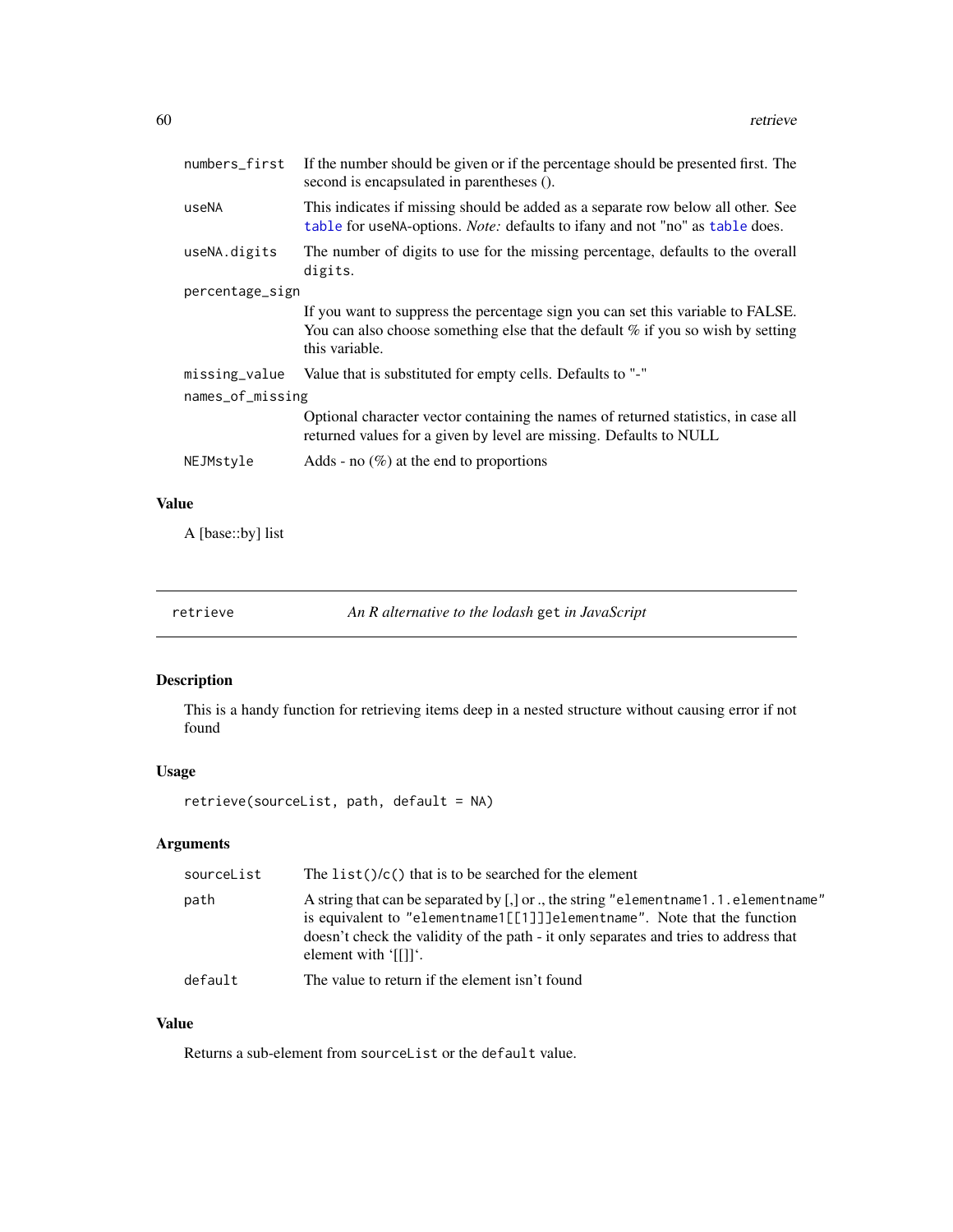## set\_column\_labels 61

### See Also

Other lodash similar functions: [has\(](#page-41-0))

#### Examples

```
source \le list(a = list(b = 1, `odd.name` = 'I hate . in names', c(1,2,3)))
retrieve(source, "a.b")
retrieve(source, "a.b.1")
retrieve(source, "a.odd\\.name")
retrieve(source, "a.not_in_list")
```
<span id="page-60-0"></span>set\_column\_labels *Add [Hmisc::label()] to multiple columns*

### Description

Add label attribute using 'dplyr' syntax using the [Hmisc::label()]

### Usage

set\_column\_labels(x, ...)

## Arguments

|          | The data frame that we want to label                                         |
|----------|------------------------------------------------------------------------------|
| $\cdots$ | Variable names with their intended label, e.g. 'mpg $=$ "Miles per gallon"'. |

## Value

The original data.frame

#### See Also

Other Hmisc helpers: [set\\_column\\_units\(](#page-61-1))

```
library(magrittr)
data(mtcars)
mtcars_with_labels <- mtcars %>%
  set_column_labels(mpg = "Gas",
                    cyl = "Cylinders",
                    hp = "Strength")
Hmisc::label(mtcars_with_labels$mpg)
```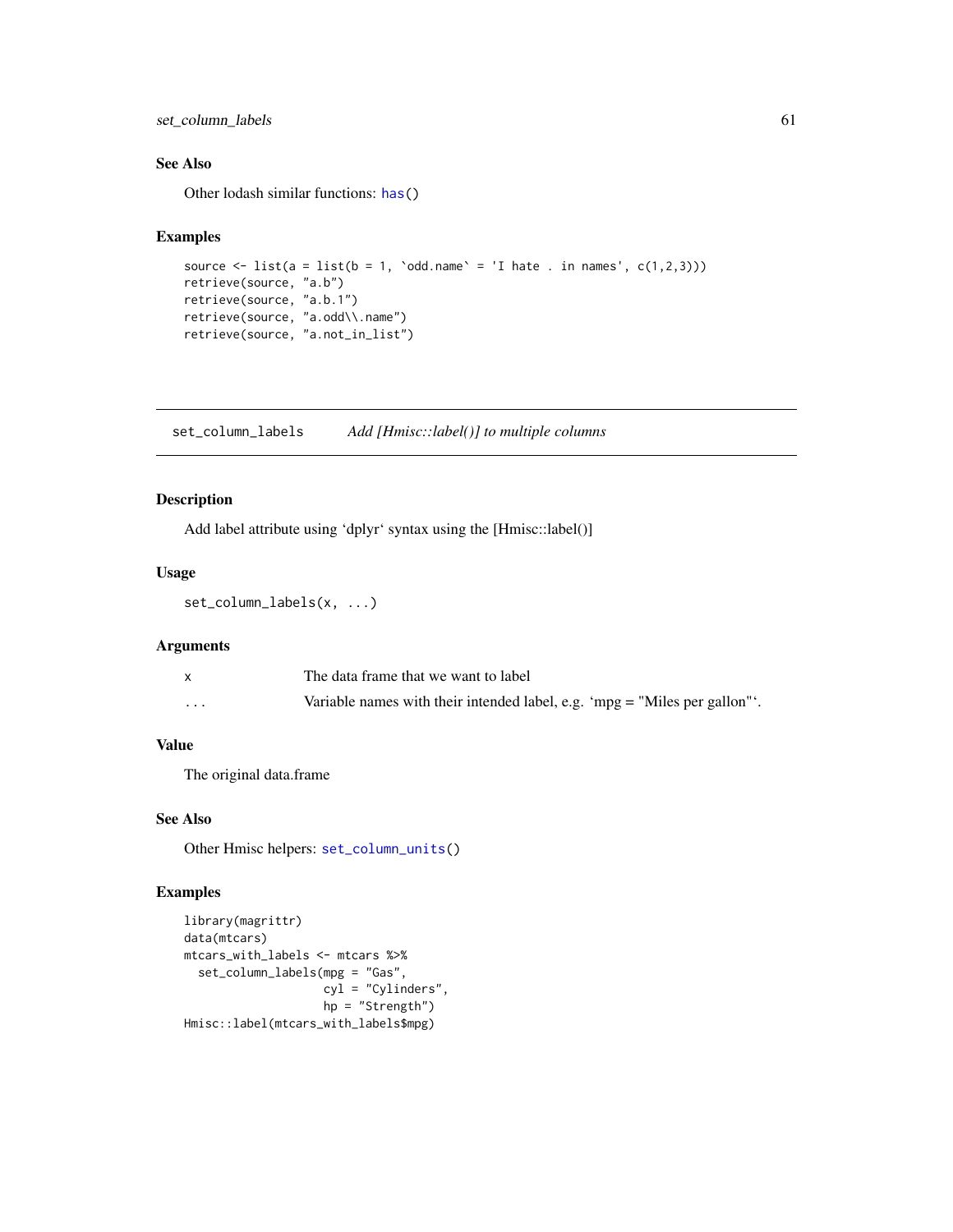<span id="page-61-1"></span>set\_column\_units *Add [Hmisc::unit()] to multiple columns*

## Description

Add label attribute using 'dplyr' syntax using the [Hmisc::unit()]

#### Usage

set\_column\_units(x, ...)

### Arguments

|   | The data frame that we want to define units on                  |
|---|-----------------------------------------------------------------|
| . | Variable names with their intended unit, e.g. 'hp = " $Hp''$ '. |

## Value

The original data.frame

### See Also

Other Hmisc helpers: [set\\_column\\_labels\(](#page-60-0))

## Examples

```
library(magrittr)
data(mtcars)
mtcars_with_units <- mtcars %>%
  set_column_units(wt = "1000 lbs")
Hmisc::units(mtcars_with_units$wt)
```
spread *Spread boxes*

## Description

Spreads a set of [boxGrob](#page-8-0)/[boxPropGrob](#page-9-0) in either horizontal or vertical direction.

```
spreadVertical(..., .from = NULL, .to = NULL, .type = c("between", "center"))
spreadHorizontal(..., .from = NULL, .to = NULL, .type = c("between", "center")
```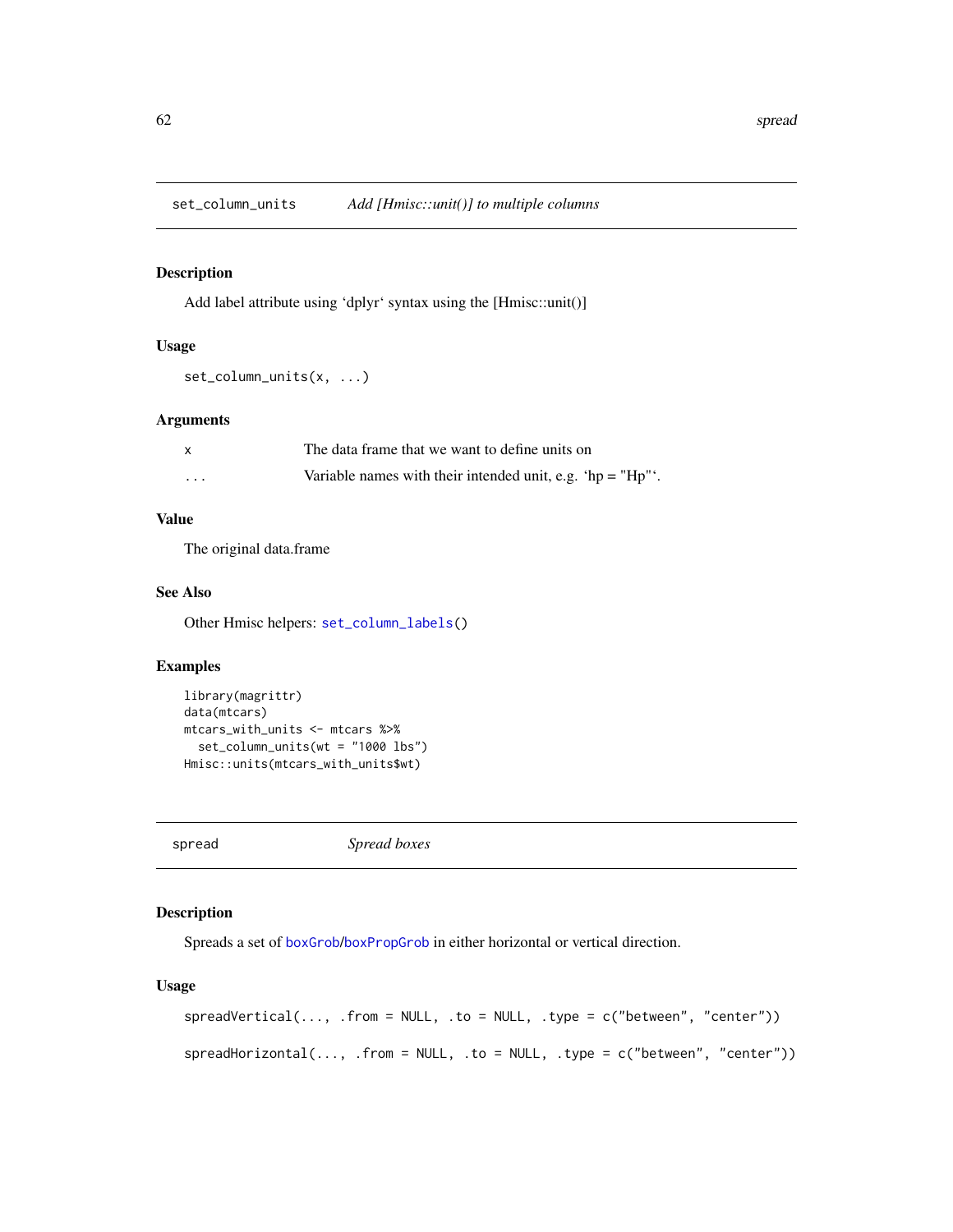#### spread 63

#### Arguments

| .     | A set of boxes to spread. Can also be a list of boxes.                                                                 |
|-------|------------------------------------------------------------------------------------------------------------------------|
| .from | A box that the spread originates from. If left empty the entire viewport will be<br>used.                              |
| . to  | A box that the spread ends at. If left empty the entire viewport will be used.                                         |
| .tvpe | If between the space between the boxes will be identical while center has each<br>box's center is equally distributed. |

#### Value

list with the boxes that have been spread

#### See Also

Other flowchart components: [align](#page-3-0), [boxGrob\(](#page-8-0)), [boxPropGrob\(](#page-9-0)), [connectGrob\(](#page-12-0)), [coords\(](#page-15-1)), [distance\(](#page-23-0)), [moveBox\(](#page-46-0))

```
library(grid)
grid.newpage()
box1 <- boxGrob("B1", x = .2, y = .8)
box2 <- boxGrob("B2\n\n\neach\nbox\neven\nspace\nbetween", x = .2, y = .8)
box3 <- boxGrob("B3", x = .2, y = .8)
box4 <- boxGrob("B4", x = .2, y = .8)
box5 <- boxGrob("B5", x = .2, y = .8)
spread_boxes <- spreadVertical(box1,
                               box2,
                               box3,
                               a = box4,
                               box5,
                               .type = "between")
for (b in spread_boxes) {
  print(b)
}
box1 <- boxGrob("B1\n\nanother group\ncenter oriented", x = .6, y = .8)
box2 <- boxGrob("B2", x = .6, y = .8)
box3 <- boxGrob("B3", x = .6, y = .8)
box4 <- boxGrob("B4", x = .6, y = .8)
box5 <- boxGrob("B5", x = .6, y = .8)
spread_boxes <- spreadVertical(box1,
                               box2,
                               box3,
                               a = box4,
                               box5,
                               .type = "center")
```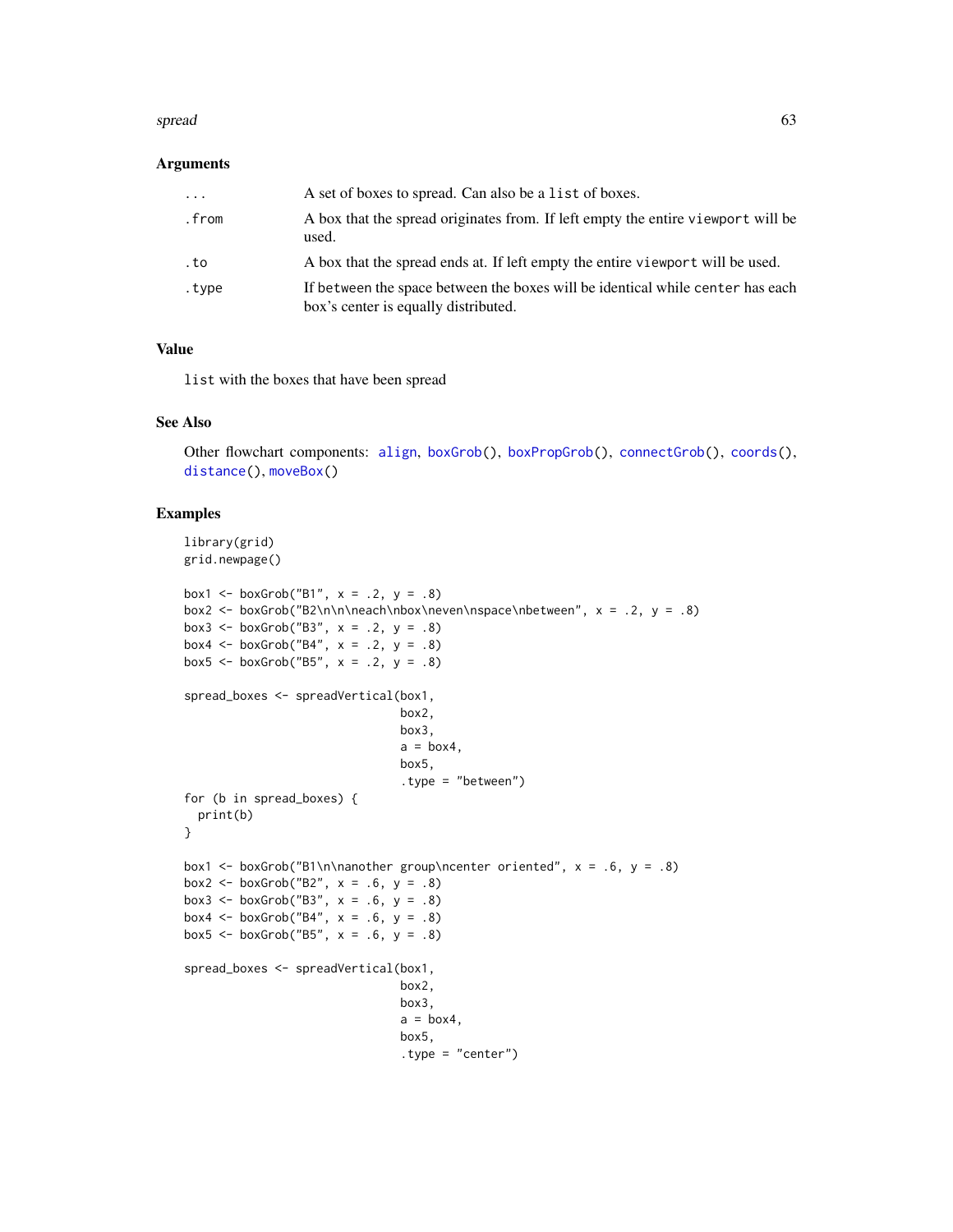```
for (b in spread_boxes) {
 print(b)
}
```
time2spanTxt *A dense time-span text*

#### **Description**

When adding a time span text we often don't want to write *3 jun - 10 jun* but shorten it to *3 - 10 jun* while retaining month and year info only if the span crosses between months or years.

#### Usage

```
time2spanTxt(
  times,
  day_month_glue_txt = getOption("Gmisc_time2spanTxt_day_month", default =
    "{mday(time)} {month(time, label = TRUE)}"),
  full_year_format = getOption("Gmisc_time2spanTxt_full_year", default =
    "{mday(time)} {month(time, label = TRUE)} {year(time)}"),
  start_stop_glue_txt = getOption("Gmisc_time2spanTxt_template", default =
    "{start} to {stop}")
\mathcal{L}
```
#### Arguments

times The dates or POSIX timestamps to used for time span day\_month\_glue\_txt The [glue](#page-0-0) string to format days and months with time as the time input full\_year\_format The [glue](#page-0-0) string to format the full year with time as the time input start\_stop\_glue\_txt The string used in the [glue](#page-0-0) for putting the start and stop dates together into one string

## Details

There are [options](#page-0-0) that can be set using the options:

- Gmisc\_time2spanTxt\_day\_month The date with day + month as formatted by [glue](#page-0-0) where the time is passed as time.
- Gmisc\_time2spanTxt\_full\_year The full date with day + month + year as formatted by [glue](#page-0-0) where the time is passed as time.
- Gmisc\_time2spanTxt\_template The merge of the stop & start elements using [glue](#page-0-0).

#### Value

string A string describing the time span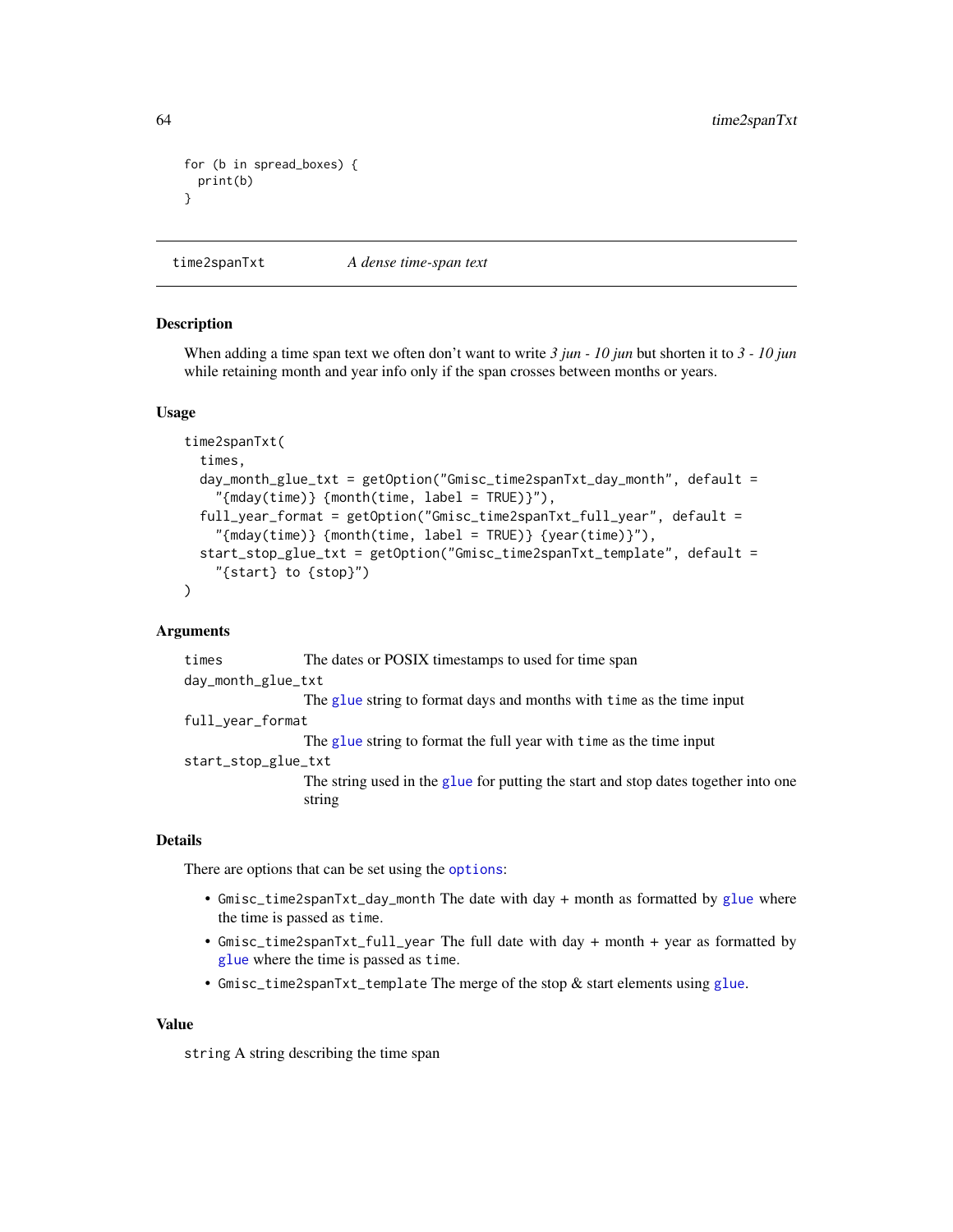### Transition-class 65

#### Examples

```
time2spanTxt(as.POSIXct(c("2020-01-02", "2020-03-01", NA)))
# 2 jan to 1 mar
```
Transition-class *A reference class for generating transition plots*

#### Description

This class simplifies the creating of transition plots. It also allows for advanced multi-column transitions.

## Details

Transition plots are a type of *Sankey diagrams*. These are a specific type of flow diagram, in which the width of the arrows is shown proportionally to the flow quantity. See [Wikipedia](https://en.wikipedia.org/wiki/Sankey_diagram) for details.

#### Fields

id Optional id. The render uses named viewports that require a unique id if multiple transition plots are combined. In order to avoid having overlapping graphs we need to generate a unique id for each viewport and thus this variable exists. If left empty it will create a counter that is stored in the [options](#page-0-0) ("Gmisc.transitionClassCounter") and each viewport will have the name preceded with tc\_[0-9]+. Set this if you intend to use [seekViewport](#page-0-0).

transitions This is  $a \geq 3$  dimensional array with the transitions. Should not be directly accessed.

- box\_width The box width
- box\_txt The texts of each box
- box\_label Box labels
- box\_label\_pos The label's positions, either "top"/"bottom"
- box\_label\_cex The size of the box labels
- box\_cex The font-size multiplier for the text within the boxes
- arrow\_type The type of arrow to use, defaults to "gradient", but can also be "simple". The corresponding functions are [bezierArrowGradient](#page-4-0), and [bezierArrowSmpl](#page-6-0). *Note* The bezierGrob has been deprecated as it is no longer faster than the bezier arrows and there is a difference in design.
- arrow\_clr The arrow color
- arrow\_rez The resolution of the arrow
- vertical\_space The space between the boxes
- fill\_clr The box fill color
- clr\_bar Shows a color bar if there are proportions. Can be "none", "top", "bottom"
- clr\_bar\_clrs Extracts the colors for the color bar from the fill\_clr if none is provided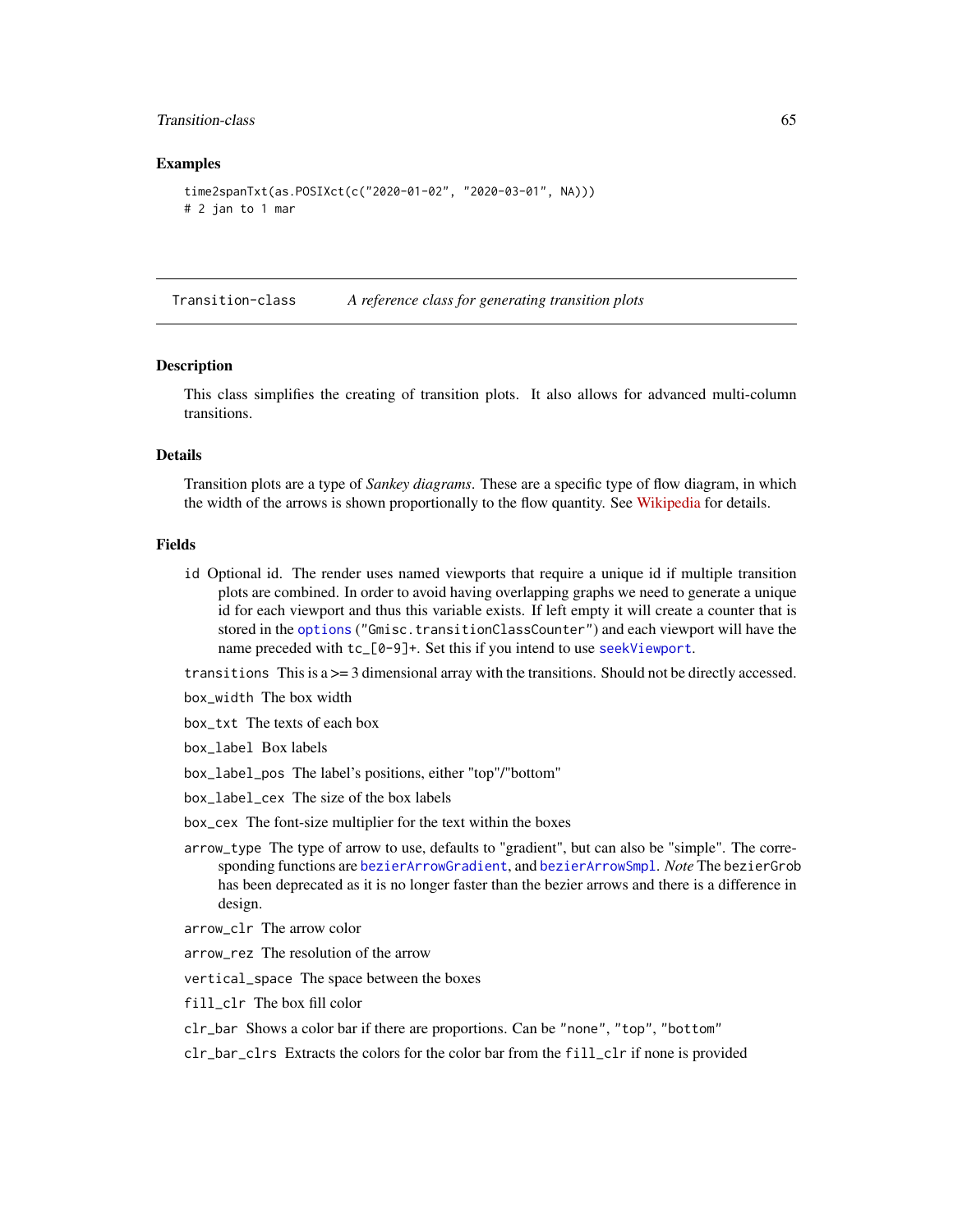- clr\_bar\_cex The size of the ticks in the color bar
- clr\_bar\_subspace If little or no difference exists at the low/high proportions of the spectrum then it can be of interest to focus the color change to the center leaving the tails constant
- clr\_bar\_labels The labels of the color bars. Defaults to the dim names for the proportions.
- txt\_clr The text color within the boxes
- txt\_gpar Similar to 'txt\_clr' but for more advanced styling with fontfamily (see [grid::gpar()]). \*Note\* that col & cex are overridden.
- title The plot title if any
- title\_cex The font-size multiplier for the title
- skip\_shadows Skip the shadow effect on the boxes
- mar The margins for the plot.
- min\_lwd The minimum line width that is still shown. The pixels will most likely not have the same fine resolution as the data and you therefore may want to hide lines that are smaller than a certain amount.
- max\_lwd The maximum line width to show
- lwd\_prop\_type The line can either be proportional to the "set" of transitions (group of two box columns), to "all" transitions, or to each "box". It defaults to "all".
- data Internal storage variable. Should not be accessed directly.

#### Methods

- addBoxStyle(fill, txt, gpar) Adds colors or extends existing one so that they match the transition matrix. The fill corresponds to the fill\_clr and txt corresponds to the txt\_clr. If the colors are missing and the transitions consist of only two columns the default colors will be used. If the matrix is being extended and these values are missing the values from the previous last column will be used for the default columns.
- addTransitions(mtrx, label, txt, fill\_clr, txt\_clr, txt\_gpar) Add a transition matrix. The input has to be a numerical matrix between 2 and 3 dimensions. If you don't provide the txt field the box' text field will be deduced from the transition matrix' dimnames. The fill\_clr and txt\_clr are passed on to the addBoxStyle function.
- arrowWidths(set\_no, add\_width) Retrieves the details regarding arrow sizes for each arrow within the transition group
- boxPositions(col) The box positions as a list with scalars for the positions:
	- 1. *x* The center x-position
	- 2. *y* The center y-position
	- 3. *right* The right edge
	- 4. *left* The left edge
	- 5. *top* The top edge
	- 6. *bottom* The bottom edge
	- 7. *height* The box height
	- 8. *width* The box width
	- 9. *unit* The unit used for the values (npc)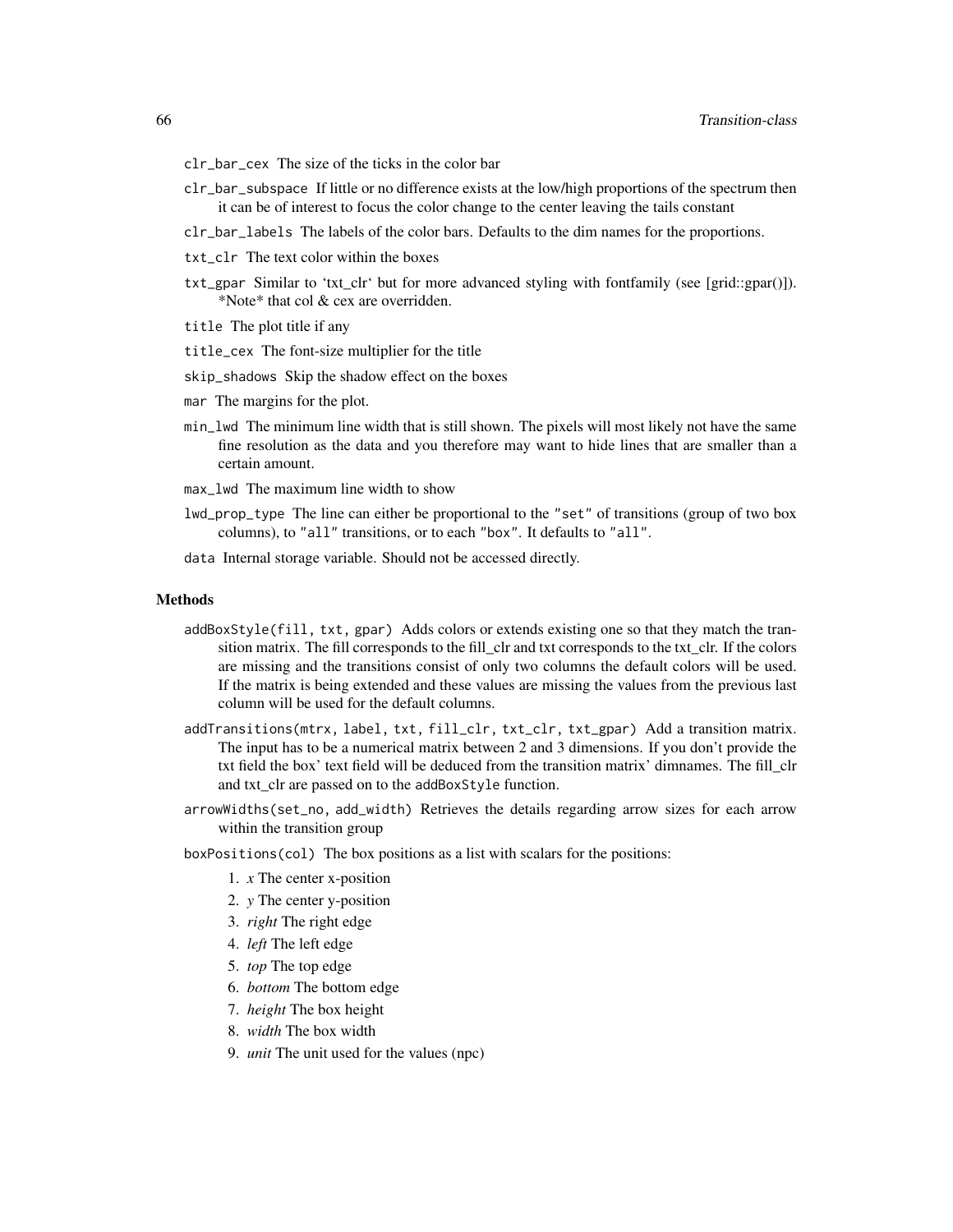boxSizes(col) Gets the size of the boxes. The col argument should be either an integer or 'last'

- getDim() Gets the current dimensions of the transitions
- getTransitionSet(no, reduce\_dim = FALSE) Gets a specific set of transitions. If the reduce\_dim is set to TRUE it will only return a 2-dimensional matrix even if the original has a 3rd proportions dimension
- getYProps(col) Gets the proportions after removing the vertical\_space between the boxes
- initialize(transitions, label, txt, fill\_clr, txt\_clr, txt\_gpar, id, ...) Set up a Transition object. The transitions should be a 2D or 3D matrix as defined in the \$addTransitions section and not as later internally stored.
- noCols() Gets the number of columns, i.e. the number of transitions
- noRows(no) Gets the number of boxes in each row. If multiple rows the number of rows may differ betwen each transition matrix we therefore need to specify what transitions that we refer to. If no value is specified it returns all of them.
- render(new\_page = TRUE) Call this to render the full graph. The new\_page argument is for creating a new plot, set this to FALSE if you want to combine this plot with another or if you have additional viewports that you intend to use.
- trnstnSizes(set\_no) Gets the transitions per box as a 2D matrix. For the proportions it also adds an attribute  $attr('props',prop\_mtrx)$  that is a 2D matrix with the corresponding proportions.

```
# Transitions
set.seed(1)
n < -10my_data <-
 data.frame(
    Var_a = sample(c()"Test 1",
      "Test 2",
      "Test 3"
    ),
    size = n,
    replace = TRUE,
    prob = 3:1),
    Var_b = sample(c)"Test 1",
      "Test 2",
      "Test 3"
    ),
    size = n,
    replace = TRUE,
    prob = 1:3)
 \lambdamtrx <- with(
 my_data,
 table(Var_a, Var_b)
```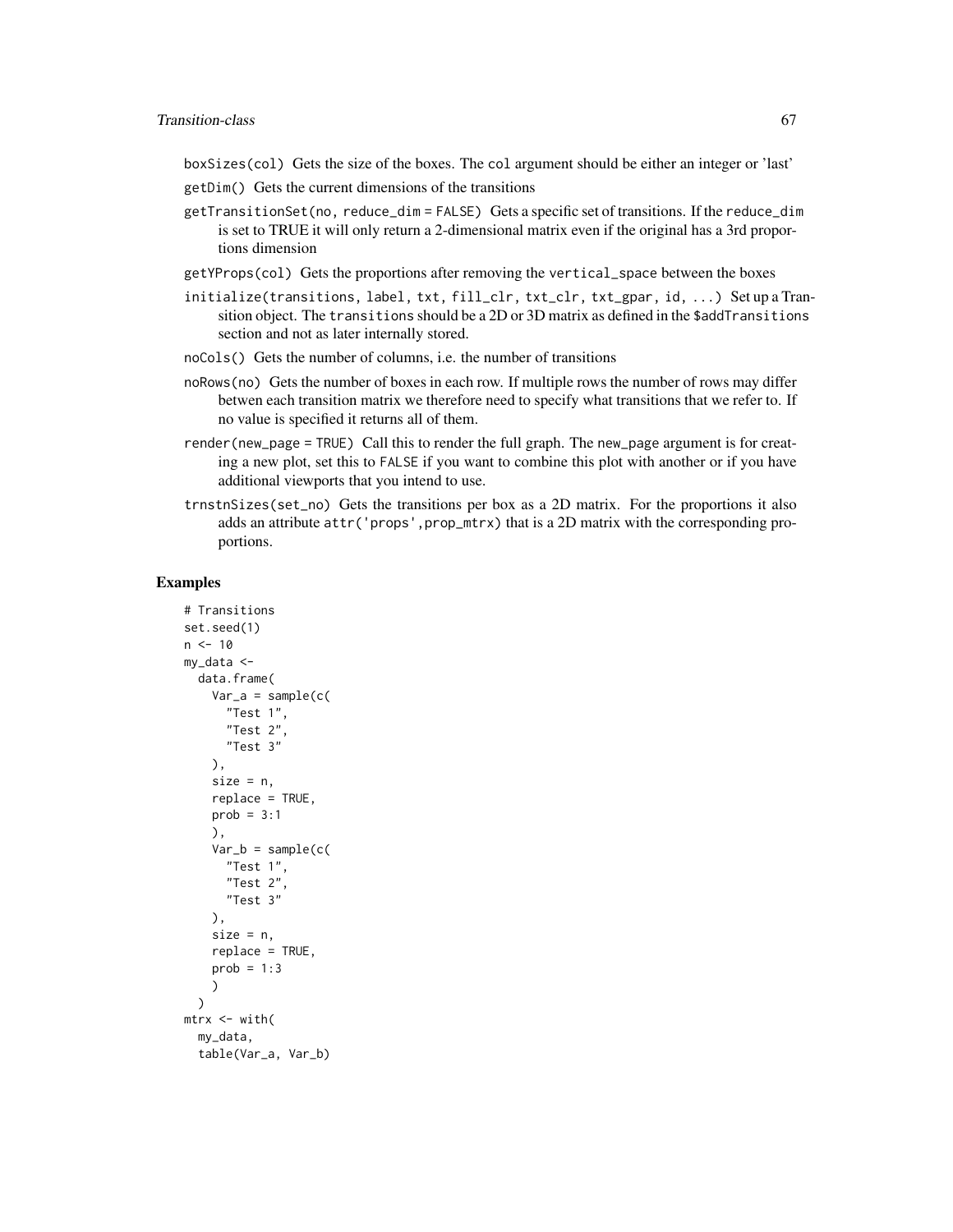```
\mathcal{L}# Initialize the transition plot
transitions <- getRefClass("Transition")$new(mtrx,
                                                label = c("Before", "After"))
# Render the plot
transitions$render()
```
transitionPlot *A transition plot*

#### Description

This plot's purpose is to illustrate how states change before and after. In my research I use it before surgery and after surgery but it can be used in any situation where you have a change from one state to another

```
transitionPlot(
  transition_flow,
  type_of_arrow = c("grid", "simple", "gradient"),
  box_txt = rownames(transition_flow),
  tot_spacing = 0.2,
  box_width = 1/4,
  fill_start_box = "darkgreen",
  txt_start_clr = "white",
  fill_end_box = fill_start_box,
  txt_end_clr = txt_start_clr,
  cex = 2,
  min_lwd = if (type_of_arrow == "grid") 1 else unit(0.1, "mm"),
  max_lwd = if (type_of_arrow == "grid") 6 else unit(5, "mm"),
  lwd\_prop\_total = TRUE,arrow_c1r = "#000000",abs_arrow_width = FALSE,
  overlap_bg_clr = "HFFFFF",
  overlap_order = 1:nrow(transition_flow),
  overlap_add_width = if (type_of_arrow == "grid") 1.5 else unit(1, "mm"),
  box_prop,
  mar = unit(rep(3, times = 4), "mm"),main = NULL,box\_label = NULL,
  box_label_pos = "top",
  box\_label\_cex = cex.
  color_bar = TRUE,
  color\_bar_cex = cex * 0.33,
  color_bar_labels,
```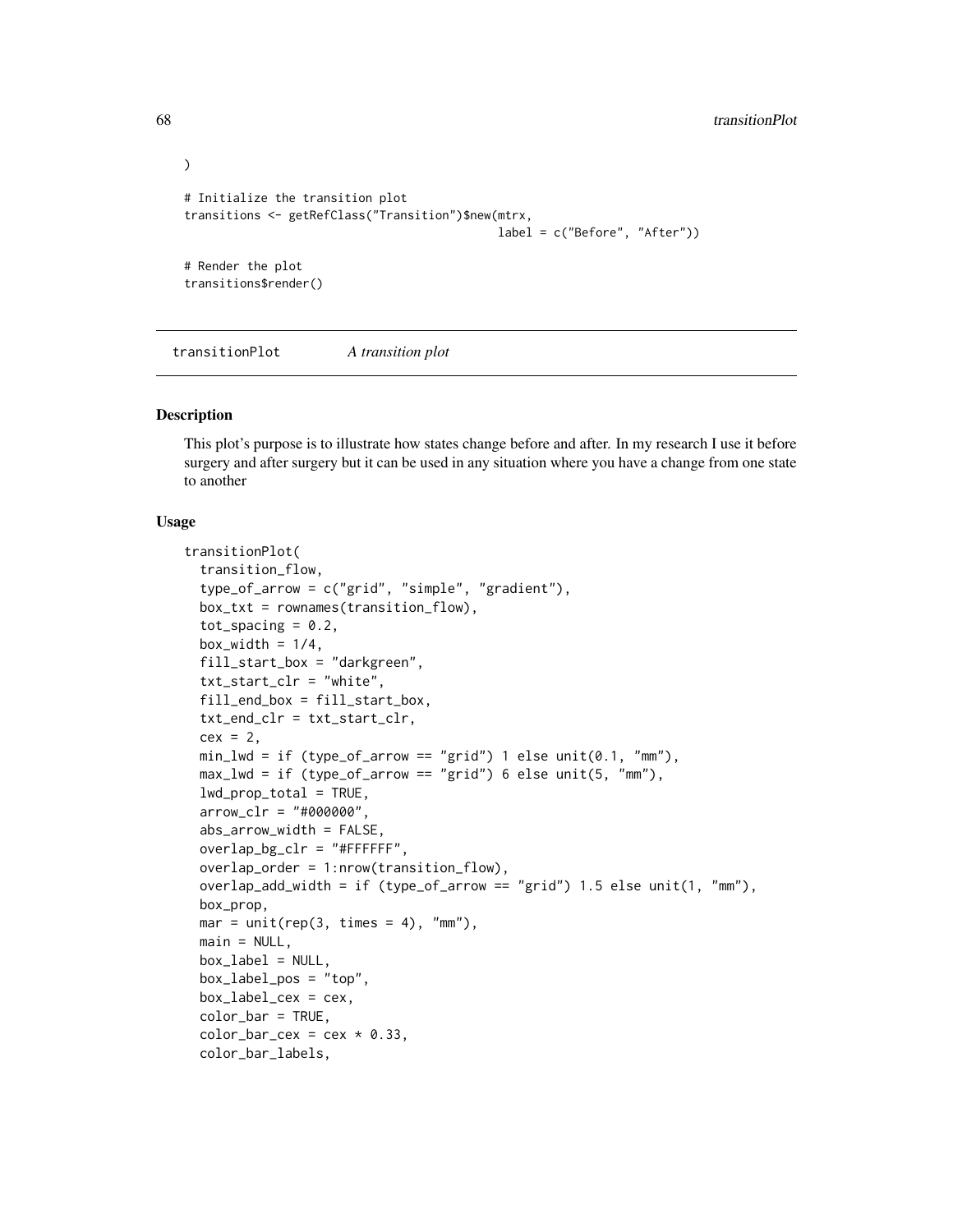## transitionPlot 69

```
color_bar_subspace = NULL,
 new_page = FALSE
\mathcal{L}
```
# Arguments

transition\_flow

|                | This should be a matrix with the size of the transitions. The unit for each cell<br>should be number of observations, row/column-proportions will show incorrect<br>sizes. The matrix needs to be square. The best way to generate this matrix is<br>probably just do a table(starting_state, end_state). The rows represent<br>the starting positions, while the columns the end positions. I.e. the first rows<br>third column is the number of observations that go from the first class to the<br>third class. |
|----------------|--------------------------------------------------------------------------------------------------------------------------------------------------------------------------------------------------------------------------------------------------------------------------------------------------------------------------------------------------------------------------------------------------------------------------------------------------------------------------------------------------------------------|
| type_of_arrow  | The types of arrow may be grid, simple, or gradient. Simple grid arrows are<br>the bezierGrob arrows (not that pretty), simple is the bezierArrowSmpl that<br>I've created to get a more exact control of the arrow position and width, while<br>gradient corresponds to bezierArrowGradient allowing the arrow to have a fill<br>color that slowly turns into the color of the arrow.                                                                                                                             |
| box_txt        | The text to appear inside of the boxes. If you need line breaks then you need to<br>manually add a \n inside the string.                                                                                                                                                                                                                                                                                                                                                                                           |
| tot_spacing    | The proportion of the vertical space that is to be left empty. It is then split evenly<br>between the boxes.                                                                                                                                                                                                                                                                                                                                                                                                       |
| box_width      | The width of the box. By default the box is one fourth of the plot width.                                                                                                                                                                                                                                                                                                                                                                                                                                          |
| fill_start_box | The fill color of the start boxes. This can either be a single value or a vector if<br>you desire different colors for each box. If you specify box_prop then this has<br>to be a 2 column matrix.                                                                                                                                                                                                                                                                                                                 |
| txt_start_clr  | The text color of the start boxes. This can either be a single value or a vector if<br>you desire different colors for each box. If you specify box_prop then this has<br>to be a 2 column matrix.                                                                                                                                                                                                                                                                                                                 |
| fill_end_box   | The fill color of the end boxes. This can either be a single value or a vector if<br>you desire different colors for each box. If you specify box_prop then this has<br>to be a 2 column matrix.                                                                                                                                                                                                                                                                                                                   |
| txt_end_clr    | The text color of the end boxes. This can either be a single value or a vector if<br>you desire different colors for each box. If you specify box_prop then this has<br>to be a 2 column matrix.                                                                                                                                                                                                                                                                                                                   |
| cex            | The cex gpar of the text                                                                                                                                                                                                                                                                                                                                                                                                                                                                                           |
| min_lwd        | The minimum width of the line that we want to illustrate the tranisition with.                                                                                                                                                                                                                                                                                                                                                                                                                                     |
| max_lwd        | The maximum width of the line that we want to illustrate the tranisition with.                                                                                                                                                                                                                                                                                                                                                                                                                                     |
| lwd_prop_total | The width of the lines may be proportional to either the other flows from that<br>box, or they may be related to all flows. This is a boolean parameter that is set<br>to true by default, i.e. relating to all flows.                                                                                                                                                                                                                                                                                             |
| arrow_clr      | The color of the arrows. Usually black, can be a vector indicating each arrow<br>from first to last arrow (counting from the top). If the vector is of the same<br>length as the boxes then all box arrows will have the same color (that is all the<br>arrows stemming from the left boxes)                                                                                                                                                                                                                       |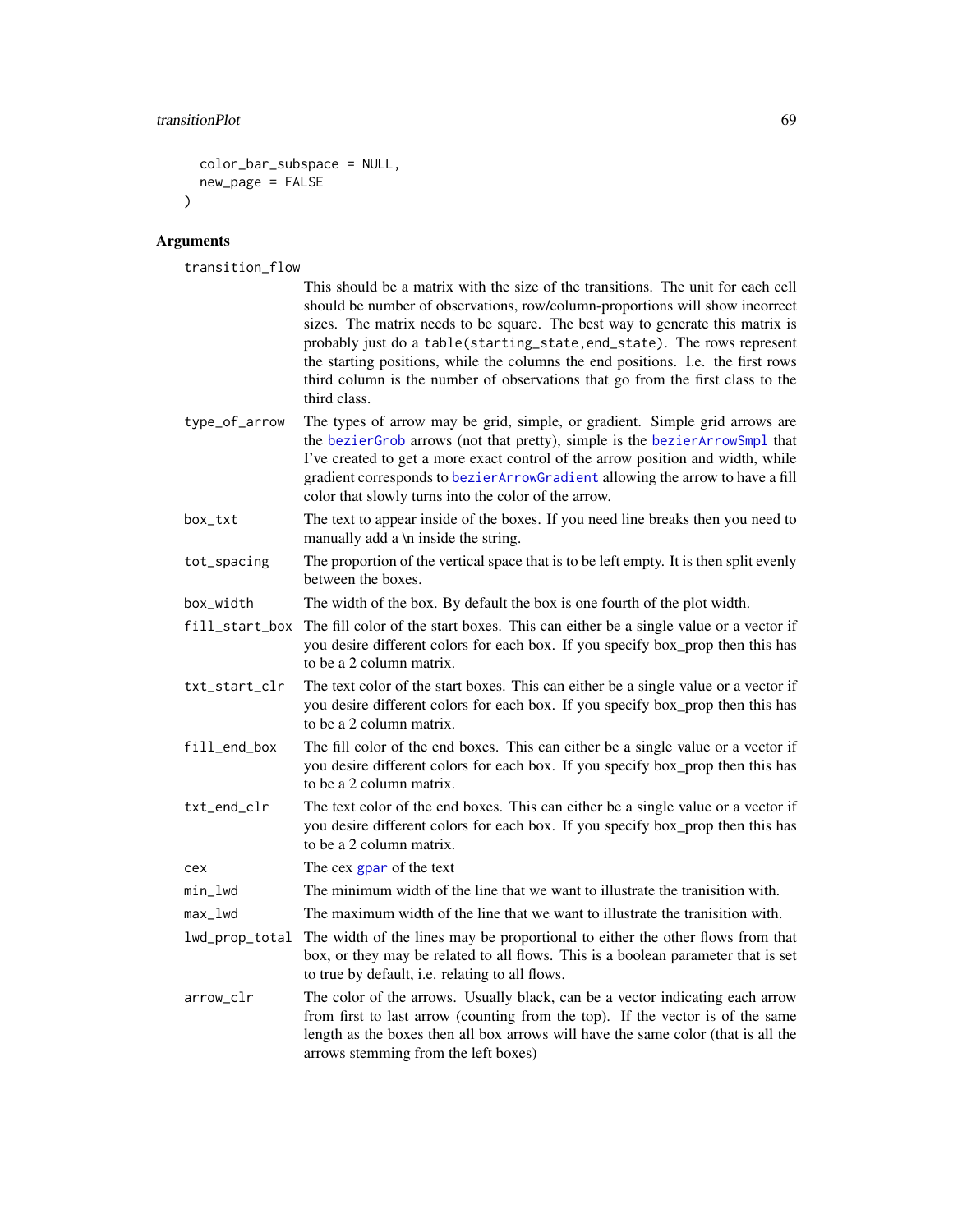| abs_arrow_width    |                                                                                                                                                                                                                                                                                             |
|--------------------|---------------------------------------------------------------------------------------------------------------------------------------------------------------------------------------------------------------------------------------------------------------------------------------------|
|                    | The width can either be absolute, i.e. each arrow headed for a box has the exact<br>same width. The alternative is that the width is related to the line width.                                                                                                                             |
|                    | overlap_bg_clr In order to enhance the 3D perspective and to make it easier to follow arrows<br>the arrows have a background color to separate them from those underneath.                                                                                                                  |
| overlap_order      | The order from first->last for the lines. This means that the last line will be on<br>top while the first one will appear at the bottom. This should be provided as a<br>vector.                                                                                                            |
| overlap_add_width  |                                                                                                                                                                                                                                                                                             |
|                    | The width of the white cross-over line. You can specify this as a scalar multi-<br>plication of the current line width. In case of non-grid arrows then you can also<br>have this as a unit which is recommended as it looks better. If the scalar is $< 1$<br>then the overlap is ignored. |
| box_prop           | If you want the boxes to have proportions indicating some other factors then in-<br>put a matrix with quantiles for the proportions. Note the size must be nrow (transition_flow)<br>$x2$ .                                                                                                 |
| mar                | A numerical vector of the form c(bottom, left, top, right) of the type unit()                                                                                                                                                                                                               |
| main               | The title of the plot if any, default NULL                                                                                                                                                                                                                                                  |
| box_label          | A vector of length 2 if you want to label each box column                                                                                                                                                                                                                                   |
| box_label_pos      | The position of the label, either 'top' or 'bottom'                                                                                                                                                                                                                                         |
| box_label_cex      | The cex of the label, defaults to the default cex                                                                                                                                                                                                                                           |
| color_bar          | If you have proportions inside the transition_flow variable then the color_bar<br>will automatically appear at the bottom unless you set this to FALSE                                                                                                                                      |
| color_bar_cex      | The size of the tick labels for the color bar                                                                                                                                                                                                                                               |
| color_bar_labels   |                                                                                                                                                                                                                                                                                             |
|                    | The labels of the two proportions that make up the color bar. Defaults to the<br>labels of the third dimension for the transition_flow argument.                                                                                                                                            |
| color_bar_subspace |                                                                                                                                                                                                                                                                                             |
|                    | If there is little or no difference at the low/high proportions of the spectrum<br>then it can be of interest to focus the color change to the center leaving the tails<br>constant                                                                                                         |
| new_page           | If you want the plot to appear on a new blank page then set this to TRUE, by<br>default it is FALSE.                                                                                                                                                                                        |

## Value

void

```
# This example does not run since it
# takes a little while to assemble the
# arrows and RMD Check complains that this
# is more than allowed for
library(grid)
par_org <- par(ask = TRUE)
```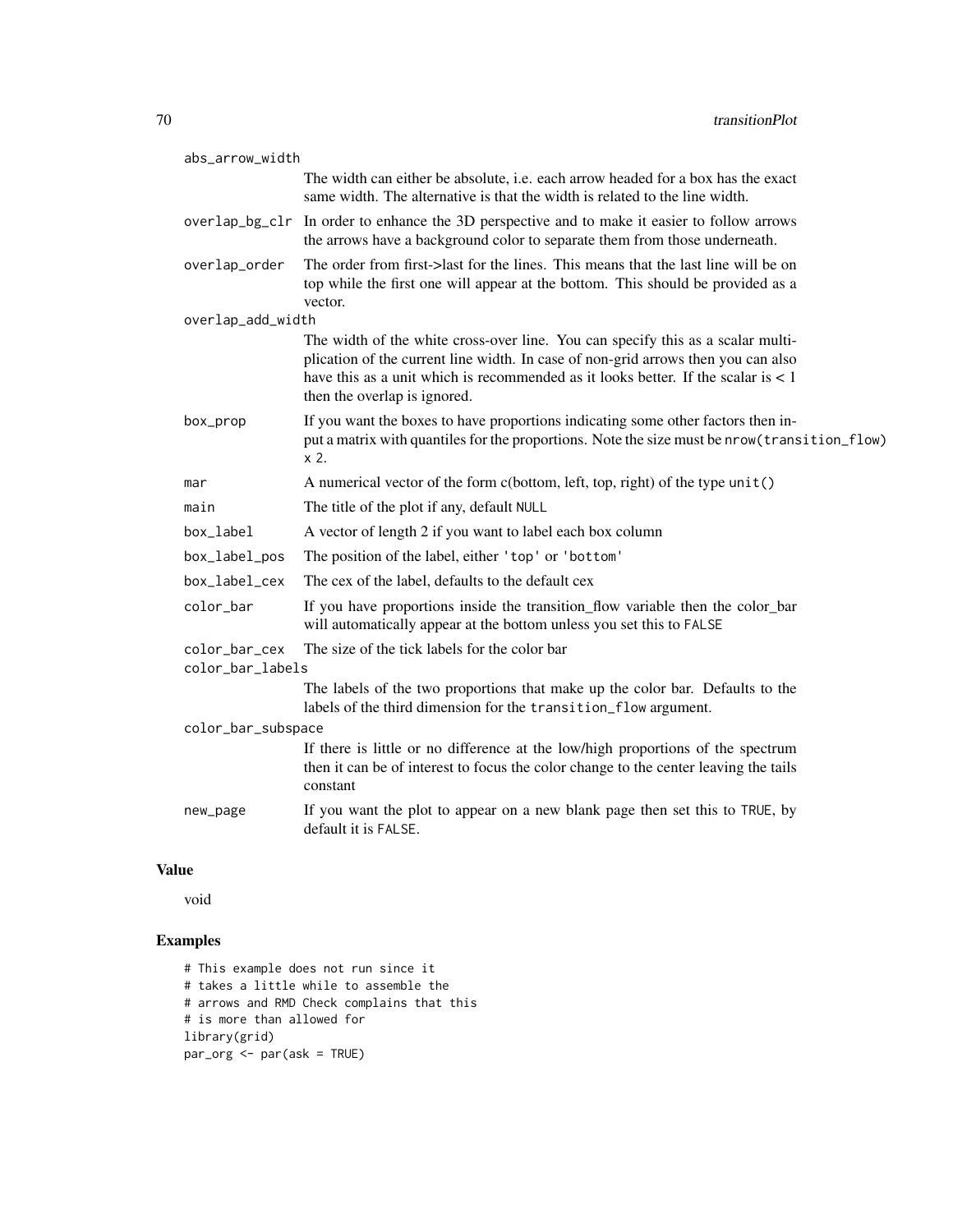## yamlDump 71

```
# Settings
no_boxes <- 3
# Generate test setting
transition_matrix <- matrix(NA, nrow = no_boxes, ncol = no_boxes)
transition_matrix[1, ] <- 200 * c(.5, .25, .25)
transition_matrix[2, ] <- 540 * c(.75, .10, .15)transition_matrix[3, ] <- 340 * c(0, .2, .80)grid.newpage()
transitionPlot(transition_matrix,
  box_txt = c("First", "Second", "Third"),
  type_of_arrow = "simple",
  min_lwd = unit(1, "mm"),
  max_lwd = unit(6, "mm"),
  overlap\_add\_width = unit(1, "mm"))
# Setup proportions
box_prop <- cbind(c(1, 0, 0.5), c(.52, .2, .8))
# From the Set2 Colorbrewer
start_box_clr <- c("#8DA0CB", "#FC8D62")
# Darken the colors slightly
end_box_clr <- c(
  colorRampPalette(c(start_box_clr[1], "#000000"))(10)[2],
  colorRampPalette(c(start_box_clr[2], "#000000"))(10)[2]
\lambda# Create a new grid
grid.newpage()
transitionPlot(transition_matrix,
  box\_prop = box\_prop,fill_start_box = start_box_clr, fill_end_box = end_box_clr,
  txt_xstart_clr = c("#FFFFFF", "#000000"), txt_and_clr = c("#FFFFFF", "#000000"),box_txt = c("First", "Second", "Third"),
  type_of_arrow = "gradient",
  min_lwd = unit(1, 'mm''),
  max_lwd = unit(10, "mm"),
  overlap\_add\_width = unit(1, "mm"))
par(par_org)
```
yamlDump *Outputs an object*

#### **Description**

Manually viewing a list object can be tricky where the natural print can be hard to work through. The config format \*yaml\* is increadibly dense and useful not only for writing configs but also viewing them which 'yamlDump' helps with.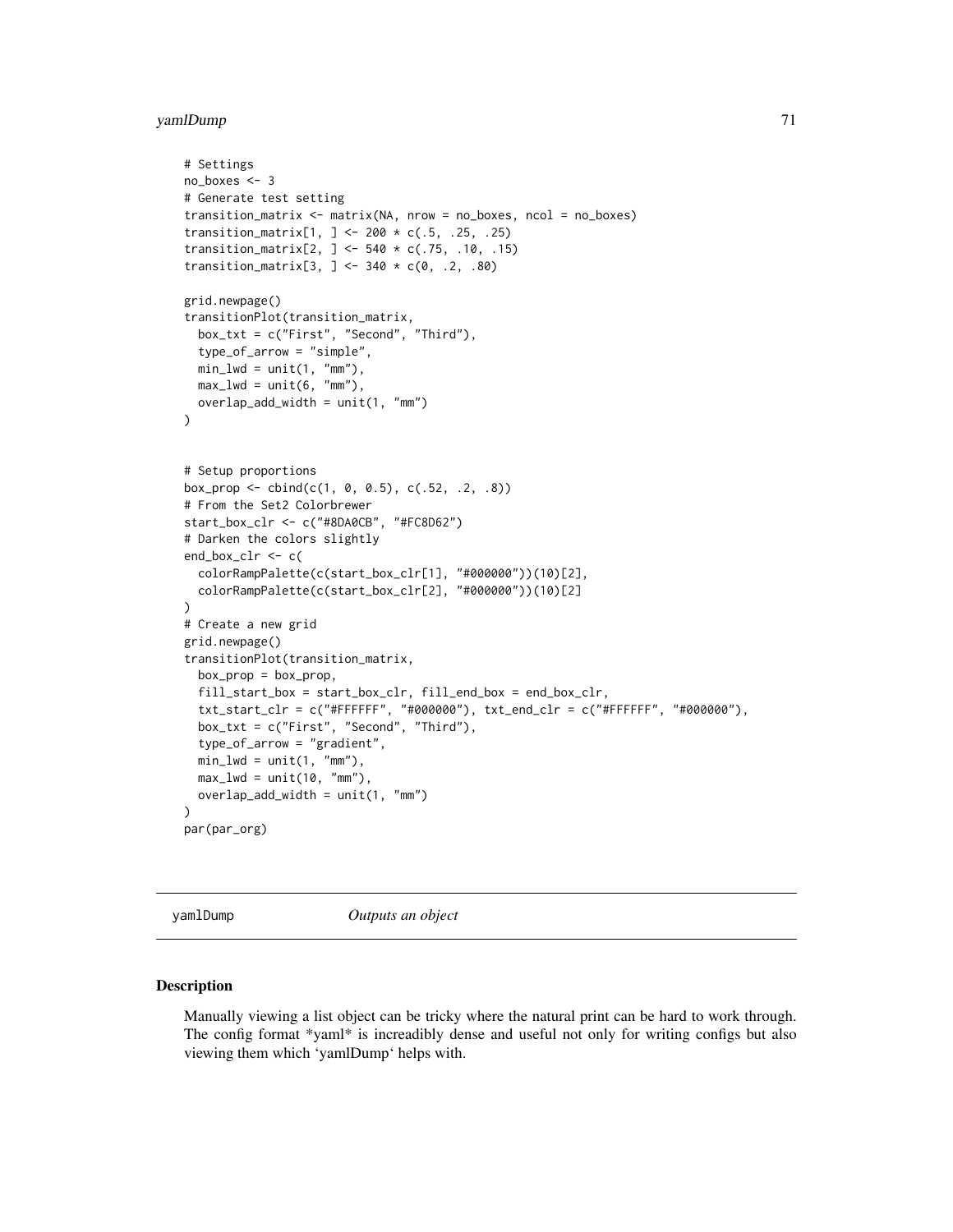## Usage

yamlDump(x)

## Arguments

x An object that as . yaml accepts

#### Value

void

```
some_fancy_list <- list(complex = list(some_data = 1:3,
                                     other_data = list(name = "Max")),
                       simple = "awesome overview")
yamlDump(some_fancy_list)
#complex:
# some_data:
# - 1# - 2# - 3# other_data:
# name: Max
#simple: awesome overview
# If you got a character json you can also input it directly
```

```
# and the function will automatically convert it to a list
yamlDump('{"a":{"b":["1"]}}')
```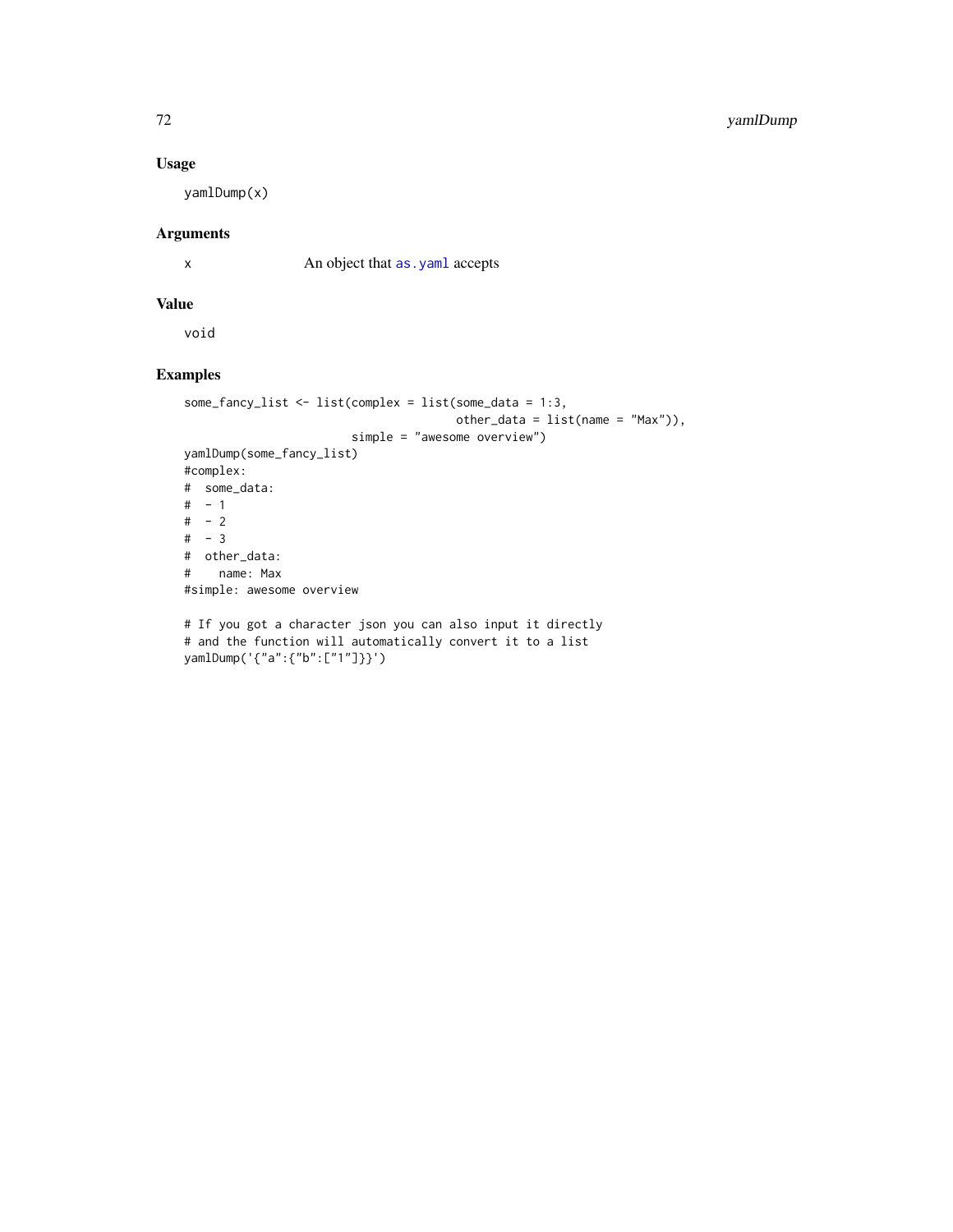## **Index**

∗ Hmisc helpers set\_column\_labels, [61](#page-60-0) set\_column\_units, [62](#page-61-0) ∗ descriptive functions describeFactors, [18](#page-17-0) describeMean, [20](#page-19-0) describeMedian, [21](#page-20-0) describeProp, [23](#page-22-0) getDescriptionStatsBy, [31](#page-30-0) getPvalWilcox, [36](#page-35-0) ∗ figure caption functions figCapNo, [28](#page-27-0) figCapNoLast, [29](#page-28-0) figCapNoNext, [30](#page-29-0) ∗ flowchart components align, [4](#page-3-0) boxGrob, [9](#page-8-0) boxPropGrob, [10](#page-9-0) connectGrob, [13](#page-12-0) coords, [16](#page-15-0) distance, [24](#page-23-0) moveBox, [47](#page-46-0) spread, [62](#page-61-0) ∗ lodash similar functions has, [42](#page-41-0) retrieve, [60](#page-59-0) ∗ table functions mergeDesc, [43](#page-42-0)

align, [4,](#page-3-0) *[10](#page-9-0)*, *[12](#page-11-0)*, *[14](#page-13-0)*, *[16](#page-15-0)*, *[25](#page-24-0)*, *[48](#page-47-0)*, *[63](#page-62-0)* alignHorizontal *(*align*)*, [4](#page-3-0) alignVertical *(*align*)*, [4](#page-3-0) anova, *[37](#page-36-0)* arrow, *[14](#page-13-0)* as.yaml, *[72](#page-71-0)*

bezierArrowGradient, [5,](#page-4-0) *[65](#page-64-0)*, *[69](#page-68-0)* bezierArrowSmpl, *[5](#page-4-0)*, *[7](#page-6-0)*, [7,](#page-6-0) *[65](#page-64-0)*, *[69](#page-68-0)* bezierGrob, *[7,](#page-6-0) [8](#page-7-0)*, *[69](#page-68-0)*

boxGrob, *[4](#page-3-0)*, [9,](#page-8-0) *[12](#page-11-0)*, *[14](#page-13-0)*, *[16](#page-15-0)*, *[24,](#page-23-0) [25](#page-24-0)*, *[47,](#page-46-0) [48](#page-47-0)*, *[53](#page-52-0)*, *[62,](#page-61-0) [63](#page-62-0)* boxPropGrob, *[4](#page-3-0)*, *[10](#page-9-0)*, [10,](#page-9-0) *[14](#page-13-0)*, *[16](#page-15-0)*, *[25](#page-24-0)*, *[47,](#page-46-0) [48](#page-47-0)*, *[53](#page-52-0)*, *[62,](#page-61-0) [63](#page-62-0)* calculateLinesAndArrow, [12](#page-11-0) chisq.test, *[37](#page-36-0)* colnames, *[44](#page-43-0)* connectGrob, *[4](#page-3-0)*, *[10](#page-9-0)*, *[12](#page-11-0)*, [13,](#page-12-0) *[16](#page-15-0)*, *[25](#page-24-0)*, *[48](#page-47-0)*, *[63](#page-62-0)* convertShowMissing, [15](#page-14-0) coords, *[4](#page-3-0)*, *[10](#page-9-0)*, *[12](#page-11-0)*, *[14](#page-13-0)*, [16,](#page-15-0) *[24,](#page-23-0) [25](#page-24-0)*, *[48](#page-47-0)*, *[53](#page-52-0)*, *[63](#page-62-0)* copyAllNewAttributes, *[3](#page-2-0)*, [16,](#page-15-0) *[42](#page-41-0)* descGetMissing, [17](#page-16-0) describeFactors, *[3](#page-2-0)*, *[18](#page-17-0)*, [18,](#page-17-0) *[21,](#page-20-0) [22](#page-21-0)*, *[24](#page-23-0)*, *[32](#page-31-0)*, *[34](#page-33-0)*, *[37](#page-36-0)*, *[52](#page-51-0)*, *[55](#page-54-0)* describeMean, *[3](#page-2-0)*, *[17](#page-16-0)*, *[19](#page-18-0)*, [20,](#page-19-0) *[22](#page-21-0)*, *[24](#page-23-0)*, *[32](#page-31-0)*, *[34](#page-33-0)*, *[37](#page-36-0)*, *[52](#page-51-0)*, *[58](#page-57-0)* describeMedian, *[3](#page-2-0)*, *[17](#page-16-0)*, *[19](#page-18-0)*, *[21](#page-20-0)*, [21,](#page-20-0) *[24](#page-23-0)*, *[34](#page-33-0)*, *[37](#page-36-0)* describeProp, *[3](#page-2-0)*, *[19](#page-18-0)*, *[21,](#page-20-0) [22](#page-21-0)*, [23,](#page-22-0) *[32](#page-31-0)*, *[34](#page-33-0)*, *[37](#page-36-0)*, *[52](#page-51-0)*, *[59](#page-58-0)* distance, *[4](#page-3-0)*, *[10](#page-9-0)*, *[12](#page-11-0)*, *[14](#page-13-0)*, *[16](#page-15-0)*, [24,](#page-23-0) *[48](#page-47-0)*, *[63](#page-62-0)* do.call, *[27](#page-26-0)* docx\_document, [25](#page-24-0) fastDoCall, [27](#page-26-0) figCapNo, [28,](#page-27-0) *[29,](#page-28-0) [30](#page-29-0)* figCapNoLast, *[28](#page-27-0)*, [29,](#page-28-0) *[30](#page-29-0)* figCapNoNext, *[28,](#page-27-0) [29](#page-28-0)*, [30](#page-29-0) fisher.test, *[37](#page-36-0)* getBezierAdj4Arrw, [30](#page-29-0) getDescriptionStatsBy, *[3](#page-2-0)*, *[19](#page-18-0)*, *[21,](#page-20-0) [22](#page-21-0)*, *[24](#page-23-0)*, [31,](#page-30-0) *[36,](#page-35-0) [37](#page-36-0)*, *[43](#page-42-0)* getPvalAnova, *[33](#page-32-0)*

getPvalAnova *(*getPvalWilcox*)*, [36](#page-35-0) getPvalChiSq, *[33](#page-32-0)* getPvalChiSq *(*getPvalWilcox*)*, [36](#page-35-0) getPvalFisher, *[33](#page-32-0)* getPvalFisher *(*getPvalWilcox*)*, [36](#page-35-0)